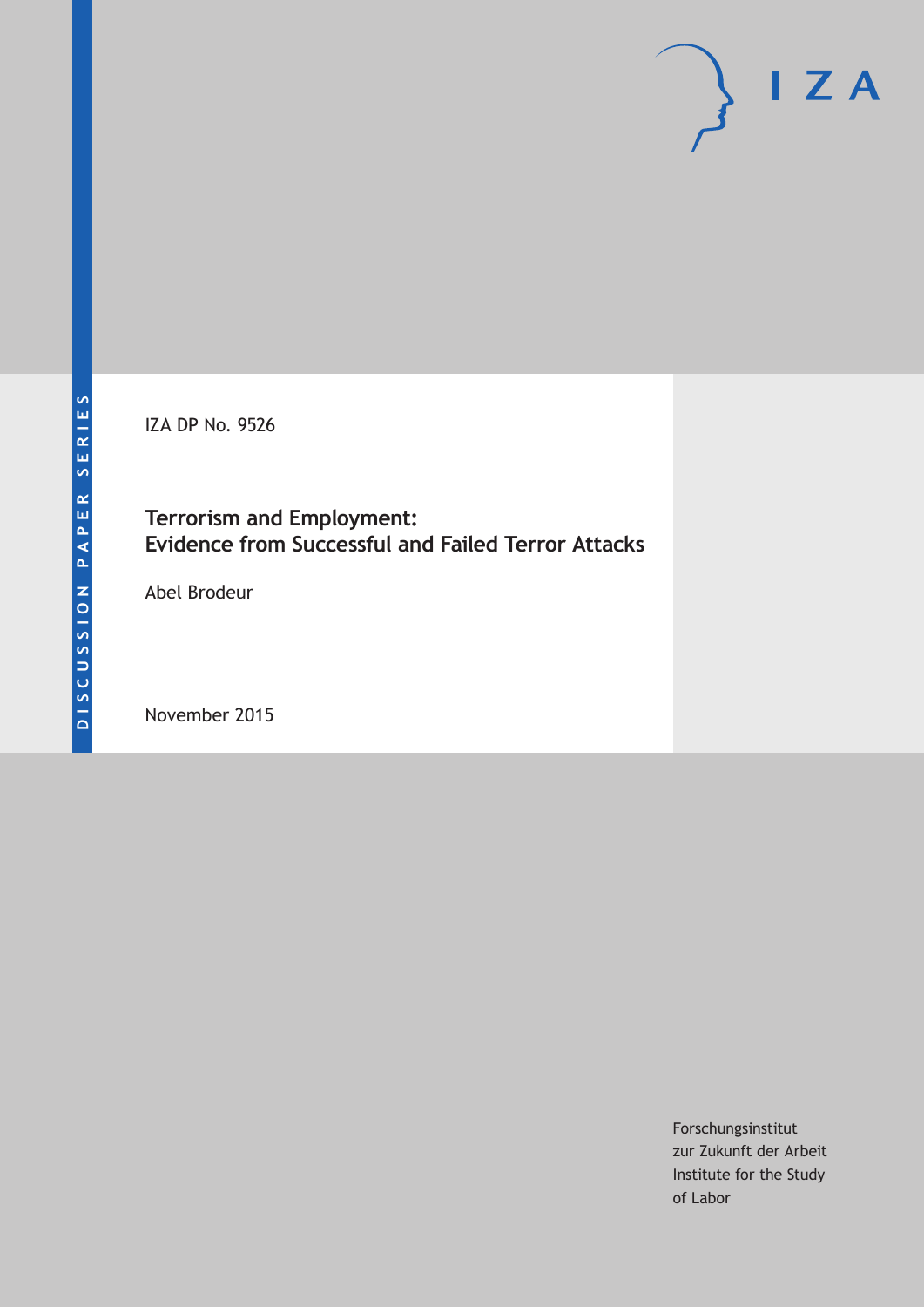# **Terrorism and Employment: Evidence from Successful and Failed Terror Attacks**

**Abel Brodeur**  *University of Ottawa and IZA* 

Discussion Paper No. 9526 November 2015

IZA

P.O. Box 7240 53072 Bonn **Germany** 

Phone: +49-228-3894-0 Fax: +49-228-3894-180 E-mail: iza@iza.org

Any opinions expressed here are those of the author(s) and not those of IZA. Research published in this series may include views on policy, but the institute itself takes no institutional policy positions. The IZA research network is committed to the IZA Guiding Principles of Research Integrity.

The Institute for the Study of Labor (IZA) in Bonn is a local and virtual international research center and a place of communication between science, politics and business. IZA is an independent nonprofit organization supported by Deutsche Post Foundation. The center is associated with the University of Bonn and offers a stimulating research environment through its international network, workshops and conferences, data service, project support, research visits and doctoral program. IZA engages in (i) original and internationally competitive research in all fields of labor economics, (ii) development of policy concepts, and (iii) dissemination of research results and concepts to the interested public.

IZA Discussion Papers often represent preliminary work and are circulated to encourage discussion. Citation of such a paper should account for its provisional character. A revised version may be available directly from the author.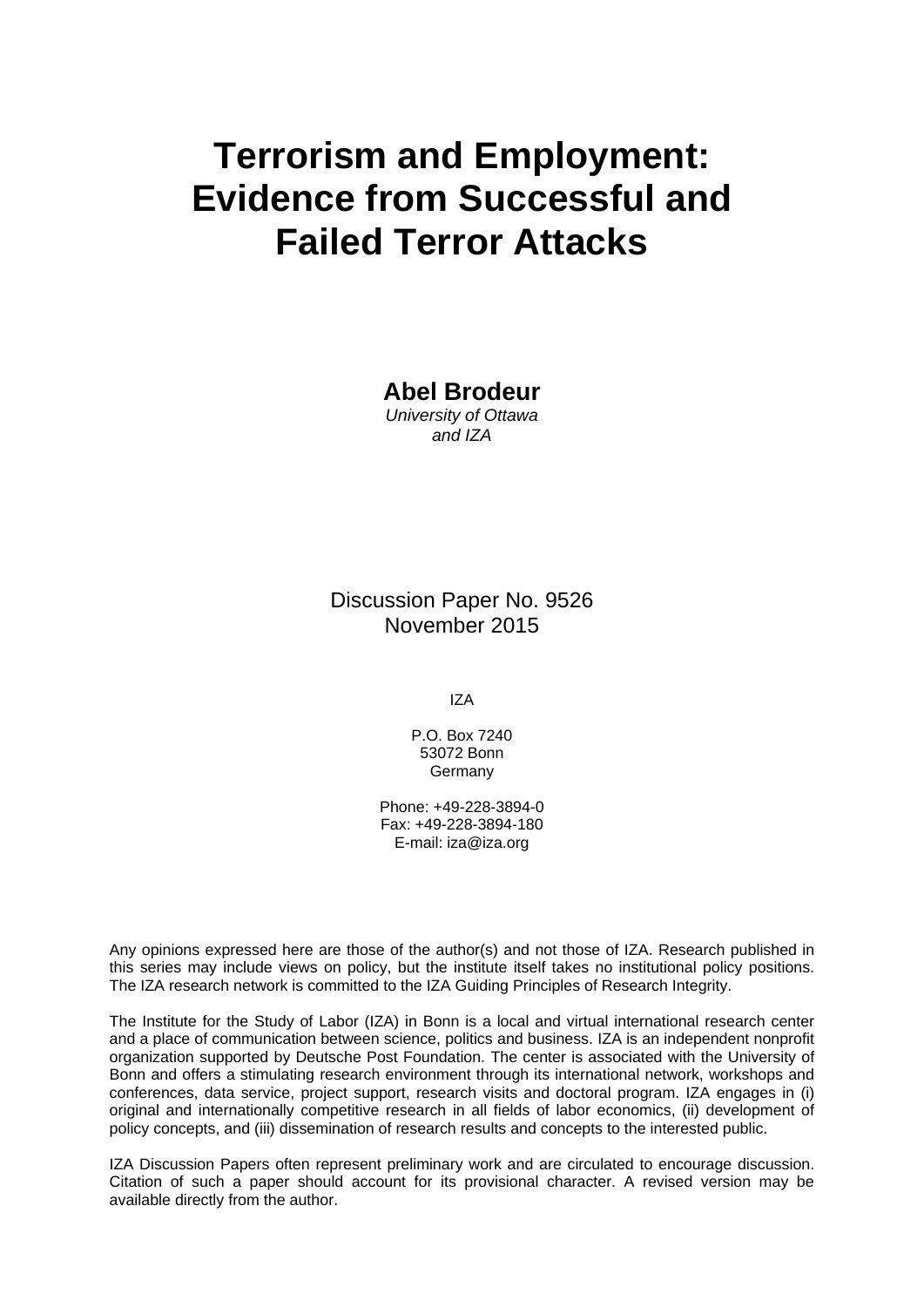IZA Discussion Paper No. 9526 November 2015

## **ABSTRACT**

### **Terrorism and Employment: Evidence from Successful and Failed Terror Attacks\***

This paper examines the economic consequences of terror attacks and the channels through which terrorism affects local economies. I rely on an exhaustive list of terror attacks over the period 1970-2013 in the U.S. and exploit the inherent randomness in the success or failure of terror attacks to identify the economic impacts of terrorism. The findings suggest that successful attacks, in comparison to failed attacks, reduce the number of jobs in targeted counties by approximately 5% in the year the attack takes place. The effects fade away after 2 years and I find no evidence that neighboring counties suffer from the successful attack. Analyzing the channels, I find suggestive evidence that the decrease in the physical capital stock of a county partially explains the temporary reduction in jobs. I also focus on economic attitudes and political preferences since these preferences have been shown to be related to economic outcomes. The results suggest that successful attacks decrease temporarily vote share for Democrat candidates in gubernatorial elections and bring a leftward shift in attitudes in targeted counties.

JEL Classification: D72, D74, C13, P16

Keywords: crime, terrorism, growth, preferences, voting behavior

Corresponding author:

 $\overline{\phantom{a}}$ 

Abel Brodeur Department of Economics University of Ottawa 120 University Ottawa, ON K1N 6N5 Canada E-mail: abrodeur@uottawa.ca

<sup>\*</sup> I thank Cristina Blanco-Perez, Pierre Brochu, Marie Connolly, Serge Coulombe, Catherine Deri Armstrong, Jason Garred, Anthony Heyes, Louis-Philippe Morin, Francesca Rondina and Yanos Zylberberg for very useful remarks and encouragements. Financial support from SSHRC and the LABEX-OSE is gratefully acknowledged.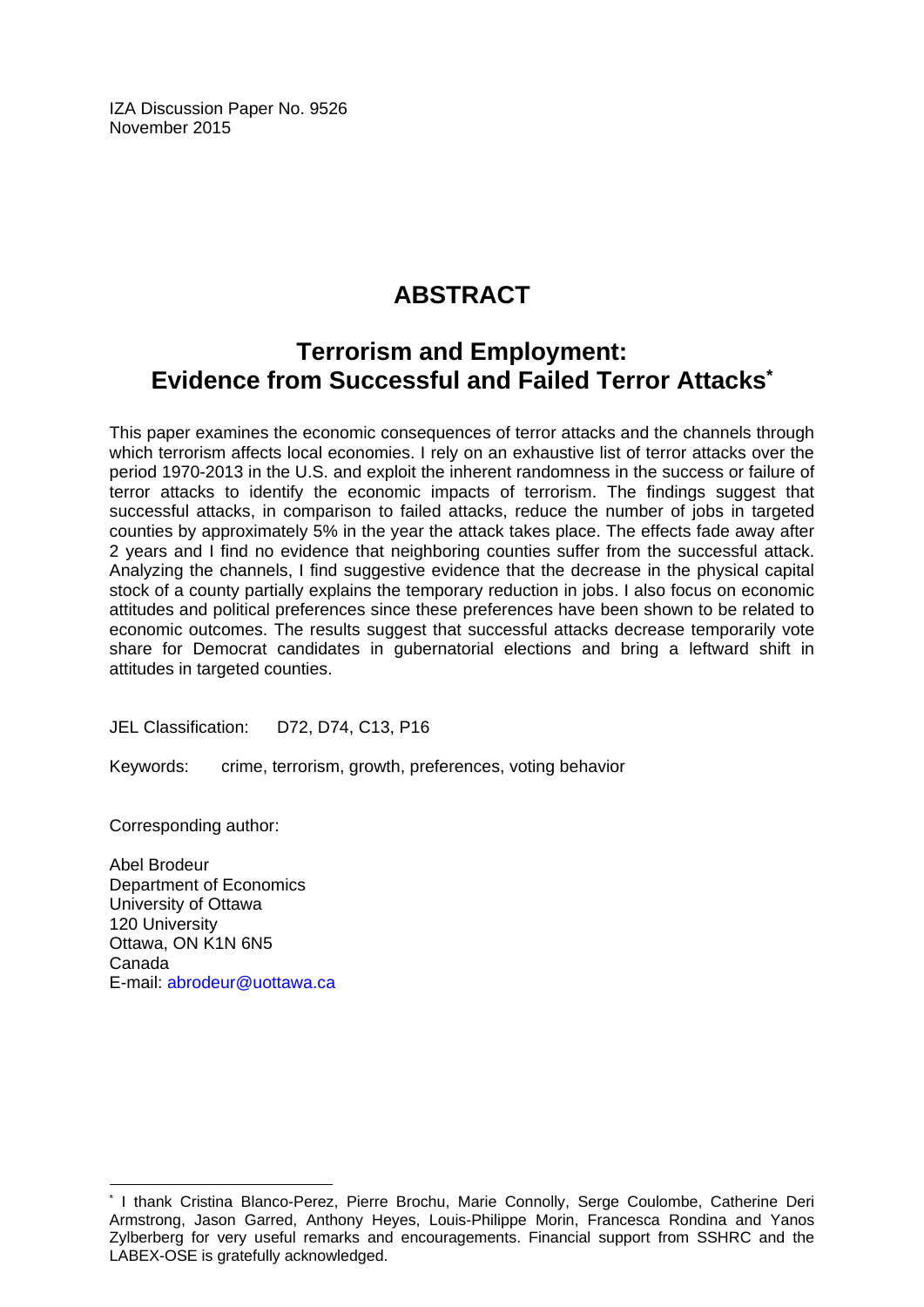### 1 Introduction

Terrorism and its implications on contemporary society has been one of the most discussed issues since Sept. 11, 2001. Terrorism has been associated with uncertainty [\(Becker and Rubinstein](#page-27-0)  $(2011)$ ), a decrease in tourist arrivals [\(Enders et al.](#page-28-0) [\(1992\)](#page-28-0)), the real estate market [\(Abadie and Dermisi](#page-27-1) [\(2008\)](#page-27-1); [Besley and Mueller](#page-28-1) [\(2012\)](#page-28-1); [Glaeser and Shapiro](#page-29-0) [\(2002\)](#page-29-0)), and net foreign direct investment positions [\(Abadie and Gardeazabal](#page-27-2)  $(2008)$ ).<sup>[1](#page-3-0)</sup> Unfortunately, the urgency of terrorism has never been greater. [Mueller and](#page-30-0) [Stewart](#page-30-0) [\(2014\)](#page-30-0) calculate that domestic counterterrorism expenditures per year in the U.S. increased by approximately \$75 billion since Sept. 11, 2001. It is thus crucially important to determine the economic consequences of terror attacks and to better understand the channels through which terrorism affects local economies.

Identifying the causal impact of terrorism on economic outcomes is difficult for a number of reasons. For instance, economic characteristics of locations targeted by terrorists differ from non-targeted locations (see Appendix Table  $(A1)^2$  $(A1)^2$  and other economic shocks might affect the local economy simultaneously. In this study, I address these challenges by relying on a novel identification strategy. I employ an exhaustive list of terror attacks in the U.S. from 1970 to 2013 and directly compare successful terror attacks to failed attacks. Success of terror attacks is defined according to the actual impacts of the attacks (see Section [3\)](#page-9-0). This setting is attractive for at least two reasons reasons. First, the identification assumption is that, conditional on being a location targeted by a terror attack, the success or failure of the attack may be considered as plausibly exogenous. This assumption seems reasonable given that the sample of successful and failed terror attacks is balanced across a wide range of characteristics (see Section [4\)](#page-14-0). Moreover, the empirical model controls for attack type, the type of weapon used and the target to make sure that the success of a terror

<span id="page-3-0"></span><sup>&</sup>lt;sup>1</sup>See [Landes](#page-29-1) [\(1978\)](#page-29-1) for a seminal study of the effectiveness of counterterrorism policies and [Abadie](#page-27-3) [\(2006\)](#page-27-3), [Enders and Hoover](#page-28-2) [\(2012\)](#page-28-2), Krueger and Malečková [\(2003\)](#page-29-2) and [Krueger](#page-29-3) [\(2008\)](#page-29-3) for the causes of terrorism. See [Di Tella and Schargrodsky](#page-28-3) [\(2004\)](#page-28-3), [Draca](#page-28-4) [et al.](#page-28-4) [\(2011\)](#page-28-4) and [Klick and Tabarrok](#page-29-4) [\(2005\)](#page-29-4) for the relationship between crime, police and terrorism. Another important and debated theme is the analysis of terrorist attack trends. [Enders et al.](#page-28-5) [\(2011\)](#page-28-5) point out many methodological issues of time series analysis such as the importance of separating transnational and domestic terrorist incidents.

<span id="page-3-1"></span><sup>&</sup>lt;sup>2</sup>Appendix Table [A1](#page-44-0) compares counties with a successful terror attack with all other counties. I find that counties targeted by a successful terror attack are relatively more populous and have less social security recipients and people in poverty per capita than non-targeted counties. Moreover, counties targeted by a successful terror attack are more likely to be coastal counties, to have an airport and to be in the Northeast or West.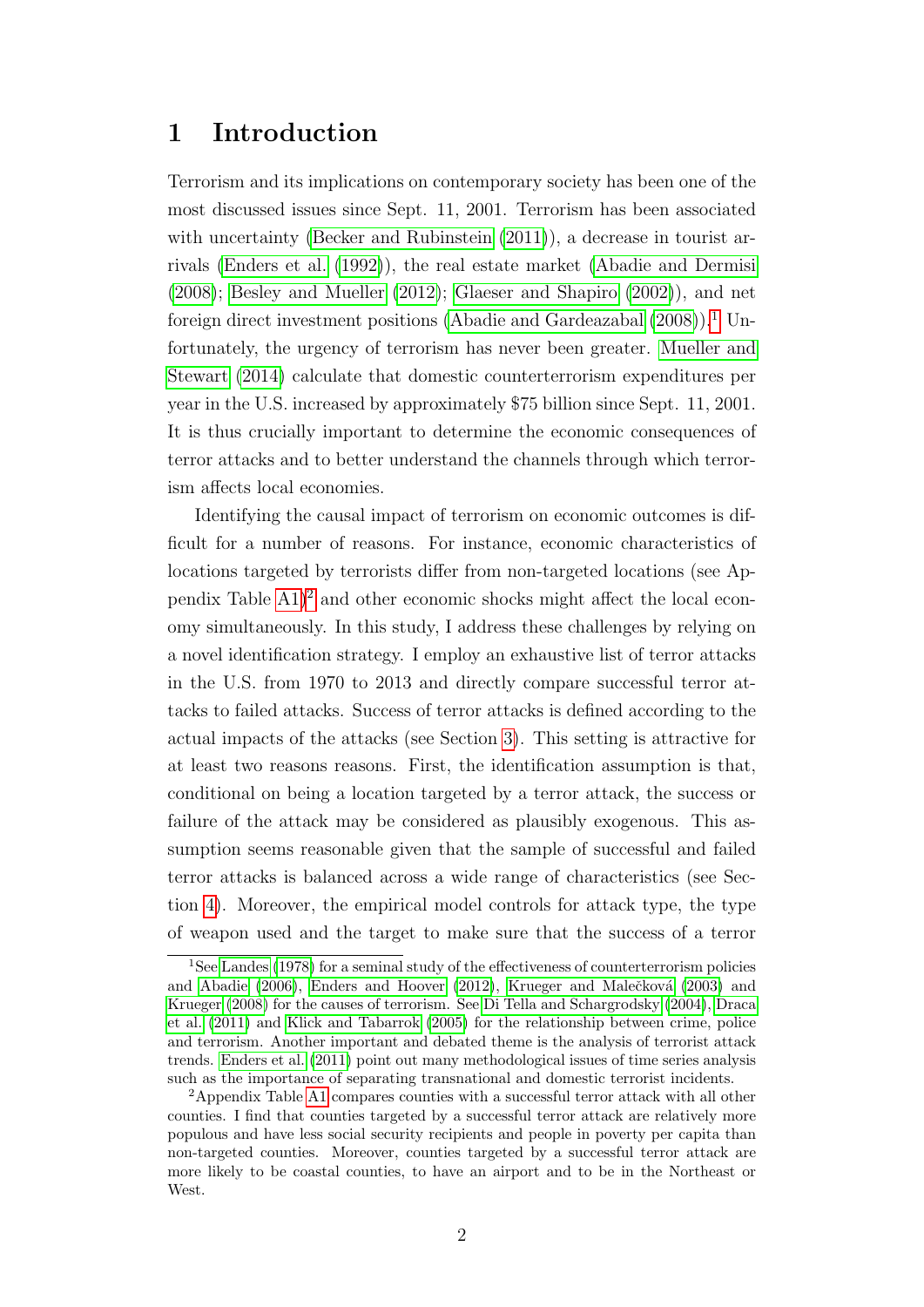attack is not related to terrorists' tactics. Comparing successful and failed terror attacks thus allows me to abstract from the empirical obstacles associated with controlling for all the employment shocks and characteristics of local economies at the moment of the attack. In other words, the empirical model identifies, for instance, the effect of an explosion in which the device detonates versus an explosion in which it does not detonate.

Second, despite its perceived economic costs in America and the other OECD countries, the study of terrorism using subnational data is a relatively recent phenomena. The large number of terror attacks and detailed information on their location and date enable me to analyze the economic consequences of terrorism at the county-level. Analyzing the impacts of terror attacks at this geographical level provides many advantages including the possibility to test empirically the channels through which terror affects local economies. The empirical strategy is also aided by the considerable variation across counties in the timing of terror attacks.

Using this identification strategy, I first quantify the economic consequences of terror attacks in targeted areas. In Section [5,](#page-18-0) I examine whether local terror attacks cause a decrease in employment in targeted counties. The findings suggest that successful attacks reduce the number of jobs by approximately 5% in the year the attack takes place in comparison to failed terror attacks. This impact is robust to the inclusion of many controls and is especially large for employment in the sectors of wholesale trade and finance and real estate. By contrast, the effects for neighboring counties and subsequent years are smaller and statistically insignificant suggesting that the employment effects are very local and fade away rapidly. Last, the estimates yield weak evidence that successful terror attacks affect earnings in the short-run in comparison to failed attacks. The point estimates are smaller than for jobs (from  $-2.1\%$  to  $-4.2\%$ ) and statistically significant in only some econometric models.

I then examine the channels through which terror attacks temporarily affect local economies. I first test whether the economic effects of terror attacks causing more damages are greater than for non-lethal attacks. I find suggestive evidence that terror attacks leading to a larger decrease in the physical capital stock of a county have a greater impact on the number of jobs lost. This result suggests that terrorism affect local economies through the reduction in capital. But the estimates on jobs reduction are certainly too large to imply that terrorism affects employment only through building damages. Very few terror attacks in our sample led to catastrophic building damages (see Section [3\)](#page-9-0).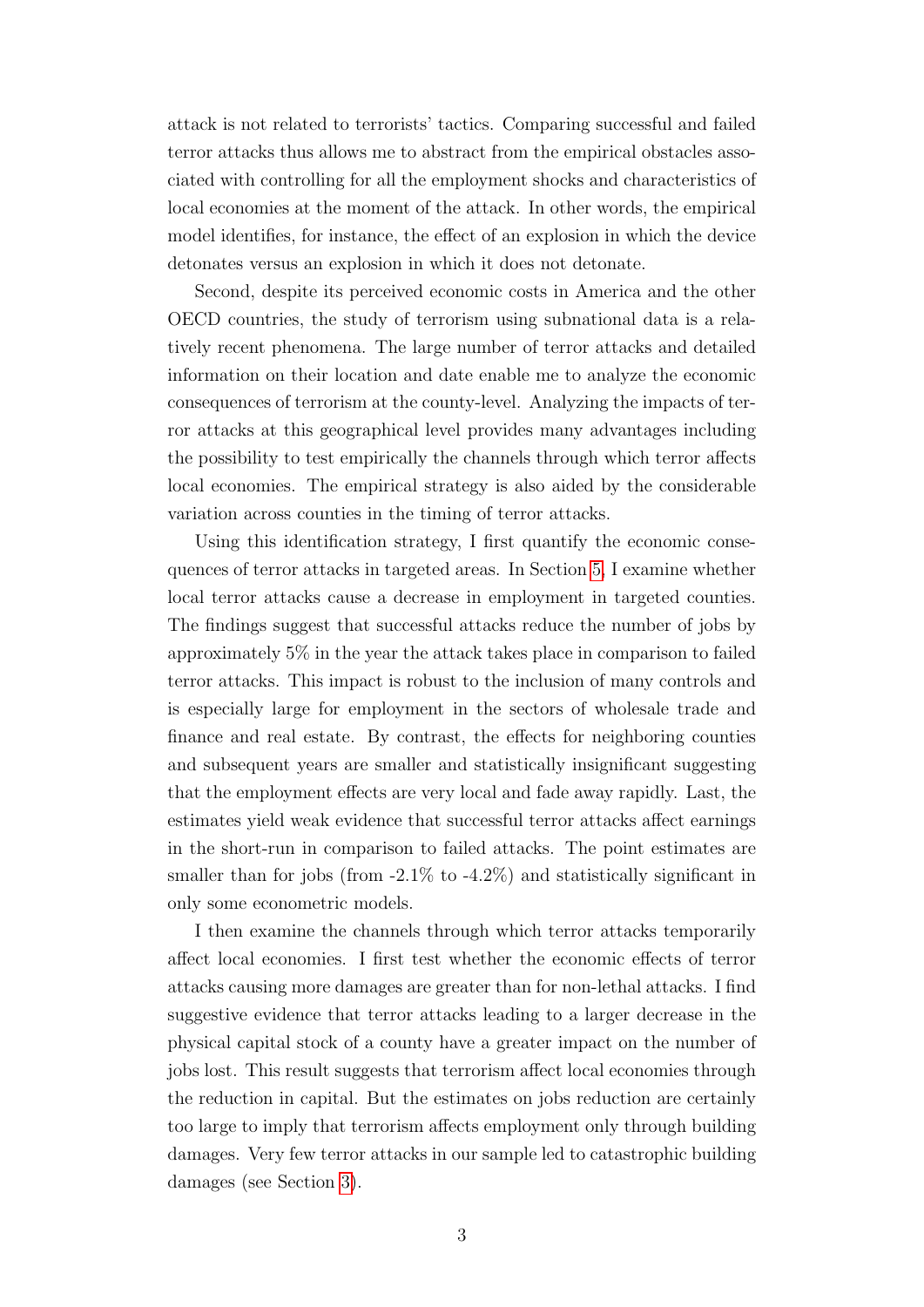Another plausible channel is the increased (perceived) risk of investing or visiting the local area. I thus check whether successful terror attacks affect particularly counties with a large tourism industry. I rely on the presence of an airport as a proxy for the size of the tourism industry. I find that jobs-to-population ratios in counties with an airport (medium or major hubs) decrease for the year of the attack and the subsequent year suggesting that it takes few years before the psychological effects of terrorism completely wane.

In addition, I focus on economic attitudes and political preferences since these preferences have been shown to be related to labor supply and investment. A change in attitude of the local population following a terror attack would thus provide a valid explanation for the negative impact of terror on employment. In Section [6,](#page-21-0) I examine whether terrorism causes local population to change their voting behavior and their economic attitude toward government, marriage, religion, and a woman's place in the society. The evidence supports the idea that terrorism brought a change in the political landscape. I find evidence that successful terror attacks decrease the likelihood to vote for the Democrat candidates in gubernatorial elections. The impact is local since voting behavior of neighboring counties is not significantly different for treated (successful attack) and control (failed attack) counties. The results also suggest that successful terror attacks brought a leftward shift in attitudes in targeted counties. For instance, local residents of treated counties are more likely to disagree that a woman's place is in the home. Overall, these results suggest that some attitudes and voting behavior temporarily change in locations in which the terror attack was successful. Of note, though, the effects are small and temporary which might explain the absence of long-term economic impacts of terrorism.

This paper relates to a recent literature that analyzes the economic consequences of terrorism. The results highlight some of the different channels through which terrorism may impact targeted economies. The presence of many channels may explain the lack of consensus in the literature on whether terror may have short- or long-term impact on employment and growth. Many authors argue that terrorism is unlikely to affect economic activity in the long-run (see [Becker and Murphy](#page-27-4) [\(2001\)](#page-27-4) for instance). On the other hand, many empirical papers find that the outbreak of terrorism declines GDP per capita (see [Abadie and Gardeazabal](#page-27-5) [\(2003\)](#page-27-5) for example).[3](#page-5-0)

<span id="page-5-0"></span><sup>3</sup>Time-series and cross-country studies find that terrorism has heterogeneous impacts. For instance, see [Blomberg et al.](#page-28-6) [\(2004\)](#page-28-6), [Crain and Crain](#page-28-7) [\(2006\)](#page-28-7), [Gaibulloev and Sandler](#page-28-8) [\(2008\)](#page-28-8), [Gries et al.](#page-29-5) [\(2011\)](#page-29-5) and [Meierrieks and Gries](#page-30-1) [\(2013\)](#page-30-1). [Sandler](#page-30-2) [\(2014\)](#page-30-2) provides a literature review.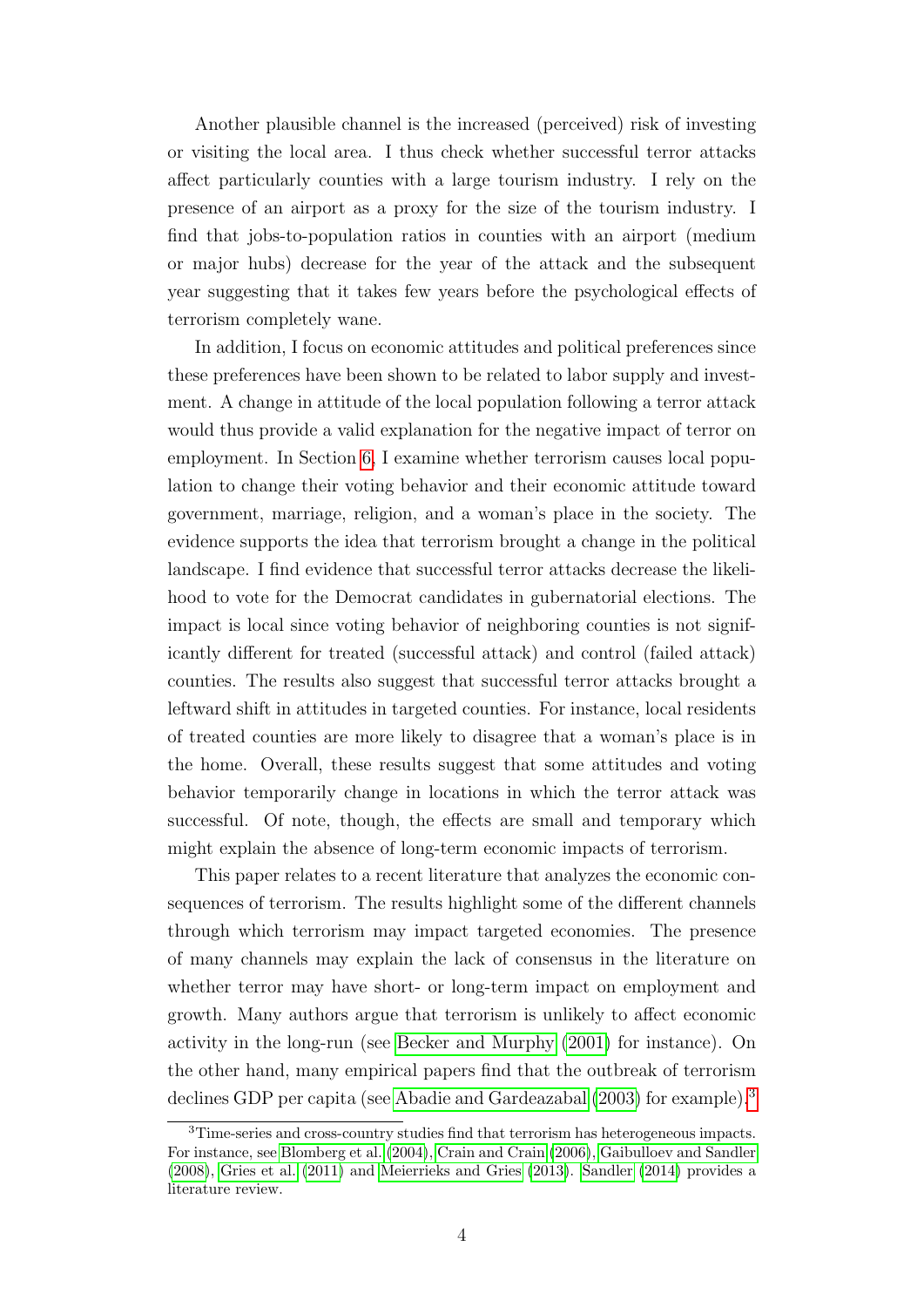I provide a literature review in Section [2](#page-6-0) and I will turn to a discussion of how my paper complements and contributes to this growing literature in the conclusion.

This study also relates to a literature that studies the impact of terrorism and war on democratic elections [\(Berrebi and Klor](#page-27-6) [\(2006\)](#page-27-6); [Gassebner](#page-29-6) [et al.](#page-29-6) [\(2008\)](#page-29-6); [Karol and Miguel](#page-29-7) [\(2007\)](#page-29-7); [Kibris](#page-29-8) [\(2011\)](#page-29-8); [Jones and Olken](#page-29-9) [\(2009\)](#page-29-9); [Montalvo](#page-30-3) [\(2011\)](#page-30-3)). Many studies argue that the timing of terror attacks is not random [\(Pape](#page-30-4) [\(2003,](#page-30-4) [2005\)](#page-30-5)) which makes it hard to identify the causal impact of terror attacks on electoral outcomes. [Gould and Klor](#page-29-10) [\(2010\)](#page-29-10) find evidence that terrorism is an effective tool for achieving political goals. The authors exploit geographical variation in terror attacks in Israel and show that local terror attacks cause Israelis to vote increasingly for right-wing parties and that right-wing parties move to the left in response to terror. Last, my work complements studies that analyze the impact of capital destruction. For instance, [Deryugina et al.](#page-28-9) [\(2014\)](#page-28-9) provide evidence that Katrina victims' incomes fully recovered within few years and even surpass that of similar cities not affected by the hurricane. [Strobl](#page-30-6) [\(2011\)](#page-30-6) finds that a county's annual economic growth rate falls on average by 0.45 percentage points following an hurricane and that the impact is not economically important enough to affect the state-level economy.

In Section [2,](#page-6-0) I provide background on the economics of terrorism. Section [3](#page-9-0) details the data sets and provides descriptive statistics. Section [4](#page-14-0) presents the methodology and the model specification. Section [5](#page-18-0) presents the results for jobs. Section [6](#page-21-0) examines some of the channels through which terror attacks affect employment. The last section concludes.

### <span id="page-6-0"></span>2 Conceptual Framework

The notion that terror attacks may have short- and long-run effects on economic outcomes is not obvious, in part because there are many channels through which terrorism could impact jobs [\(US Congress](#page-30-7) [\(2002\)](#page-30-7)). On the one hand, the rapid recovery from wars and natural disasters led many authors such as British political economist [Mill](#page-30-8) [\(1848\)](#page-30-8) to argue that nations recover quickly when the direct impacts on productive capital are modest. [Becker and Murphy](#page-27-4) [\(2001\)](#page-27-4) point out that the city of Kobe recovered its pre-quake GDP levels in only a little over a year after the 1995 earthquake. The authors argue that uncertainty about future terror attacks may increase the complexity of understanding the consequences of incidents such as the Sept. 11 attacks, but conclude that, ultimately, history shows that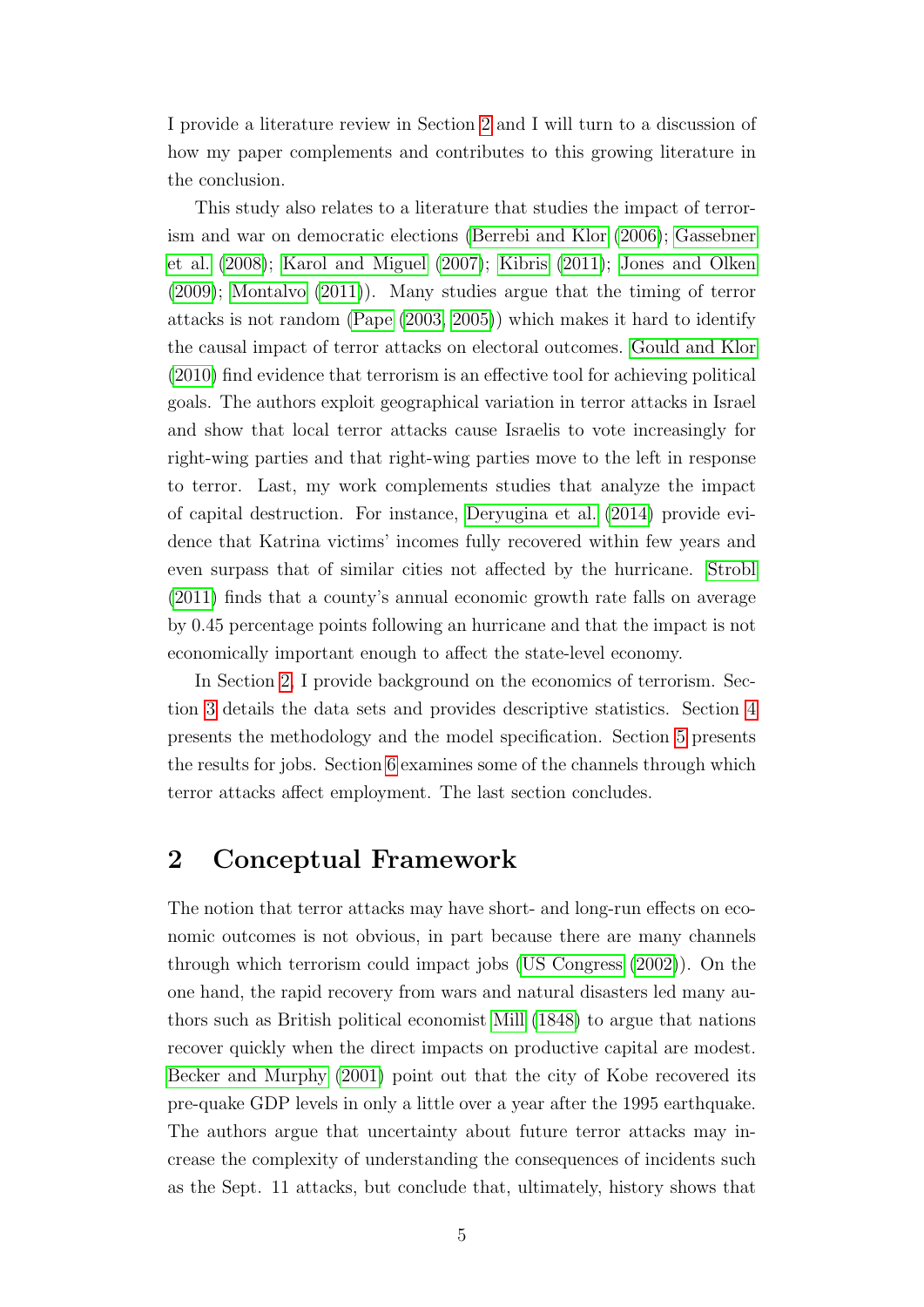economies adjust rapidly. On the other hand, [Abadie and Gardeazabal](#page-27-5) [\(2003,](#page-27-5) [2008\)](#page-27-2) provide empirical evidence that terrorism has large effects on economic outcomes. In a seminal paper, [Abadie and Gardeazabal](#page-27-5) [\(2003\)](#page-27-5) develop a new identification strategy that allows them to investigate the economic effects of terrorism in the Basque Country. They construct a synthetic control region without terrorism and find that, after the outbreak of terrorism, GDP per capita in the Basque Country declined by 10 percentage points relative to the control region.

- Destruction of Capital Stock: the human and physical capital stock of a county may be reduced as a result of a terror attack. [Becker](#page-27-4) [and Murphy](#page-27-4) [\(2001\)](#page-27-4) estimated that the Sept. 11 attacks resulted in a loss of 0.2% of physical assets and 0.06% of total productive assets in the U.S. economy. But most terror attacks in the U.S. do not cause catastrophic building damages. Section [3](#page-9-0) documents that, in our data set, the average number of deaths for counties with at least one successful terror attack is 3.8 and very few terror attacks caused over \$1 billion in property damages. I test this channel empirically by checking whether terror attacks causing more deaths and damages have greater economic impacts.
- Migration: terrorism may worsen individual living and working conditions and might thus impact individual migration decision [\(Dreher](#page-28-10) [et al.](#page-28-10) [\(2011\)](#page-28-10)). Moreover, the desire to emigrate might increase as a result of the increase in fear and uncertainty. I test this channel in Section [5](#page-18-0) and find no evidence that successful terror attacks decrease the number of inhabitants in targeted counties in the years following the attacks.
- Allocation of Productive Capital: capital may tend to flow to destinations without a terrorist threat. This would reduce net foreign investment in the economies affected by terrorism and thus affect growth and employment. [Abadie and Gardeazabal](#page-27-2) [\(2008\)](#page-27-2) argue that terrorism may impact the allocation of productive capital across countries. The authors provide evidence that higher levels of terrorist risks are associated with lower levels of net foreign direct investment positions.
- Uncertainty: a direct effect of terrorism is to increase uncertainty [\(Becker and Rubinstein](#page-27-0) [\(2011\)](#page-27-0)). Increased uncertainty may have an impact on consumer and investment behavior. Investors may move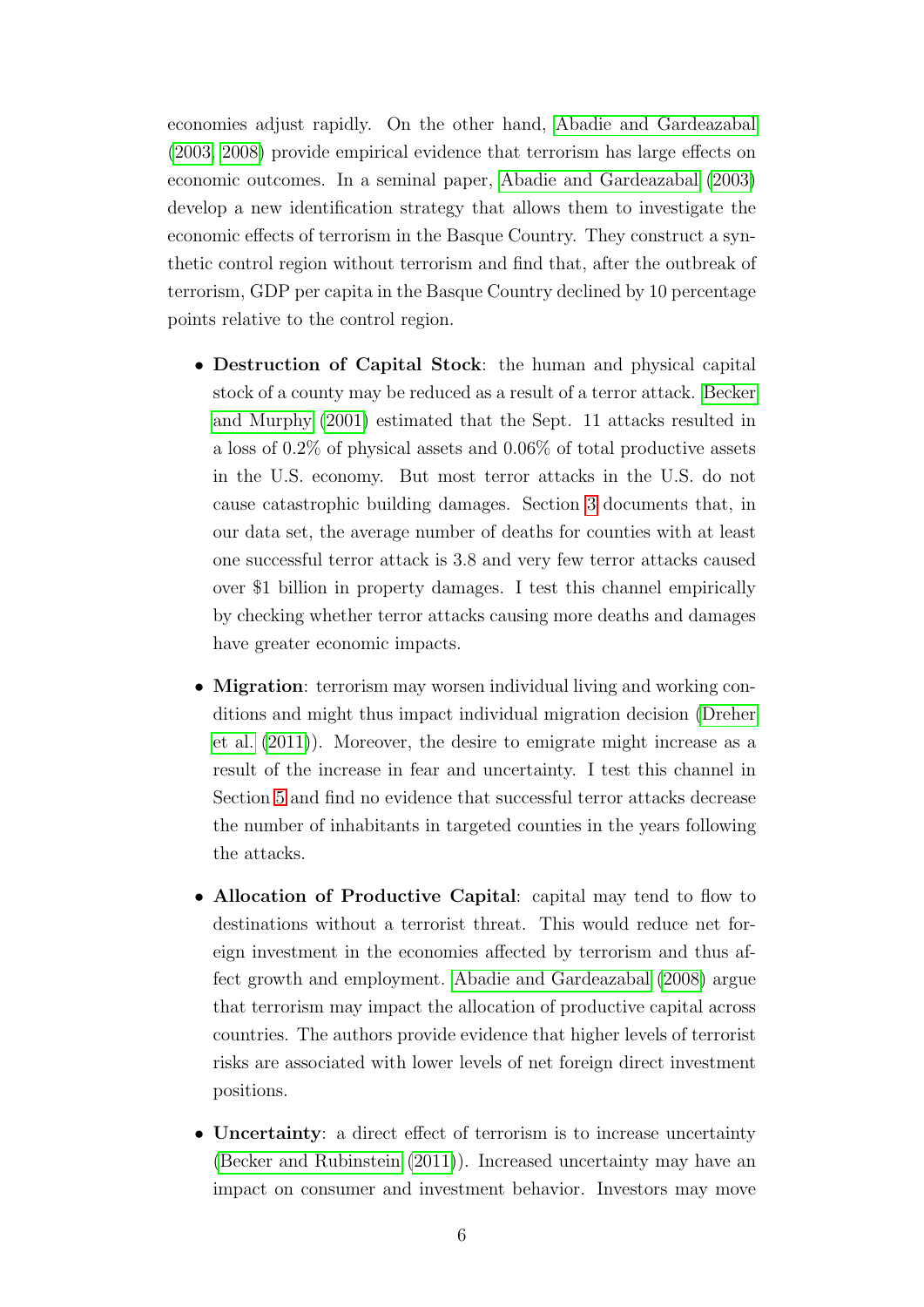out of riskier assets into safer [\(US Congress](#page-30-7) [\(2002\)](#page-30-7)). Terrorism may also cause political instability which would translate into more uncertainty.[4](#page-8-0)

- Counterterrorism Expenditures: terror attacks may lead to an increase in counterterrorism expenditures [\(Di Tella and Schargrodsky](#page-28-3) [\(2004\)](#page-28-3); [Draca et al.](#page-28-4) [\(2011\)](#page-28-4)). Resources would then move out of productive sectors to unproductive sectors such as security. [Mueller and](#page-30-0) [Stewart](#page-30-0) [\(2014\)](#page-30-0) calculate that domestic counterterrorism expenditures per year were about \$25 billion in 2010 dollars before the terrorist attacks of Sept. 11, 2001, and increased by about \$75 billion in the subsequent decade. Note that permanent increase in counterterrorism expenditures is generally at the national- and regional-levels.
- Airline and Tourism Industries: The risk of further incidents may have psychological effects on potential tourists. A decrease in tourist arrivals following a terror attack or political instability has been documented in several studies (see, for instance, [Enders et al.](#page-28-0) [\(1992\)](#page-28-0) or Sönmez and Graefe [\(1998\)](#page-30-9)). The psychological effects should wane after some time, but the direct cost of increased airport security could have (worldwide) permanent economic consequences. I check in Section [5](#page-18-0) whether terror attacks targeting areas with airports have greater economic impacts.
- Economic Attitudes: terror attacks may fuel fears and shift temporarily or permanently economic attitudes. I test in this research whether the local population changes their economic attitudes and voting behavior following a successful terror attack. I check attitudes ranging from marriage, women's place in the society to religion. Note that this channel could impact the local economy in the long-run by impacting, for instance, female labor supply. Moreover, there is evidence that partisan allegiance of U.S. governors has a causal impact on labor market outcomes [\(Beland](#page-27-7) [\(2015\)](#page-27-7)). For instance, [Besley and](#page-27-8) [Case](#page-27-8) [\(1995\)](#page-27-8) find that Democratic governors are more likely to raise taxes and that Republican governors are less likely to increase the minimum wage.

A key insight from this conceptual framework is that terrorism may impact local economies both in the short- and long-run. Local economies

<span id="page-8-0"></span><sup>4</sup>[Jones and Olken](#page-29-9) [\(2009\)](#page-29-9) provide evidence that assassinations of political leaders may impact the evolution of political institutions. Their identification strategy relies on the inherent randomness in the success or failure of assassination attempts.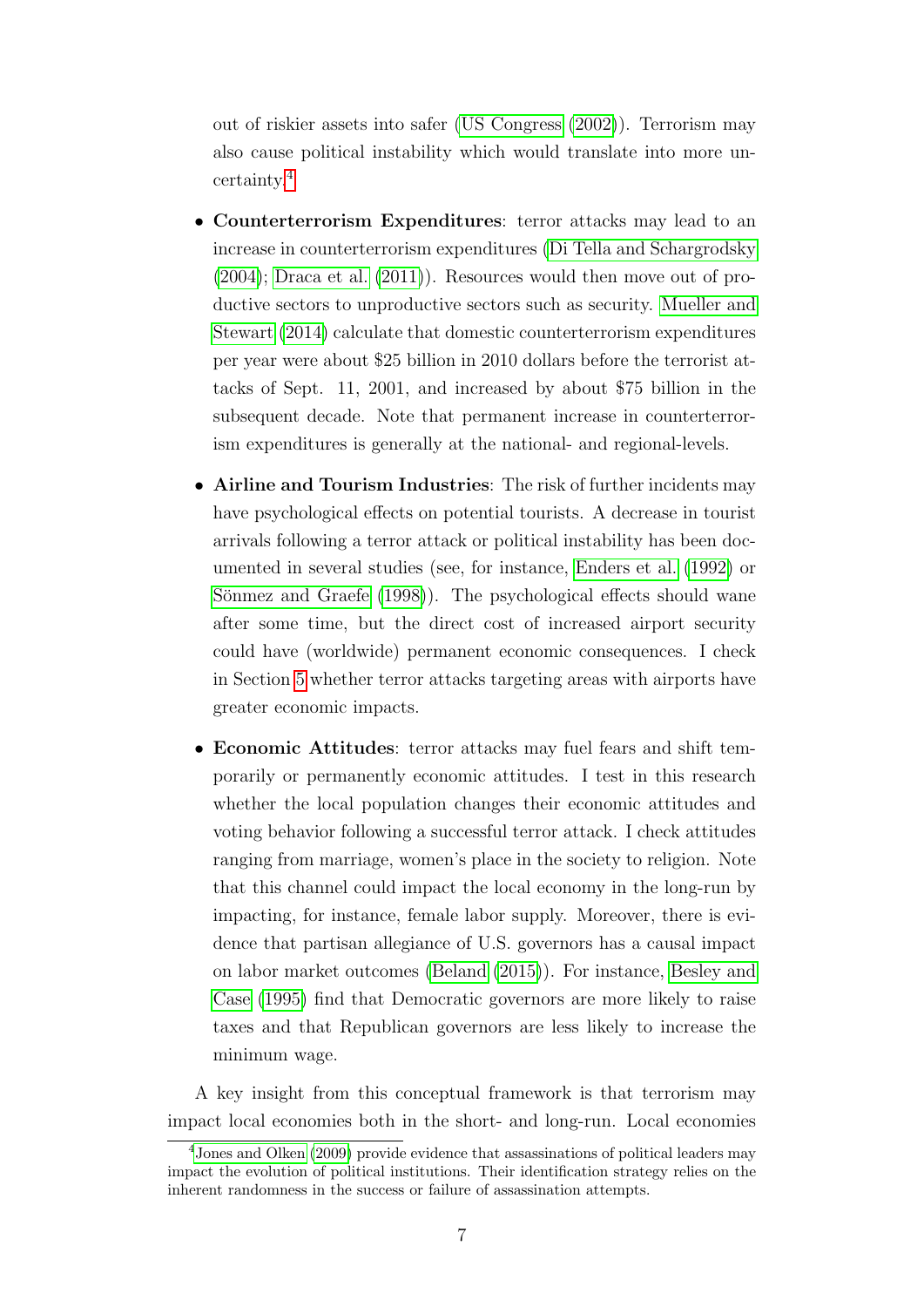might recover quickly from capital destruction and the decrease in tourist arrivals, but the increased uncertainty and changes in economic attitudes could impact employment with a lag.

Note that it is possible that the economies of control counties—those with a failed terror attack in our sample period—may be affected by failed terror attacks. A failed terror attack may increase uncertainty, for example, but it is likely that failed terror attacks have a smaller impact than successful attacks. Arguably, if the hijackers did not assume control of the planes on Sept. 11, 2001, and did not crash into the World Trade Center, there would have been less uncertainty in the following years.

### <span id="page-9-0"></span>3 Data Sources

#### 3.1 Global Terrorism Database

This study relies on successful and failed terror attacks in the U.S. over the past decades. To establish an exhaustive list of terror attacks, I use the Global Terrorism Database [\(GTD](#page-29-11) [\(2014\)](#page-29-11)), which is an open-source database including information on terror attacks around the world from 1970 through 2013. The GTD is maintained by a research center at the University of Maryland, College Park, the National Consortium for the Study of Terrorism and Responses to Terrorism (START). START is a Department of Homeland Security Center of Excellence which supports research on terrorism. Its main mission is to advance science-based knowledge about the human causes and consequences of terrorism. Note that the data was originally collected by the Pinkerton Global Intelligence Services (PGIS) for clients interested in knowing the terrorism risk in different countries. The database is the product of important data collection efforts relying on publicly available source materials such as media articles, electronic news archives and existing data sets. Unfortunately, all the records of terror attacks during 1993 were lost — the box of data fell off a truck while in transit [\(Enders et al.](#page-28-5)  $(2011)$ ). As a consequence, the year 1993 is excluded from the analysis.

The [GTD](#page-29-11) [\(2014\)](#page-29-11) defines a terrorist attack as "the threatened or actual use of illegal force and violence by a non-state actor to attain a political, economic, religious, or social goal through fear, coercion, or intimidation." In practice, an incident is considered a terror attack if (1) it is intentional, (2) it entails some level of violence or threat of violence, and (3) the perpetrators of the incidents are sub-national actors. In addition, two of the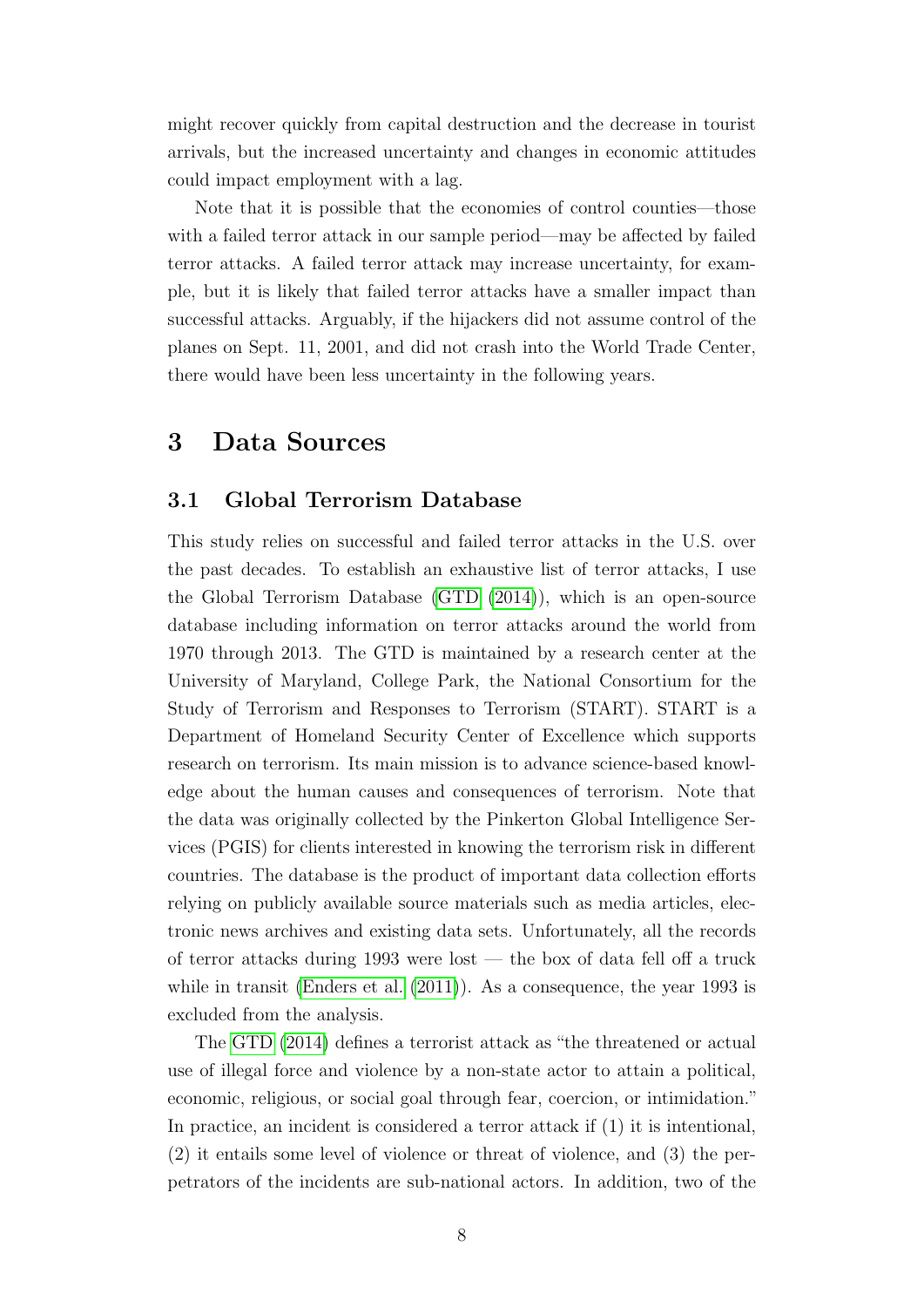three criteria must be fulfilled: (1) the act must be aimed at attaining an economic, political, religious or social goal, (2) there must be evidence of an intention to coerce, intimidate, or convey some other message to a larger audience than the immediate victims, and (3) the action must be outside the context of legitimate warfare activities. In this analysis, I rely solely on terror attacks for which the three criteria above are met. A very similar definition is used in many recent articles analyzing the economic causes and consequences of terrorism. The [US Department of State](#page-30-10) [\(2003\)](#page-30-10) defines terrorism as "premeditated, politically motivated violence against non-combatant targets by subnational groups or clandestine agents, usually intended to influence an audience."

The database includes information on the date, location and a description of each terror attack, which allows me to match every incident with other data sets. Using the variables collected in the GTD, I construct a variable "Success" that is equal to one if one of the terror attacks is successful and zero if the attack(s) failed. Note that I pool all the terror attacks into each county-year cell. If one of the terror attack is successful in a given county-year cell, then the variable "Success" is equal to one. Terror attacks fail for a number of reasons. Letters containing poison are often intercepted and targets frequently survive assassination attempts. Most of the failed terror attacks involve explosive devices which do not detonate or are found and safely defused.

Success of terrorist attack is defined according to the actual impacts rather than the larger goals of the terrorists. The definition of a successful/failed attack depends on the type of attack. For instance, an assassination is considered successful if the target is killed while an explosion is considered successful if the explosive device detonates. On the other hand, a hijacking or a kidnapping is successful if the hijackers/kidnappers assume control of the vehicle/individual at any point.[5](#page-10-0)

Figures [1](#page-31-0) and [2](#page-31-1) illustrate the number of observations per year for  $Success = 0$  and  $Success = 1$  and the number of county-year observations with at least one lethal terror attack (i.e. causing at least one death). The number of attempted terror attacks is very high in 1970-1971 and sharply goes down in 1972. Overall, there is a downward trend in terror activity over time. The number of failed terror attacks ranges from zero to 14 over this time period. The high number of failed attacks in 1999 (14

<span id="page-10-0"></span><sup>&</sup>lt;sup>5</sup>An armed assault is coded as successful if the assault takes place and the person or property is hit. An infrastructure attack is successful if the facility is damaged. Last, an unarmed assault is considered successful if a victim is injured.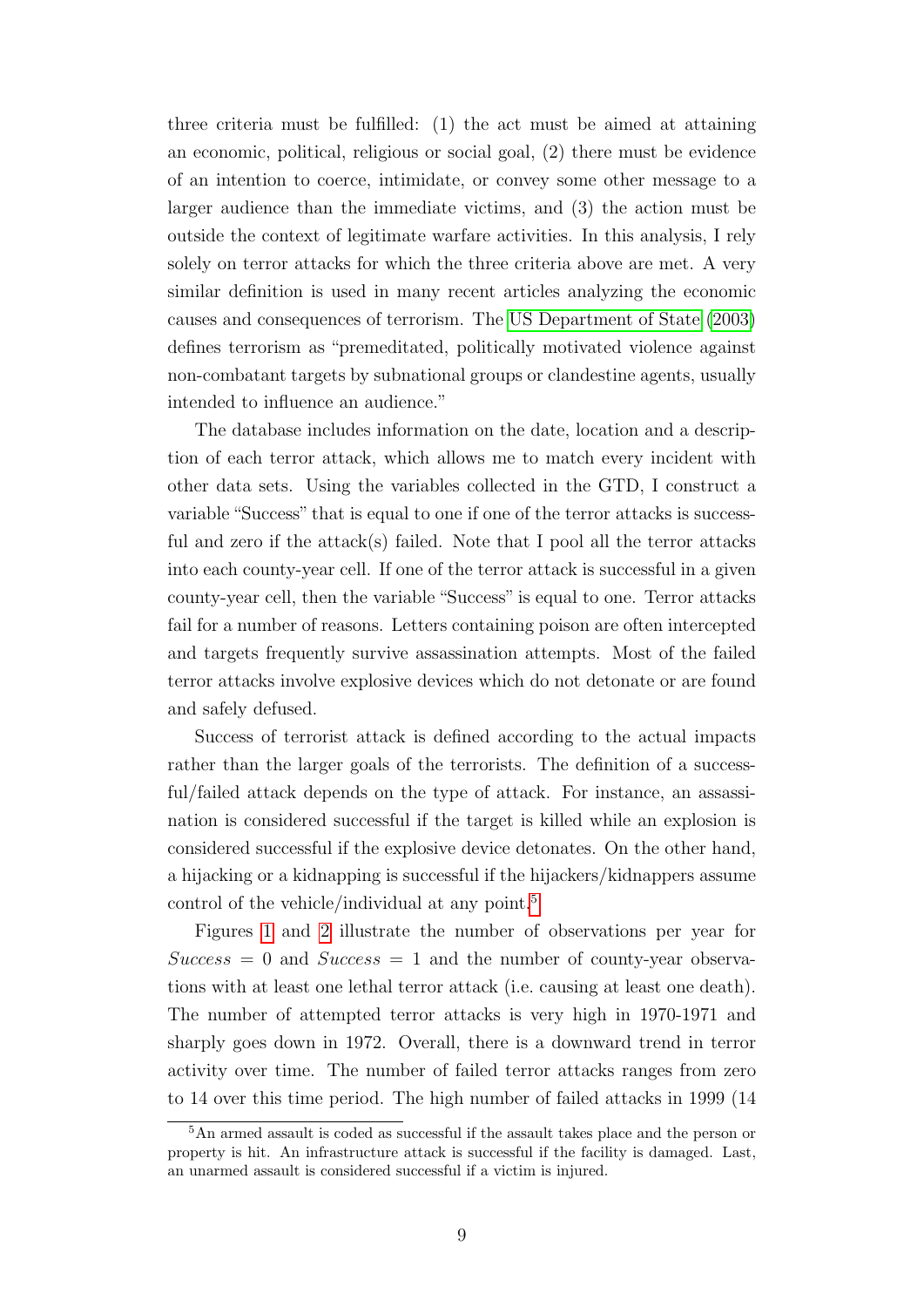observations) and 2002 (12 observations) is due to several related incidents. In May 2002, a college student put eighteen pipe bombs in rural mailboxes, of which more than half did not detonate. In 1999, many researchers in different universities conducting research on non-human primates received booby-trapped letters. The two deadliest terror attacks over this time period are Sept. 11, 2001, and the Oklahoma City bombing.

The database includes information on tactics/attack types used, the weapons used and the targets. In the database, there are nine different categories for attack types, 22 categories of targets including businesses and government buildings, and 13 categories of weapons ranging from biological to incendiary and bombs. The GTD also includes information on the number of deaths, injured and property damages.

### 3.2 Description of the Employment Data and the Life Style Survey

To measure employment and earnings at the county-level for the years 1970- 2013, I draw on the regional economic accounts of the Bureau of Economic Analysis (BEA).[6](#page-11-0) The guide "Local Area Personal Income Methodology" [\(BEA](#page-27-9) [\(2014\)](#page-27-9)) presents the conceptual framework and data sources to estimate employment and personal income. The BEA's employment estimates measure the number of jobs in a county, instead of the number of workers who perform the jobs. This means that all jobs held by a worker are counted. The BEA provides total full-time and part-time jobs by industry and compensation of employees. Employment estimates are based primarily on administrative records data. Some surveys and census data are also used to complement these records.

The number of jobs in a county is on a place of work basis instead of place of residence.[7](#page-11-1) This suggests that the estimates are more representative of a county's industrial base than of the activities of the residents of the county [\(BEA](#page-27-9) [\(2014\)](#page-27-9)). The employment estimates are annual averages of twelve monthly observations for the year. A job which lasts only part of the year has a lesser weight.

<span id="page-11-0"></span>The same weight is given to full-time and part-time jobs. Therefore, I

<sup>6</sup>Another data set that could have been used here is the Current Population Survey (CPS), but this was excluded since the sample size does not allow reliable estimates to be obtained at the county-level. Not all counties are included in the CPS and the data are not available for most counties due to confidentiality reasons.

<span id="page-11-1"></span><sup>7</sup>Proprietors' employment is usually by place of residence since the estimates reflect the addresses given in the tax returns, which are usually the proprietors' residences.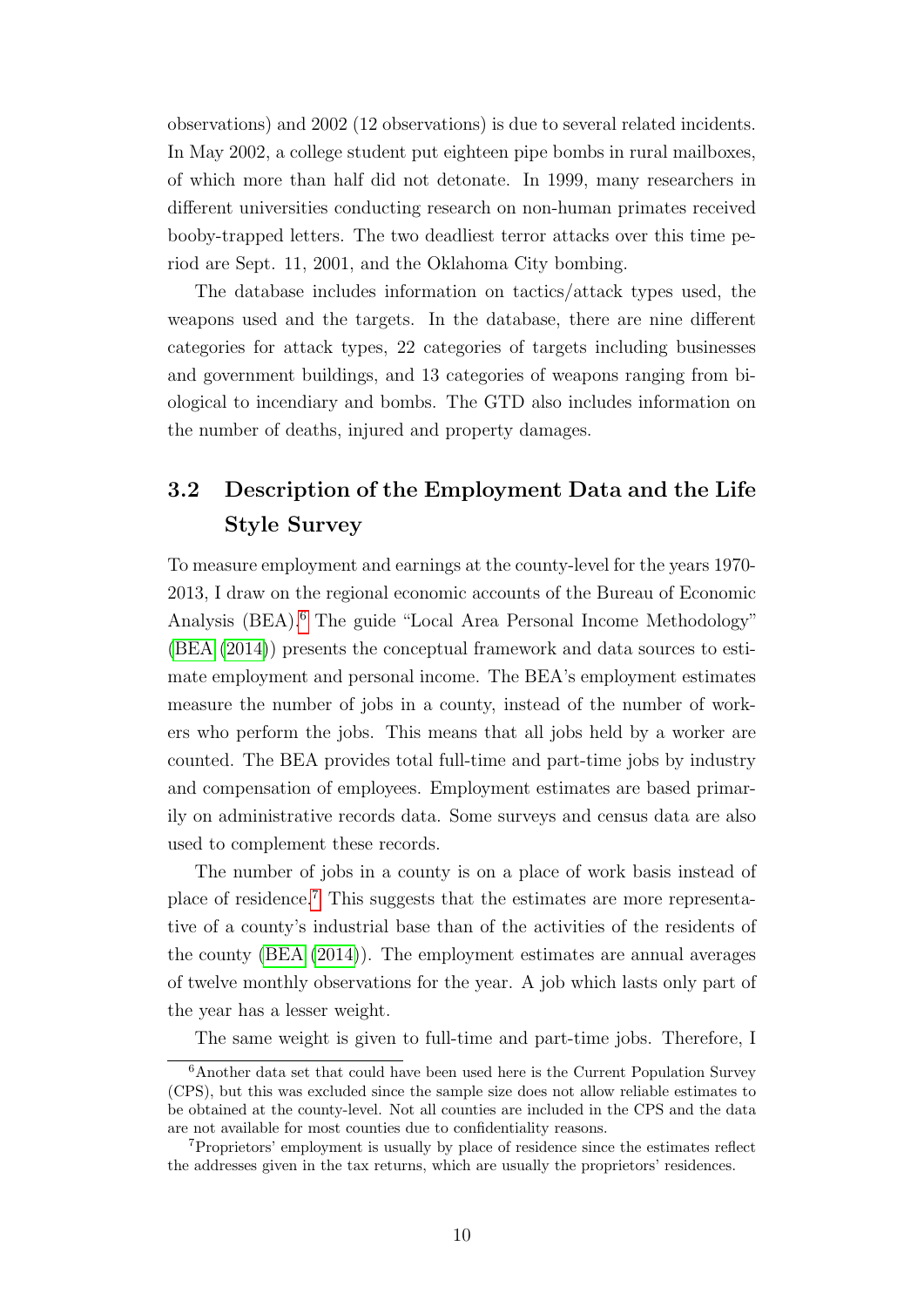cannot separate part-time jobs from full-time jobs. The BEA counts both proprietors jobs and wage and salary jobs, but unpaid family workers and volunteers are not counted. I calculate jobs-to-population ratios by county and year. In some analysis, I also present results for different industries such as manufacture and service.

Wages and salaries are mainly derived from the data that are reported by place of work. In other words, these data are reported by industry in the county in which the employing establishment is located. Note that wages and salaries are broadly defined to include commissions, tips, and bonuses. The wage and salary estimates also include voluntary employee contributions, gains from exercising stock options and receipts-in-kind that represent income [\(BEA](#page-27-9) [\(2014\)](#page-27-9)).

I use the DDB Needham Life Style Survey (LSS) to identify the consequences of terrorism on economic attitudes. The LSS is nationally representative in the United States. It is a proprietary data archive that is freely available for the period 1975-1998 on Robert Putnam's Bowling Alone website. The Life Style Survey started when the advertising agency DDB Needham commissioned the polling firm *Market Facts* to conduct an annual survey on Americans' behaviors. The LSS has a sample of around 3,500 Americans per year. This data set is repeated cross sections and includes different questions about demographics (sex, age, education, etc.), self-reported economic characteristics, the county of residence of respondents and answers to questions about attitudes and preferences. I restrict the sample to the working age population (respondents aged 18-65 years old).

Numerous questions about political preferences, religion, women and workplace are asked repeatedly. The variables may be grouped into five categories: attitudes toward (1) political philosophy, (2) government, (3) religion, (4) marriage, and (5) a woman's place in the society. I chose to look at marriage and a woman's place in the society because of their link with female labor supply decision. (See [Engels](#page-28-11) [\(1925\)](#page-28-11) for one of the first major work on family economics.) For instance, one of the variable analyzed here is whether a woman's place is in the home. Attitudes toward the government and political philosophy used in this research include whether the respondent is in favor of having a gun in every home. I also test attitudes toward important political issues such as abortion and voting behavior in U.S. Gobernatorial Elections from 1970-2013.<sup>[8](#page-12-0)</sup> Last, I looked

<span id="page-12-0"></span><sup>8</sup>The main sources of election data are USA Counties (Censtats database) and the Atlas Election Data [\(Leip](#page-29-12) [\(2008\)](#page-29-12)). I rely on the percentage of vote cast for each candidate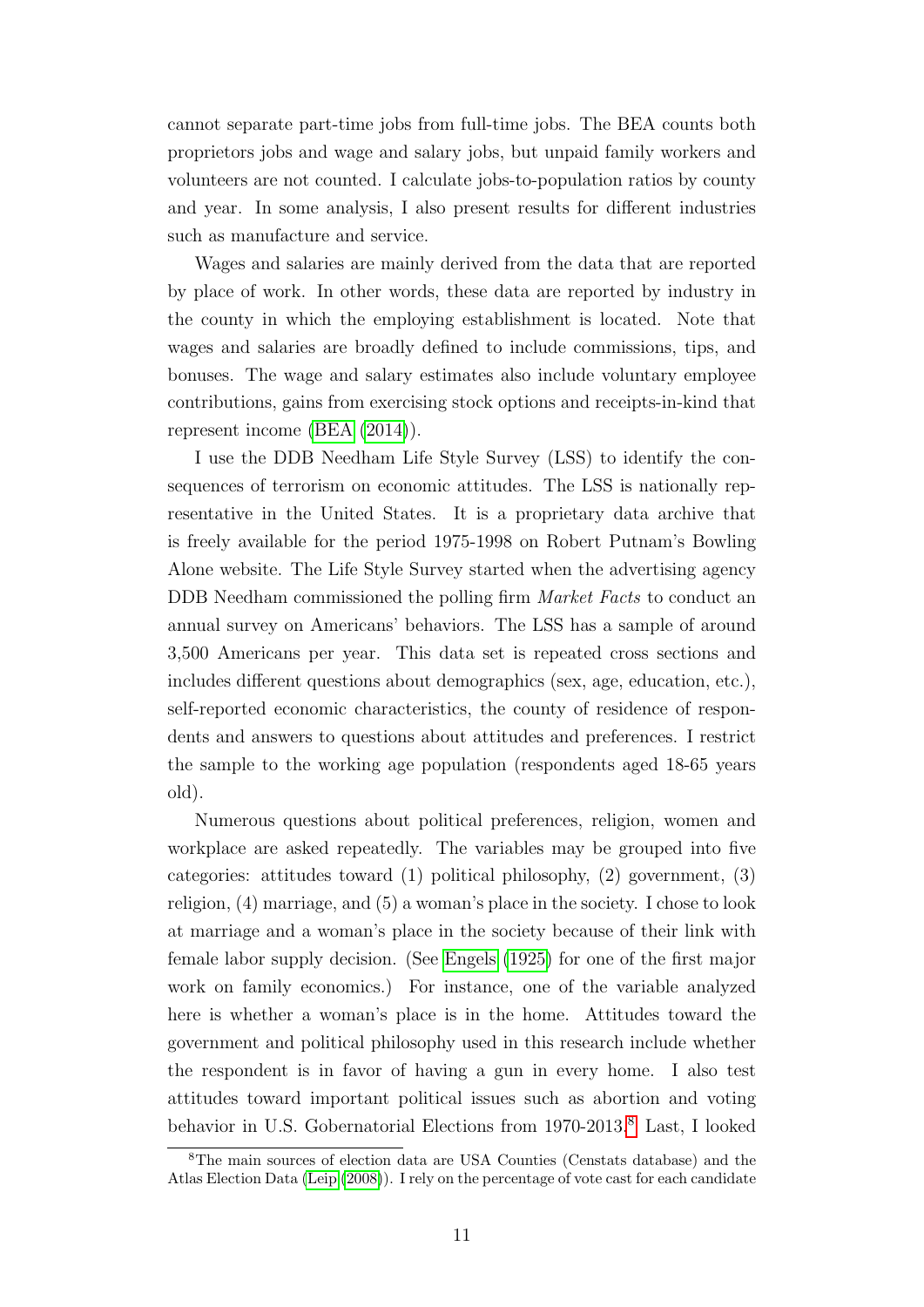at the number of times the respondent attended church or another place of worship because of the link with labor supply and investment. (See, for instance, the seminal work of [Weber](#page-30-11) [\(1905\)](#page-30-11) on the role of religion and the advent of modern capitalism.) Appendix Table [A2](#page-45-0) reports summary statistics for the economic attitude variables used in the regression analysis.

#### 3.3 Descriptive statistics

Table [1](#page-32-0) reports summary statistics for terror attacks.<sup>[9](#page-13-0)</sup> I restrict the sample to county-years observations with at least one attempted terror attack. The main variable of interest refers to the percentage of observations in which there was a successful terror attack(s). I classify county-year observations in two categories: (1) county-year observations in which the terror attack(s) failed and (2) county-year observations in which there was at least one successful terror attack. Approximately 86 percent of the observations are classified in the second category. Note that there is more than one attempted terror attack in about 30 percent of observations. The average number of deaths and injured for county-year observations classified as successful is respectively 3.8 and 3.1. The mean for property damages (in constant 2005 U.S. dollar) is approximately \$750,000. Note that the value of property damage is unknown for almost two thirds of terror attacks. Fortunately, another variable in the database provides categorical information for about a quarter of terror attacks for which the exact extent of damages is unknown. The three categories are "Catastrophic (likely greater than \$1 billion)", "Major (likely greater than \$1 million but smaller than \$1 billion)" and "Minor (likely smaller than \$1 million)." Slightly over 40 attacks are classified in the category major.

Up to three attack types and target information can be recorded by incident. This explains why the sum of percentages in Table [1](#page-32-0) is often greater than 100. In the vast majority of terror attacks in the U.S., attacks are carried out through the use of explosive and bombs (i.e. bombing) or arson and various forms of sabotage (i.e. infrastructure). The rate of success is very high for attacks in the categories infrastructure and armed assault. On the other hand, attacks considered as unarmed assaults and assassinations are less likely to succeed. Hijackings produce the greatest number of deaths, injuries and damages on average. (Hijackings are included in the category "Other and Unknown".) Infrastructure attacks cause over \$850,000 in dam-

in the U.S. Gubernatorial Elections from 1970-2013.

<span id="page-13-0"></span><sup>&</sup>lt;sup>9</sup>Appendix Figures [A1,](#page-42-0) [A2](#page-43-0) and [A3](#page-43-1) illustrate the evolution in tactics, weapons used and targets over the period 1970-2013.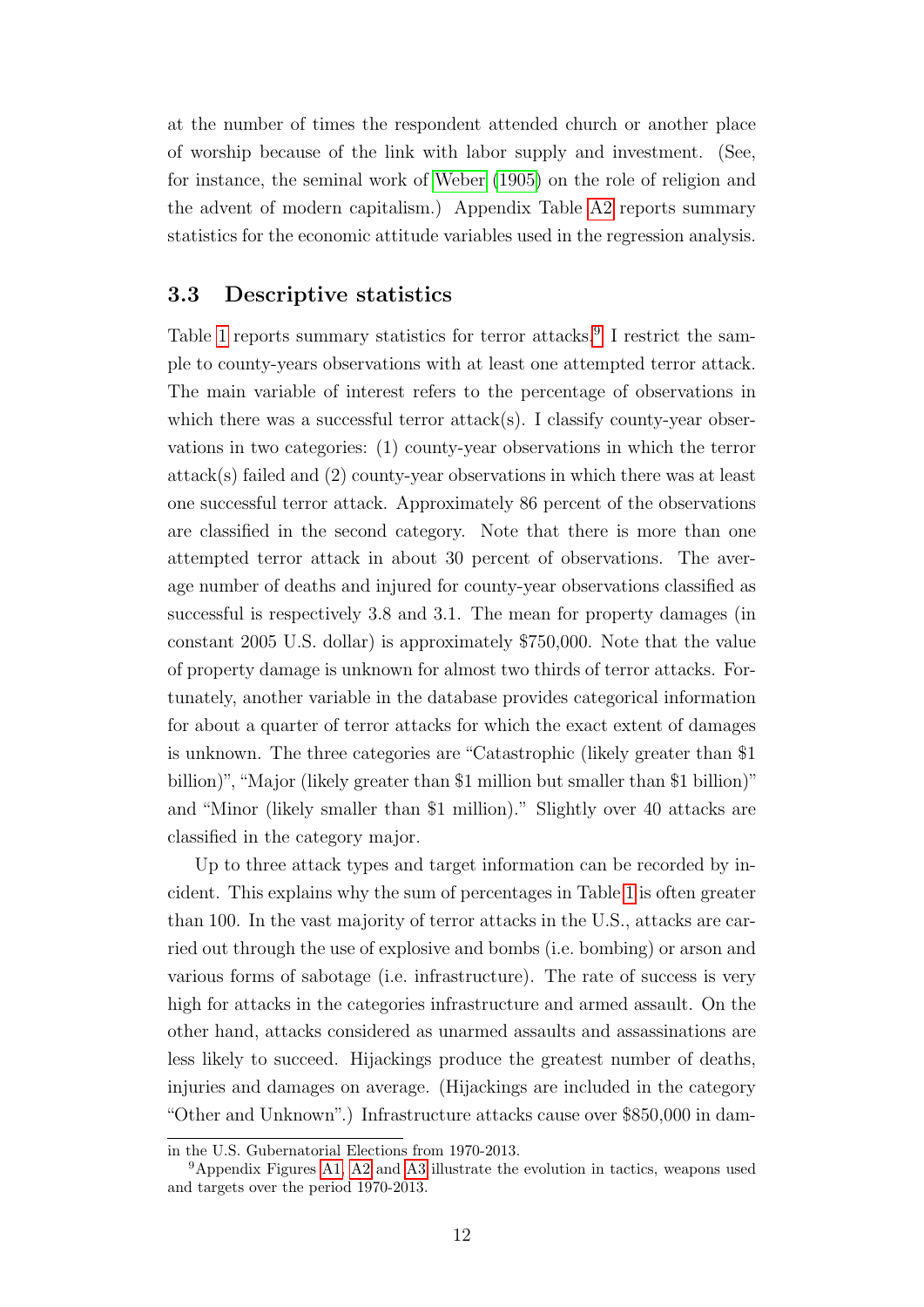ages on average, but do not lead to many deaths and injuries. About 27 percent of the attacks target businesses. Other common targets include government buildings, abortion clinics and private properties. The rate of success is over 80 percent for all the listed targets. Attacks targeting airports lead, on average, to the greatest number of deaths with 74 against three for government buildings and 11 for businesses. Terror attacks targeting businesses and other private properties cause over \$1 million worth of damage on average against less than half a million for the following targets: abortion related, airports and religious figures/institutions.

Table [1](#page-32-0) shows that the vast majority of weapons are explosives or incendiary. The attack is designed melee when the terrorist(s) targets people rather than property. The number of deaths is around 95 when the weapon category is melee and the estimated damages are below the average. The rate of success is very low for biological weapons, with success in less than half the observations. (Biological weapons are included in the category "Other and Unknown".) These weapons also have a very large number of deaths and injuries. Only 10 percent of the attacks target non-Americans. Approximately 6.5 percent of the attacks are categorized as logistically international meaning that the nationality of the perpetrator group is not American. Attacks targeting non-Americans and/or in which the nationality of the terrorist group differs from the location of the attacks are defined as transnational terror attacks. The rate of success of transnational attacks is slightly higher than for domestic attacks. Transnational terror attacks lead to less deaths and damages in comparison to domestic attacks.<sup>[10](#page-14-1)</sup>

The descriptive statistics presented in this section suggest that the type of terror attack and weapon used are statistically related to rate of success, i.e. whether the terror attack succeeded or failed. The number of attempted attacks in a given county-year is also a good predictor of success. The findings reported in Table [1](#page-32-0) also suggest that some type of terror attacks cause more damages while others lead to more deaths on average.

### <span id="page-14-0"></span>4 Identification Strategy

In this section, I first provide evidence that the sample of successful and failed terror attacks is balanced across a wide range of covariates. I then describe the main specification and the controls.

<span id="page-14-1"></span><sup>&</sup>lt;sup>10</sup>The differences in deaths and damages documented between attacks targeting non-Americans and Americans are related to the year of the attacks and the locations targeted rather than by the types of weapons and target information.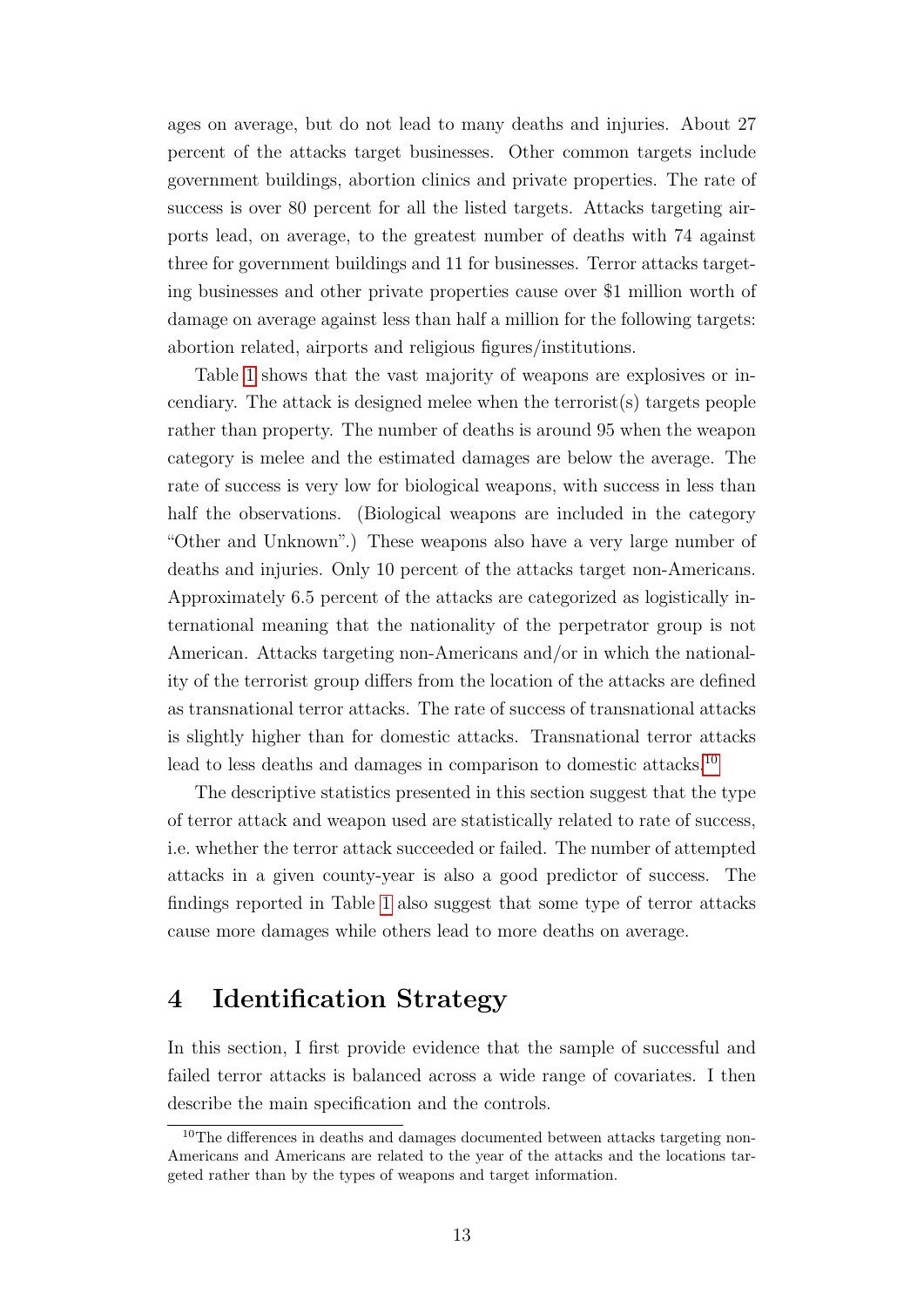#### 4.1 Identification Assumption

The key identification assumption is that the success of a terror attack is exogenous conditional on observables. This explains my decision to control in the empirical model for the type of weapon and the type of attack because they predict success. I investigate in Table [2](#page-33-0) whether other variables at the county-level predict whether a terror attack was successful. The first two columns of Table [2](#page-33-0) restrict the sample respectively to county-year observations with at least one successful terror attacks and county-year observations with at least one failed terror attacks and no successful terror attack. The first two columns present the mean values of the following variables: natural log of population, natural log per-capita deaths, births, social security recipients, people in poverty, public school enrollment, violent crimes, robberies, property crimes, motor vehicle thefts, and dummies for state capitals, coastal counties<sup>[11](#page-15-0)</sup>, for counties with an airport that has been designated large hubs and medium  $\text{hubs}^{12}$  $\text{hubs}^{12}$  $\text{hubs}^{12}$ , and for the four Census demographic regions. Column 3 presents *t*-test for the equality of the means.

While a significant share of terror attacks happened in the Northeast and West regions and in state capitals and coastal counties (Appendix Table [A1\)](#page-44-0), the results suggest that the rate of success is not related to geography. The differences for the natural log of the number of people in poverty and social security recipients per capita are also non-significant. The only results where the difference between columns 1 and 2 is statistically significant are births per capita and property crimes per capita. Note that the difference observed might be related to the type of weapon used or the attack type. Moreover, it is natural that few variables are statistically significant given that 18 variables were tested.

Table [3](#page-34-0) shows the results from probit regressions that consider some of these variables simultaneously. The equation is:

$$
P(SUCCESSEUL_a) = \Phi(\gamma_1 + \gamma_2 X_a), \tag{1}
$$

where  $a$  is a terror attack, whether successful or failed, and  $X$  is a set of variables among the variables considered above. Unfortunately, some of

<span id="page-15-0"></span><sup>11</sup>I follow the definition of the National Oceanic and Atmospheric Administration and code counties as coastal if they meet one of the following criteria: (1) at least 15 percent of a county's total land area is located within the Nation's coastal watershed or (2) a portion of or an entire county accounts for at least 15 percent of a coastal cataloging unit.

<span id="page-15-1"></span><sup>&</sup>lt;sup>12</sup>Primary airports are classified by the Federal Aviation Administration as large hubs if they account for at least 1 percent of total U.S. passenger enplanements. Medium hubs account for between 0.25 and 1 percent of total U.S. passenger enplanements.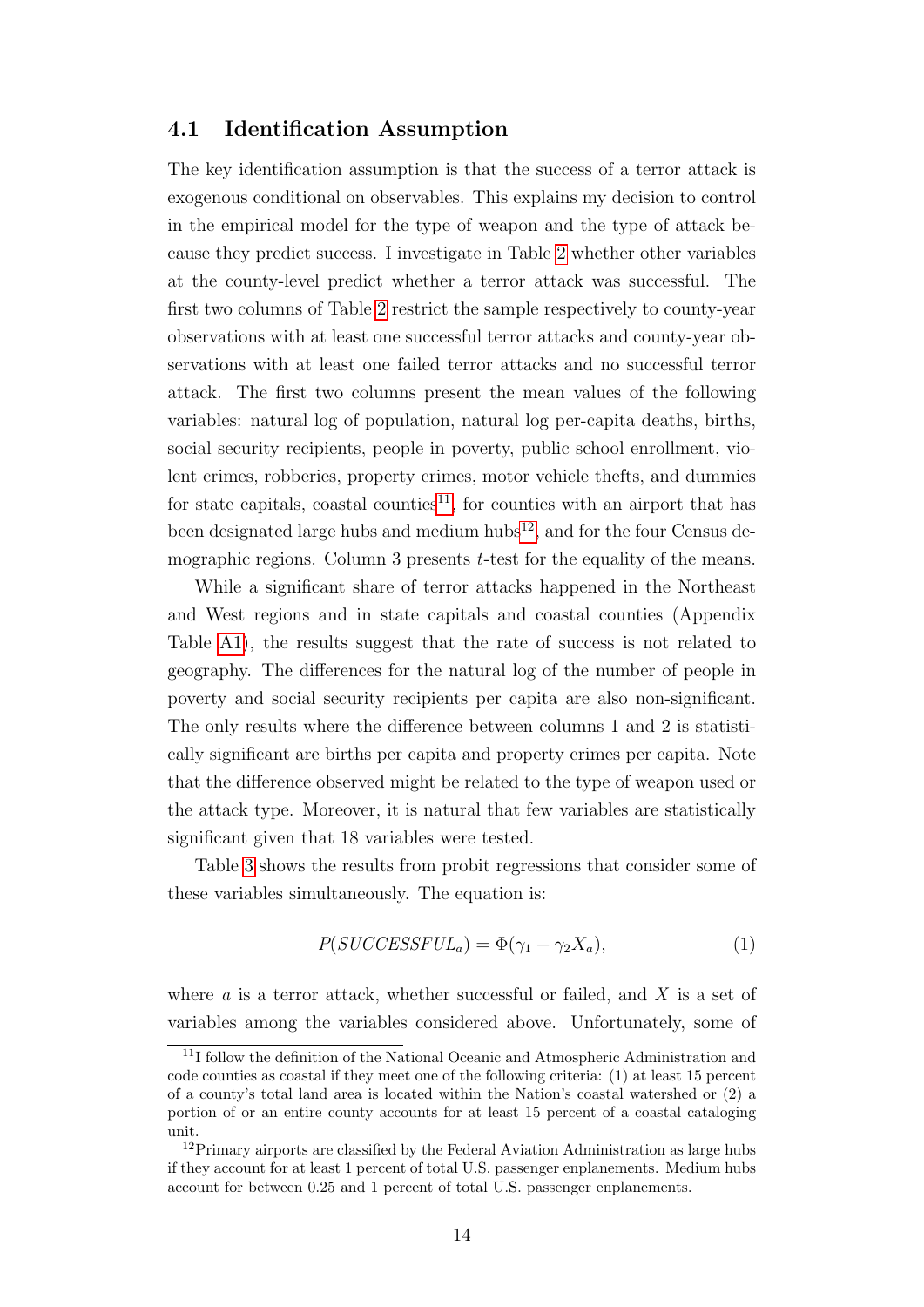the variables are available annually solely over the period 1991-2007. I also include in all the columns region fixed effects, attack type fixed effects, target fixed effects, weapon fixed effects, a dummy that is equal to one if the target is non-American and a variable that is equal to the number of terror attacks.

In columns 1-4, I include all the socioeconomic characteristics variables in the model and gradually add the crime variables. I find that none of the crime and socioeconomic variables are significantly related to the rate of success. Solely the dummy for state capital is significant at the 10% level (columns 2 and 4). In column 5, when all the variables are included simultaneously in the model, none of the socioeconomic characteristics variables are statistically significant at the 10% level and only one of the crime variable, the natural log of property crimes, is statistically significant at the 10%. When considering all these variables and the regions dummies jointly, the joint  $p$ -values is 0.59. These results suggest that the sample of successful and failed terror attacks is balanced across a wide range of covariates and that the identification assumption is credible.

Unsurprisingly, the variable that is equal to the number of terror attacks is statistically significant. I control for the number of attacks in the empirical analysis which follows since the chance of seeing at least one successful terror attacks will increase with the number of terror attempts. In my sample, there is one attempted terror attack for 69% of county-year cells and less than three attempted terror attacks for 83% of county-year cells.

The rate of success may also be related to counterterrorism expenses. The rate of success, measured by the variable "Success", decreased by approximately 8 percent since Sept. 11, 2001, suggesting that the increase in counterterrorism budget might have worked. On the other hand, the rate of success is similar across Census regions suggesting that counterterrorism efforts are not related to geography. In the empirical analysis, I include region-year fixed effects to check whether the findings are related to regional crime prevention efforts.

#### 4.2 Model Specification

The objective is to investigate the impact of successful terror attacks. To identify this effect, I restrict the sample to county-year observations with at least one successful terror attacks or at least one failed terror attacks. I thus directly compare county-year observations with at least one successful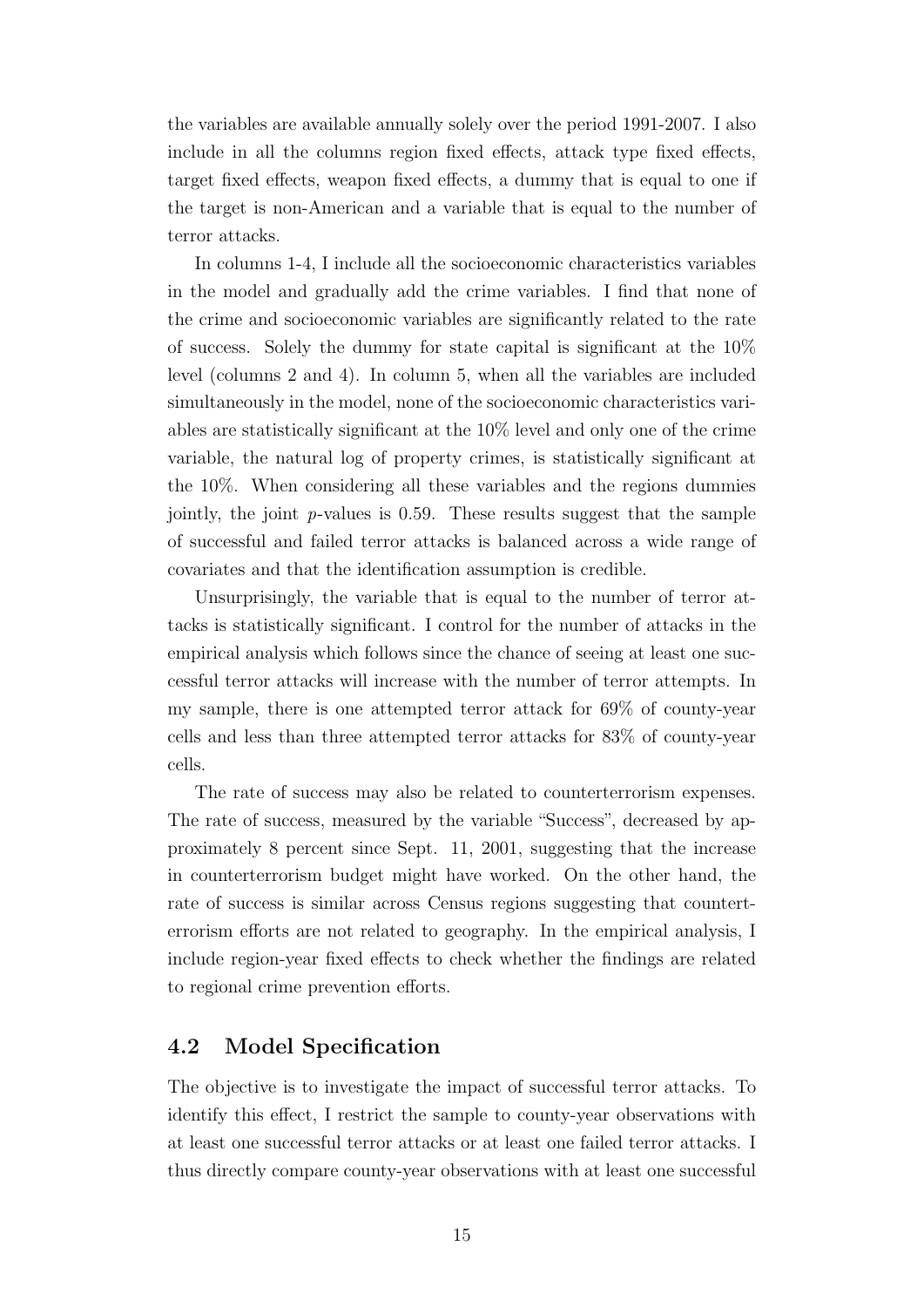terror attacks to county-year observations with a failed terror attack. In other words, I look at economic outcomes in two sets of counties that were targeted by terrorists in a given year. The only difference is that the terrorists succeeded in the first set of counties (e.g. the bomb did detonate) and failed in the second set of counties (e.g. the bomb did not detonate).

In my main specification, I estimate:

<span id="page-17-1"></span>
$$
Y_{ct} = \alpha + \beta_s + \delta_t + \gamma \text{SUCCESSEUL}_{ct} + X_{ct}'\lambda + \varepsilon_{ct},\tag{2}
$$

where  $y$  is an economic outcome in county c and year t,  $SUCCESFUL$ is a dummy that is equal to one if the terror attack was successful in that county and year and zero if the terror attack failed. If there are many terror attacks, SUCCESSFUL is equal to one if at least one of the attacks succeeded. I include state and year fixed effects to control flexibly for common shocks at the national level and to control for common state shocks.

 $X_{ct}$  is a vector of other regressors. I include attack type fixed effects (dummies for assassination, armed assault, bombing, infrastructure/facility and other attack type) and weapon fixed effects (dummies for firearm, explosive, incendiary and other weapon type) since the definition of a successful attack depends on the attack type. I follow the recommendations of [Bertrand et al.](#page-27-10) [\(2004\)](#page-27-10) and compute standard errors clustered at the county-level. I also include a dummy that is equal to one if the target is non-American, a dummy that is equal to one is the attack is logistically international and a variable that is equal to the number of terror attacks.[13](#page-17-0)

I enrich the basic model in two ways. First, to allow for common regional shocks to a given economic outcome, I estimate specifications that include interactions between calendar-year dummies and indicator variables denoting the four Census regions or the nine Census divisions. Second, I include target fixed effects (dummies for abortion related incident, buildings, businesses, educational institution, government, private property and other target) in addition to attack type and weapon fixed effects.

Estimates of equation [\(2\)](#page-17-1) identify the difference between successful and failed terror attacks. For example, the estimates identify the impact of an infrastructure attack in which the facility is damaged versus an attack in which the facility is not damaged. (See Section [3](#page-9-0) for a definition of a success attack for each type of attack.) In the next section, I present the

<span id="page-17-0"></span><sup>&</sup>lt;sup>13</sup>I check the robustness of including the number of terror attacks in different ways. For instance, I check that adding the squared of the number of terror attacks does not affect the size and significance of the main estimates (not shown for space consideration).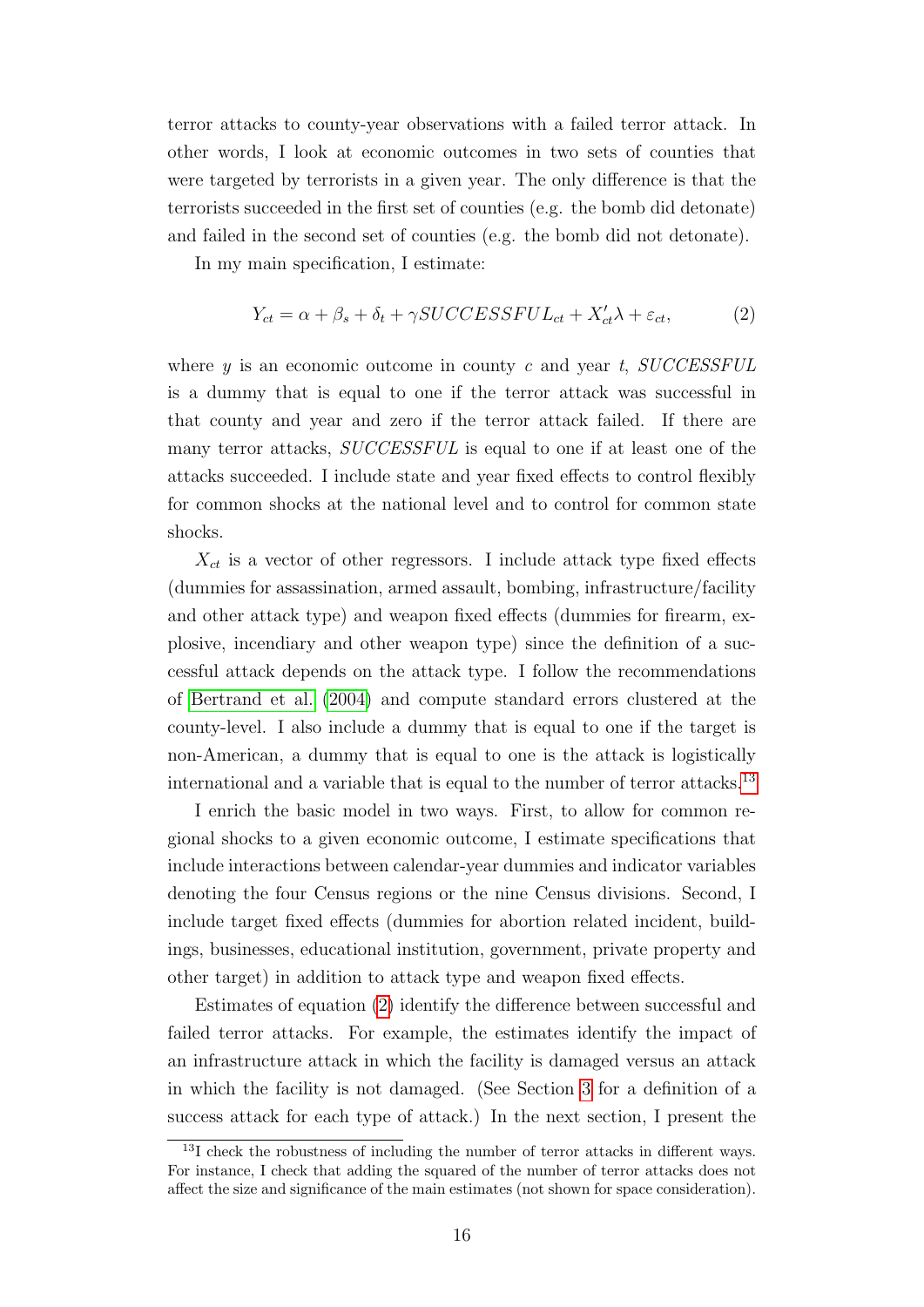<span id="page-18-0"></span>impact of successful terror attacks on employment and earnings.

### 5 Results

#### 5.1 Impacts on Employment and Earnings

Panel A of Table [4](#page-35-0) present estimates of equation [\(2\)](#page-17-1) for jobs. The dependent variable is 100 times the log of the county-year ratio of jobs-topopulation. What emerges clearly is that successful terror attacks are associated with a meaningful reduction in jobs in the year the attacks take place. In column 1, I compare successful and failed terror attacks and find that successful attacks reduce the overall jobs-to-population ratio by 4.3% in the year the attacks take place. The estimate is statistically significant at the 5% level. I also add target fixed effects and time-invariant con $t$ rols<sup>[14](#page-18-1)</sup> to check the robustness of the results. Furthermore, I include dummies to absorb region-by-year employment shocks (column 3) and Census division-by-year employment shocks (columns 4-5). Adding both dummies to absorb Census division-by-year employment shocks and time-invariant controls (column 6) slightly increases the absolute magnitude of the point estimate to 5.6%.

Panel B repeat these estimates for earnings. The dependent variable is 100 times the log of real average wage per job. These estimates yield weak evidence that successful terror attacks affect earnings in the year the attacks take place. The point estimates are smaller than for jobs (from - 2.1% to -4.2%) and statistically insignificant in the first two columns. When the full set of controls is included in addition to interactions between year dummies and region dummies, the estimate is statistically significant at the 10% level.

Given the large variation in damages and fatalities in our sample, one potential reason why the estimates are insignificant for earnings is that only terror attacks causing many casualties or building destruction have meaningful impacts on wages. To examine this possibility, I estimate in panel A of Table [5](#page-36-0) a set of models that compares successful terror attacks which led to at least one fatality or injury to failed attacks. In panel B, I also present estimates that compare successful terror attacks which led to a minimum of \$100,000 (constant 2005 U.S.\$) to failed attacks. The cost of this approach is that it reduces the number of county-year observations

<span id="page-18-1"></span><sup>&</sup>lt;sup>14</sup>Time-invariant controls include dummies for coastal counties and being a state capital and a dummy for whether the county has an airport.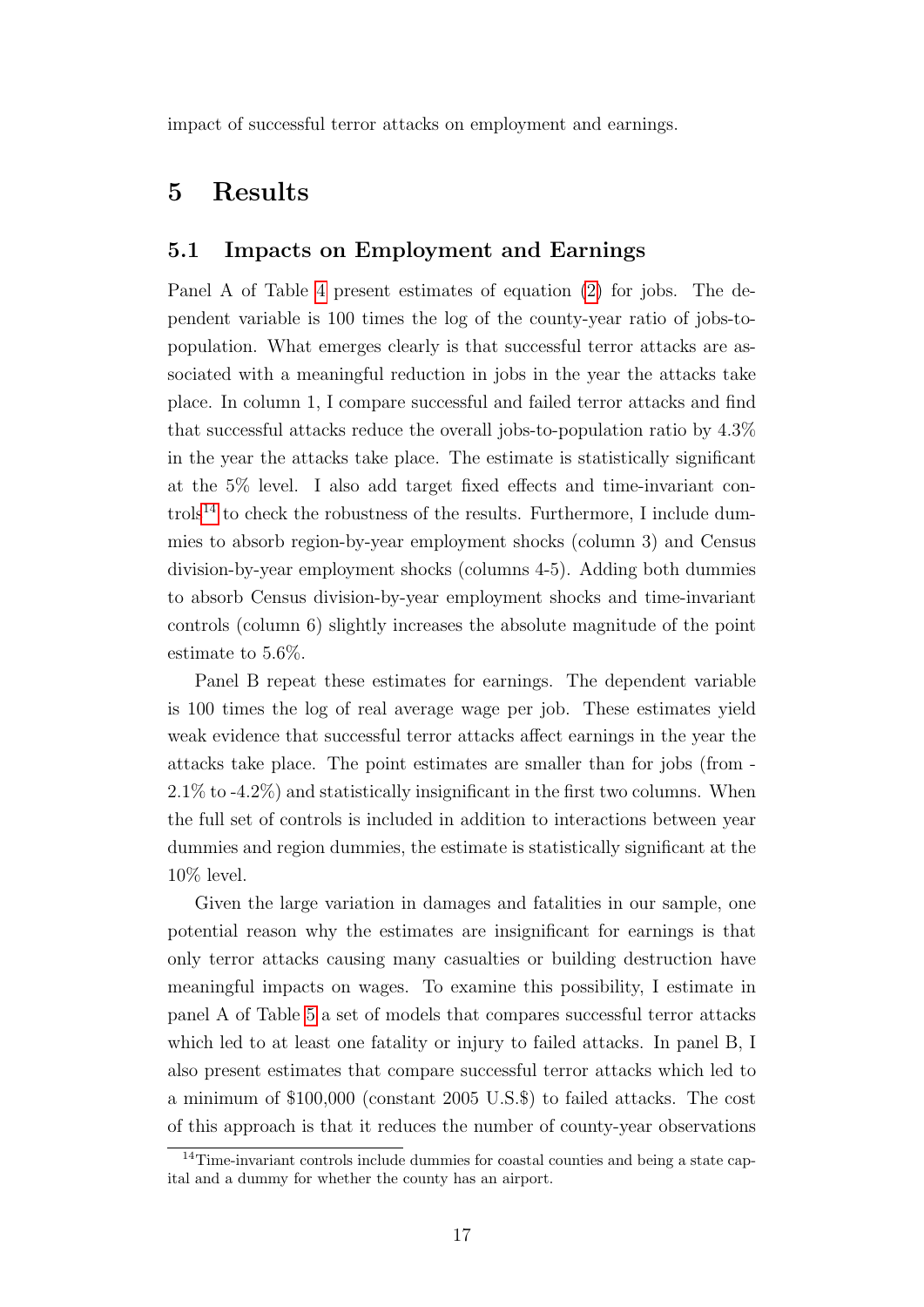used in the analysis. As with the previous models, I control for target fixed effects and include dummies to absorb region-by-year employment shocks (columns 2 and 5) and division-by-year employment shocks (columns 3 and 6). I omit weapon and attack type fixed effects in this set of models because of the high correlation between these variables and damages/fatalities.

Panels A and B confirm that, on average, successful terror attacks lead to a reduction in jobs in comparison to failed attacks. The results in panel A suggest that successful lethal attacks reduce the overall jobs-to-population ratio from 5% to 12% the year the attack takes place. Of note, though, the standard errors are quite large and the estimates are significant at the 10% level solely in column 2.

The estimates for damages presented in panel B are larger than in Table [4](#page-35-0) suggesting that the size of the economic effect is related to building damages. The point estimates are significant for both employment and earnings and suggest that successful attacks which led to a minimum of \$100,000 reduce the overall jobs-to-population ratio from 6% to 11% in the year the attack takes place.

In panel C, I use the county adjacency file from the U.S. Census to compute which county or counties are neighboring treated and control counties. I estimate the impact of a successful terror attack versus a failed terror attack on neighboring counties instead of targeted counties. This methodology allows me to check whether terror attacks cause economic spillovers to neighboring counties. The point estimates for employment are negative but not statistically significant at conventional levels, suggesting that only targeted counties suffer from terror attacks. The estimates are also very small for earning in neighboring counties and insignificant in two columns out of three.

I next estimate the impact of terror attacks on employment levels in the years following the attack. Table [6](#page-37-0) shows estimates for the year of the attack, the year after the attack, five years after the attack and five years before the attack. Each entry is from a separate OLS regression and the dependent variable is the log of the county-year ratio of jobs-to-population.

In panel A, I first check whether terror attacks have an economic impact five years before the attack. This robustness check is useful because it allows to check that counties targeted by a successful terror attack and a failed attack had similar jobs-to-population ratio five years before the attack. Unsurprisingly, the estimates are small and statistically insignificant.

Panel B reports the contemporaneous impacts. The estimates are the same as in Table [4,](#page-35-0) panel A. The next three panels report the estimates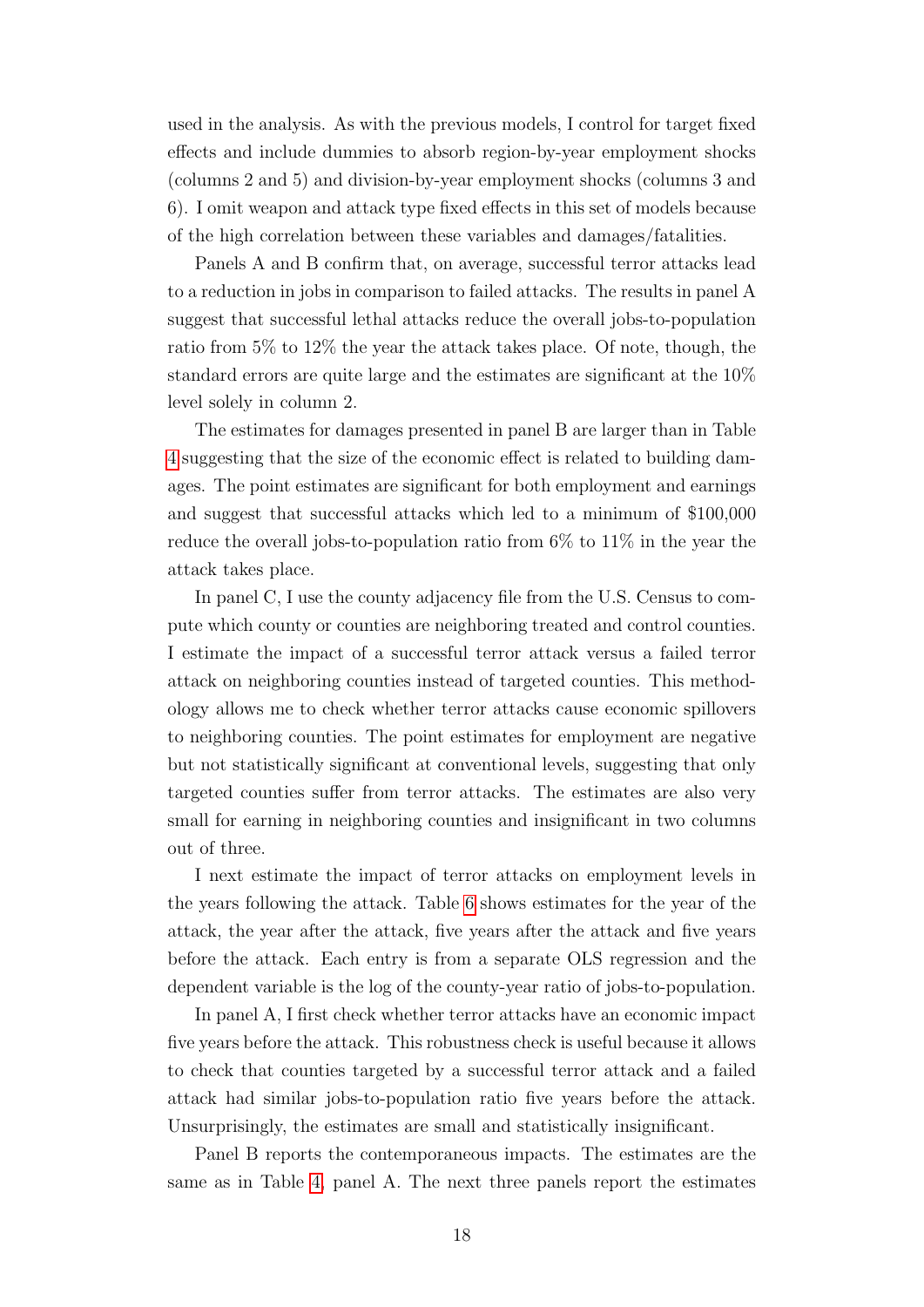for the years after the terror attacks. The estimates for the year after the attack are strikingly similar to the contemporaneous impacts reported in panel B. The estimates in panels D and E provide evidence that the impact of successful terror attacks is temporary and fades away after two years, or that these effects are too small to detect. None of the estimates in panel D and E is statistically significant at the 10% level and the size of the estimates is very small.

These short-term effects are consistent with the idea that local economies recover quickly after a terror attack [\(Becker and Murphy](#page-27-4) [\(2001\)](#page-27-4)). The large estimates for "major" terror attacks also suggest that the destruction of capital stock of a county may play an important role in explaining the short-term reduction in jobs.

#### 5.2 Robustness Checks: Estimates by Industry

Table [7](#page-38-0) tests whether successful terror attacks affect negatively specific industries. For instance, it is well-known that terrorism is related to the tourism and hotel industries. I rely on the Standard Industrial Classification (SIC) and present estimates of equation [\(2\)](#page-17-1) for jobs in the following industries: (1) manufacturing, (2) construction, transportation, communications and utilities, (3) wholesale trade, (4) retail trade, (5) services, and (6) finance, insurance, and real estate. The time period is 1970-2000 and target fixed effects and region times year dummies are included in evennumbered columns. The estimates are negative for all the industries which reinforces the earlier conclusions. But the size of the estimates varies across industries. The impacts of successful terror attacks in comparison to failed attacks are especially large for wholesale trade and finance and real estate. The estimates range from -9% for the latter industry to -13% for the former industry. On the other hand, the estimates are smaller for retail trade and manufacturing.

I test the hypothesis that terror attacks reduce more jobs of local economies with a large tourism industry than other counties in Table [8.](#page-39-0) The table focuses on the sample of counties with an airport that has been designated either a large hub or a medium hub and presents estimates of equation [\(2\)](#page-17-1) for jobs. Since terror attacks may have psychological effects on potential tourists, contemporaneous estimates and estimates for the years after the attack are presented. The size of the estimates for the year of the attack and the year after the attack are large for counties with an airport and range from -7.47% to -9.12% for the year of the attack and the year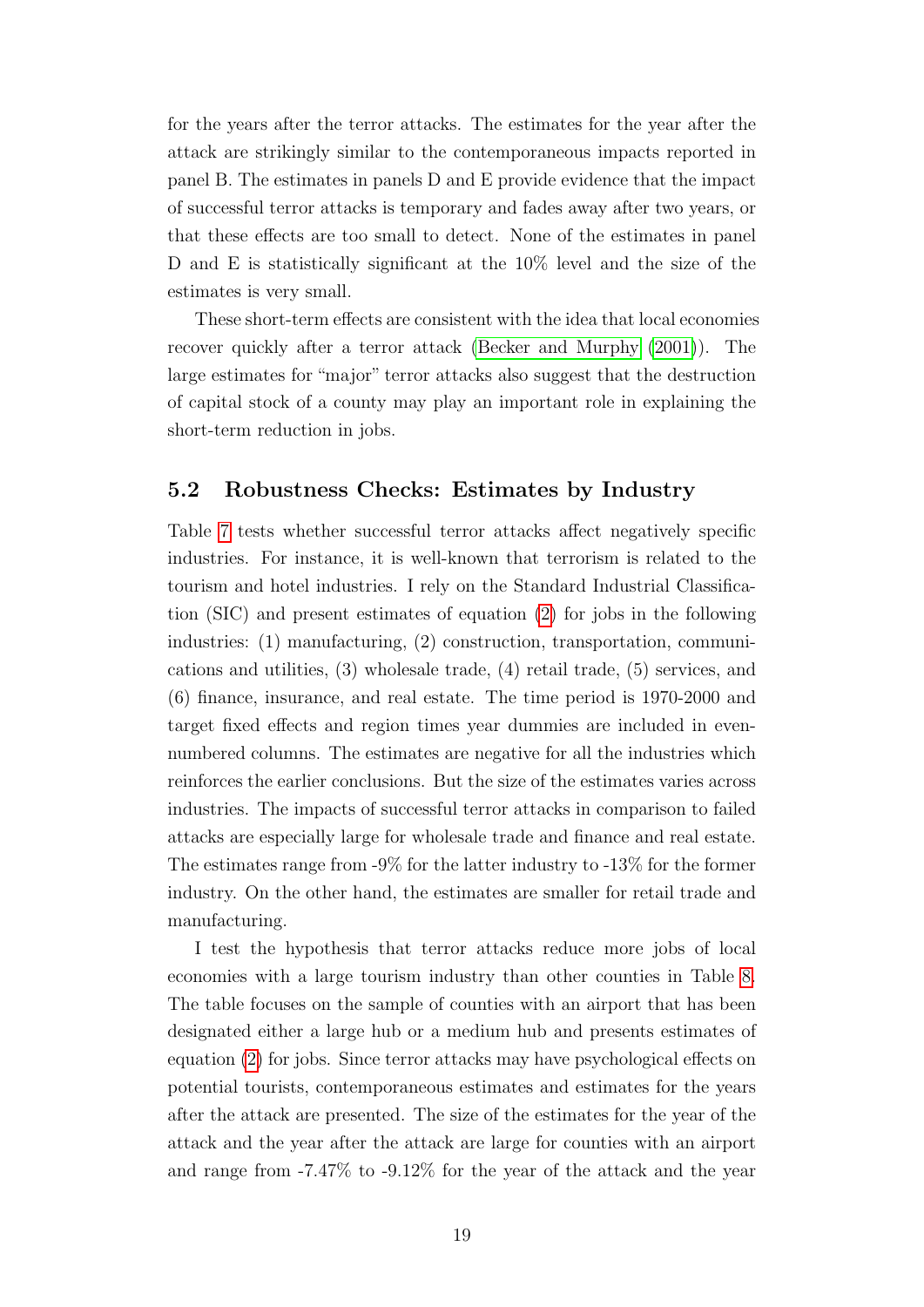after the attack. The reduction in jobs fades away in the following years and is not statistically significant five years after the terror attack.

Last, I check whether successful terror attacks lead to movements out of the county. The results are presented in Appendix Table [A4.](#page-46-0) The structure of the table is the same as panel A of Table [4,](#page-35-0) but the dependent variable is the log of population. The estimates are all statistically insignificant suggesting that successful terror attacks have no impact on the number of inhabitants in the year of the attack.

The evidence supports the hypothesis that successful terror attacks have a greater impact on jobs for counties with specific industries such as the tourism industry. Furthermore, the results indicate that business disruption caused by a successful attack is particularly harmful for business sales and inventories in comparison to business firms engaged in offering goods and services directly to consumers. This might be related to the increased uncertainty of investing. I now turn my attention to economic attitudes and voting behavior.

### <span id="page-21-0"></span>6 Channels: Economic Attitudes

In this section, I present the results on the impact of terrorism on economic attitudes. I rely on the Life Style Survey and data on voting behavior. I first study the impact of terrorism on gubernatorial elections over the period 1970-2013 and then check if terror attacks affect economic attitudes.

Many studies find that terrorism is related to voting behavior (for example [Gould and Klor](#page-29-10) [\(2010\)](#page-29-10)) and that political allegiance is statistically related the local labor market (see [Besley and Case](#page-27-8) [\(1995\)](#page-27-8) and [Beland](#page-27-7) [\(2015\)](#page-27-7)). I thus test whether successful terror attacks affect voting behavior in gubernatorial elections.

In Table [9,](#page-40-0) I rely on gubernatorial elections data and estimate the impact of successful terror attacks versus failed terror attacks (equation [\(2\)](#page-17-1)). In columns 1 to 3, the dependent variable is the percentage of vote for the Democrat candidate (scale from 0 to 100). In columns 4 to 6, the dependent variable is sum of the percentage of vote for the independent candidates. Note that I exclude in columns 4 to 6 the elections in which there were no independent candidates. I also exclude elections won by an independent candidate. The analysis is at the county-year level and I compute standard errors clustered at the county-level. I include in the model the basic set of controls, state and year fixed effects and target fixed effects. I do not include region-year fixed effects in the analysis since the sample size is quite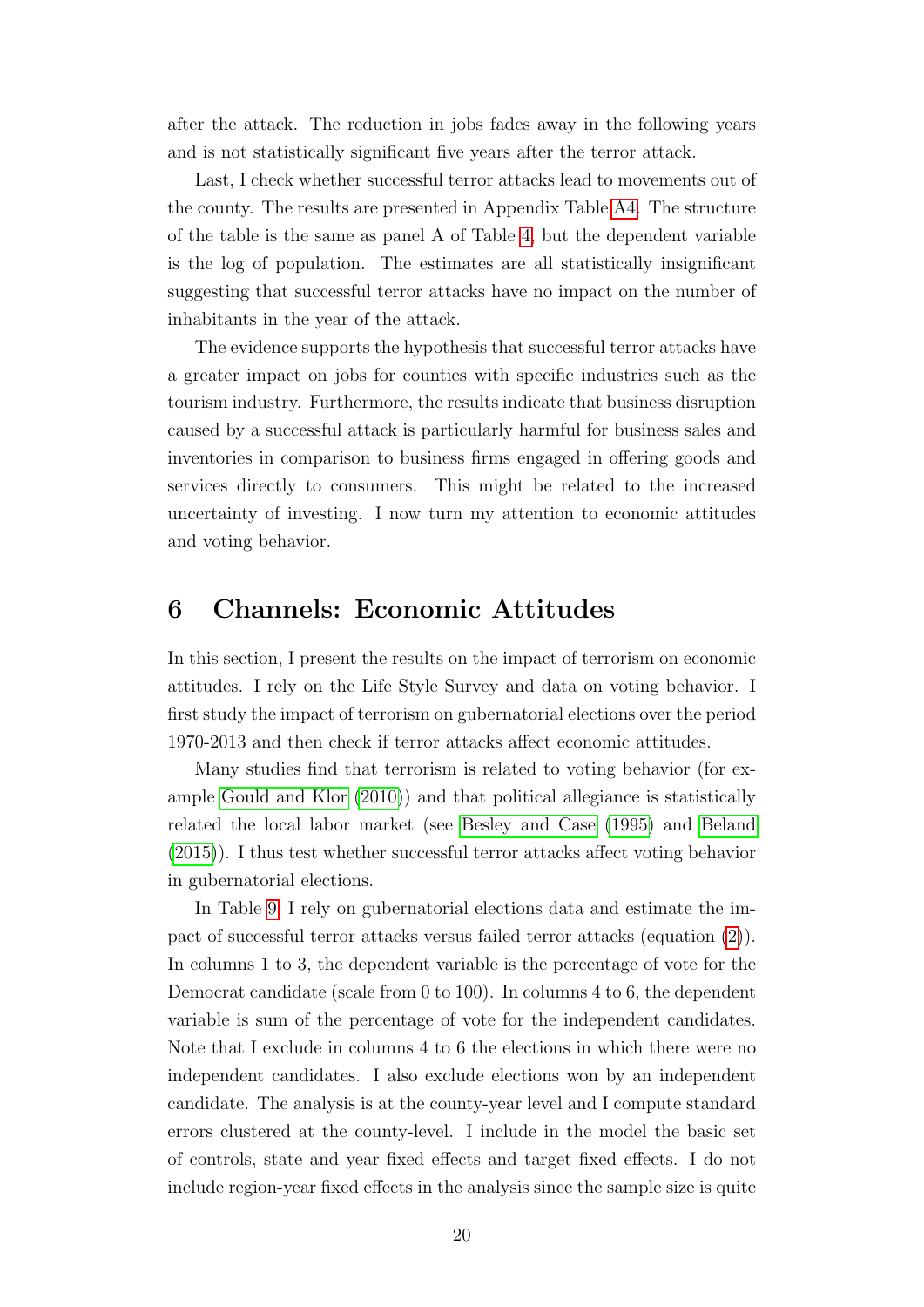small  $(n=244)$ .

The estimates suggest that a successful terror attack versus a failed terror attack decreases significantly the percentage of vote for Democratic candidates (coeff. -5.11, std. error 2.85). The estimate is also significant for the Independent candidates in the year of the attack. In columns 2 and 5, I add a dummy variable that is equal to one if the governor at the time of the election is a Democrat candidate. This variable is positive and significant at the  $1\%$  level when the dependent variable is the percentage of vote for the Democrat. The estimate is very large (coeff. 10.3) and the R-squared increases from 0.585 to 0.638.

In Appendix Table [A5](#page-47-0) I check whether successful terror attacks have long-term impacts on voting behavior. The estimates for the years following the terror attacks are not statistically significant at the 10% level suggesting that the impact on voting behavior does not last more than one year.

The results suggest that terror attacks have a short-term impact on voting behavior: Republican candidates obtain more votes in the year of a successful terror attack. The findings are surprising since I do not find that terror has long-term impacts on local economies. One possibility is that voting behavior of the targeted county is affected but that it does not affect the outcome of Gubernatorial elections (state-level). I thus check whether there are spillovers on neighboring counties (not shown for space consideration). The methodology is similar to Table [4.](#page-35-0) The estimate is negative for the year of the terror attack for neighboring counties but the estimate is not statistically significant at the 10% level (coeff. -3.37, std. error. 2.44). Another possibility is that terror affects the outcome of few gubernatorial elections which would make the employment estimates imprecise for the years after the terror attacks (Table [6\)](#page-37-0).

In a very different political environment, [Gould and Klor](#page-29-10) [\(2010\)](#page-29-10) find that terrorism induces Israelis to vote more for right-wing parties and brought a leftward shift of the political map in Israel. I thus check in Table [10](#page-41-0) whether economic attitudes change following a successful terror attack and whether the political landscape change in response to terror. I also look at economic attitudes since previous studies have shown that they are related to economic behavior. The dependent variables from the Life Style Survey may be grouped into four categories: attitudes toward the (1) government, (2) religion, (3) marriage, and (4) women's place in the society. Appendix Table 2 reports summary statistics for the variables used in the analysis. I rely on variables that cover the period 1977-1998.

The first group contains measures of people's attitude toward two im-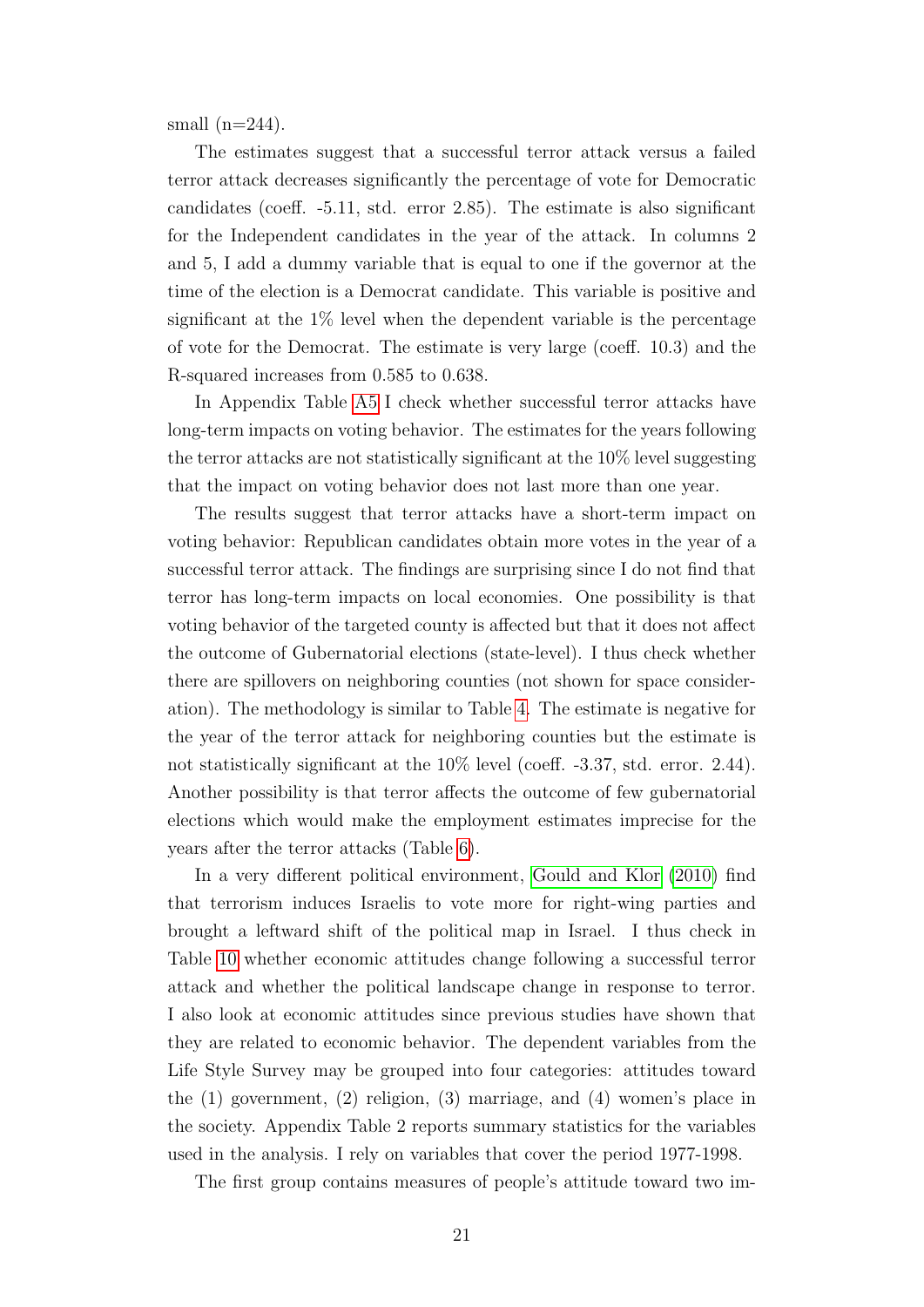portant political issues. The questions are "There should be a gun in every home?" and "I am in favor of legalized abortions." I code the variables as dummies. They are equal to one if respondents report that they moderately agree, generally agree or definitely agree and are equal to zero if respondents report that they moderately disagree, generally disagree or definitely disagree. The second group contains only one variable: "Attended church or other place of worship (frequency last 12 months)." I code the variable as a dummy since the answers proposed are in categories that are non-linear. The dummy is equal to one if the respondent reports that he/she went to church or another place of worship nine times or more during the past 12 months. The third and fourth groups consist of two variables each. The questions are "In today's society there are many different life styles, and some are acceptable today that weren't in the past. Regardless of what you may have done, or plan to do with your life, and thinking just of what would give you personally the most satisfying and interesting life, which one of these different ways of life do you think would be the best as a way of life?", "Couples should live together before getting married?", "Men are naturally better leaders than women?" and "A Woman's place is in the home?" For the last three variables, I compute dummies which are equal to one if respondents report that they moderately agree, generally agree or definitely agree and are equal to zero if the respondents report that they moderately disagree, generally disagree or definitely disagree. For the question on life style, I code the variable as a dummy which is equal to one if respondents answer "traditional marriage (husband providing and wife at home with kids)" and zero if they answer "marriage where husband and wife share work, housework, and kids" or "other (e.g, staying single, living with group, etc.)."

The model is similar to equation [\(2\)](#page-17-1) with the exception that the unit of observation is now the individual. I also control for the individual's demographic characteristics. Specifically, I estimate:

$$
Y_{ict} = \alpha + \beta_c + \delta_t + \gamma SUCCESSEUL_{ct} + \lambda X_{ct} + \theta Z_{ict} + \varepsilon_{ict}, \quad (3)
$$

where  $y$  is an economic attitude for individual  $i$  in county c and year t and Z is a vector of individual characteristics. These characteristics include the individual's gender, age, age squared, six education dummies and five marital status dummies.

Before I comment on the results on the impact of terrorism, it is useful to discuss the control variables. First, gender plays an important role in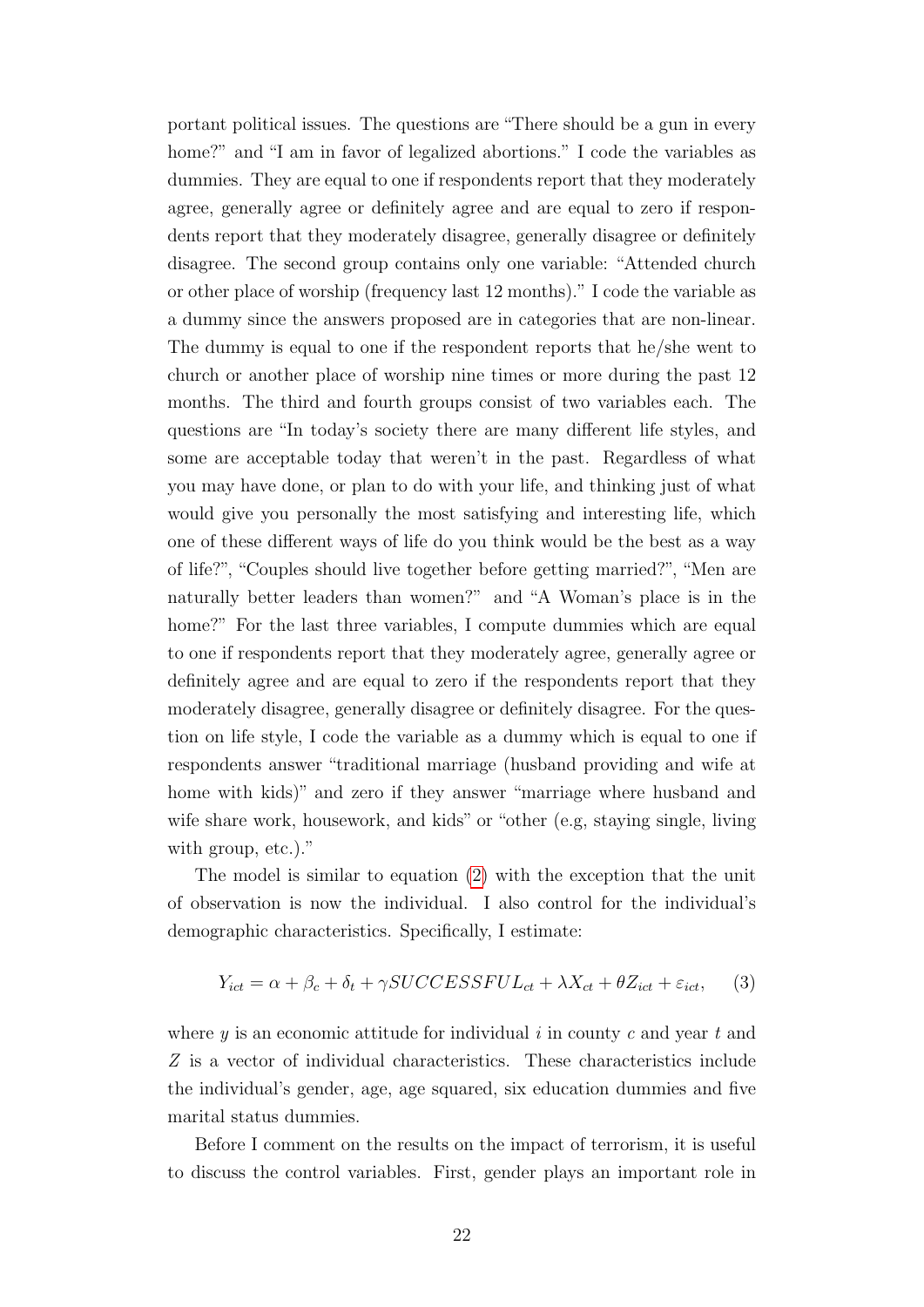most attitudes. Males tend to be more in favor of having a gun in every home, to believe that couples should live together before getting married, to think that men are naturally better leaders and that a woman's place is in the home. Males are also less likely to go to church or another place of worship. Educated respondents tend to disagree that men are naturally better leaders and that a woman's place is in the home. They are more in favor of legalizing abortion and they are less in favor of having a gun in every home. Last, respondents who report being married are more likely to think that a woman's place is at home and that men are naturally better leaders, they tend to go more often to a place of worship and they are less likely to support the legalization of abortion.

Table [10](#page-41-0) shows the results from probit regressions. I first present estimates for the whole sample of respondents (panel A) and then restrict the sample to females (panel B), males (panel C), individuals between 40- 65 years old (panel D) and individuals younger than 40 years old (panel E). For the whole sample of respondents, the estimate for whether there should be a gun in every home is negative and statistically significant at the 5% level for the year of the attack. The estimate is larger for males and younger respondents and suggest that terror leads young male adults to be less in favor of having a gun in every home. Note that the effects fade away after one year (Appendix Table [A5\)](#page-47-0). There is some evidence that terrorism affects the likelihood to agree that abortion should be legalized. The results presented in Appendix Table [A5](#page-47-0) show that counties targeted by a successful attack were less in favor of legalizing abortion before the attack, but that individuals in the two sets of counties are as likely to agree that abortion should be legalized the year after the attack.

The model finds evidence that respondents are more likely to go to church or another place of worship the year after a successful terror attack. The effect is not significant in the year of the attack for any of the demographic group and the impact seems to disappear five years after the attack.

Columns 4 and 5 repeat the exercise for traditional marriage (husband providing and wife at home with kids) and living together before getting married. I find no evidence that terrorism affects attitudes toward marriage. There is no contemporaneous impacts of terror on the two dummies for any of the demographic groups.

Last, I test attitudes toward a woman's role and place in the home. Here, a somewhat strong pattern appear. Successful terror attacks increases the likelihood to disagree that a woman's place is in the home for the year of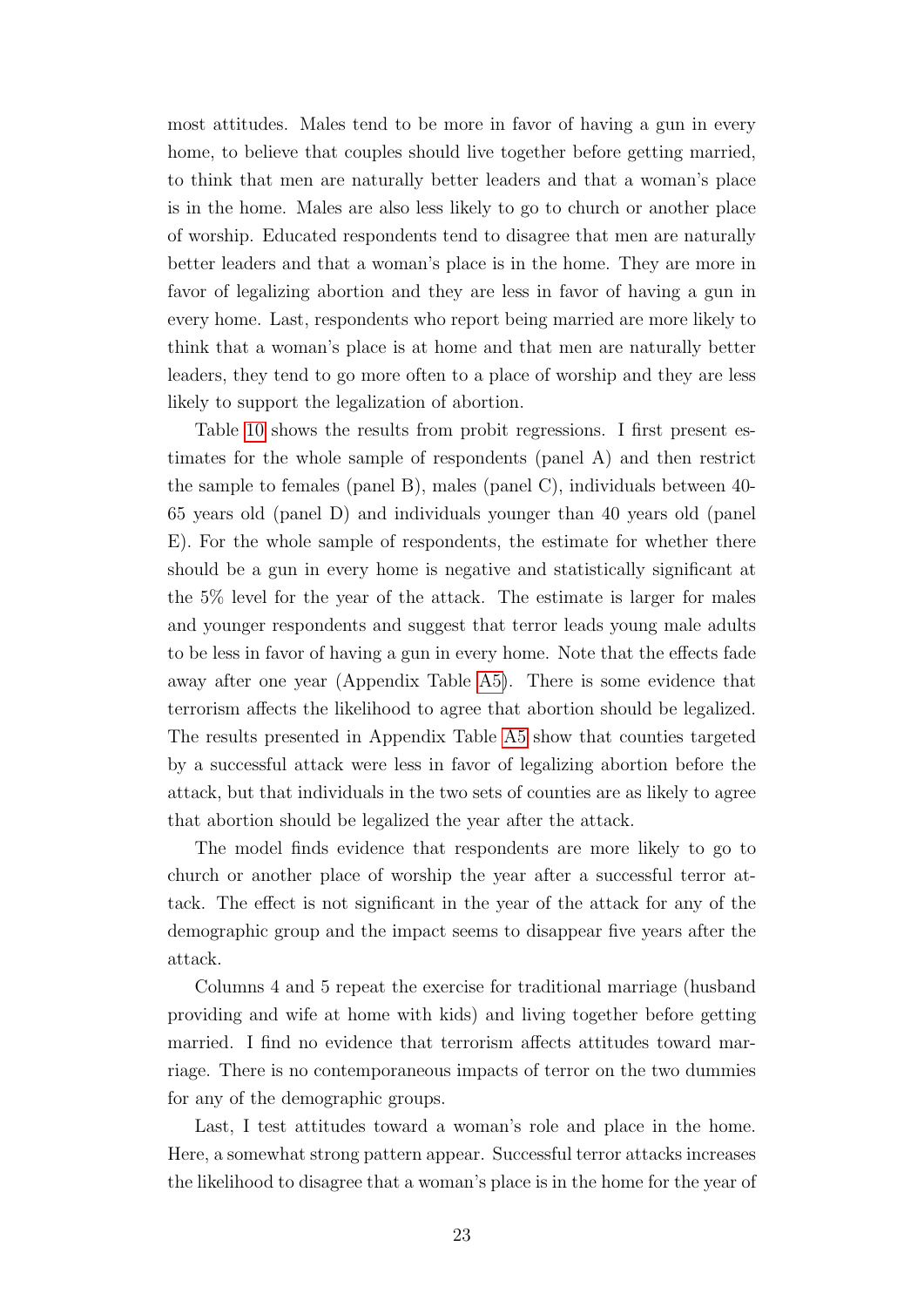the attack. The estimate is significant at the 1% level for the whole sample and the effect is particularly strong for males. Females are also more likely to disagree that men are naturally better leaders than women the year of a successful attack versus a failed attack (statistically significant at the 10% level). Of note, the estimates presented in Appendix Table [\(A5\)](#page-47-0) suggest that the consequences of terrorism are not permanent.

Overall, I find evidence that successful terror attacks affect temporarily attitudes toward a woman's place and whether everybody should have a gun. Given the lack of persistent changes in economic attitudes, the findings are in line with the short-term impact on jobs documented in the previous section.

### 7 Conclusion

In this paper I identify the impact of terrorism on local economies by exploiting the inherent randomness in the success or failure of terror attacks. There are two main empirical results. First, successful terror attacks reduce the overall jobs-to-population ratio by approximately 5% in the year the attack takes place in comparison to failed terror attacks. I find no evidence that successful terror attacks have long-term consequences on local economies.

Second, I try to explain the presence of a short-term impact and the absence of long-term economic consequences. I find evidence that counties victim of terror attacks leading to major damages experience a greater decrease in jobs. Furthermore, successful terror attacks affect negatively specific industries such as tourism and wholesale trade. In our analysis of the effect of terrorism on people's attitudes toward marriage, a woman's place in the society, political philosophy, government, and religion I have found a number of regularities. For example, I found on average that successful terror attacks decreases the likelihood of the county population to vote for the Democrat candidates in the gubernatorial elections and changes local residents' attitudes toward woman's place is in the home. The effects fades away rapidly which is consistent with the absence of longterm effect on employment.

The findings seem to confirm that economies adjust rapidly to terror attacks [\(Becker and Murphy](#page-27-4) [\(2001\)](#page-27-4)). While I document larger effects for counties with airports and "major" terror attacks, the lack of a persistent change in economic attitudes and the somewhat small destruction of human and physical capital might explain the temporary reduction in jobs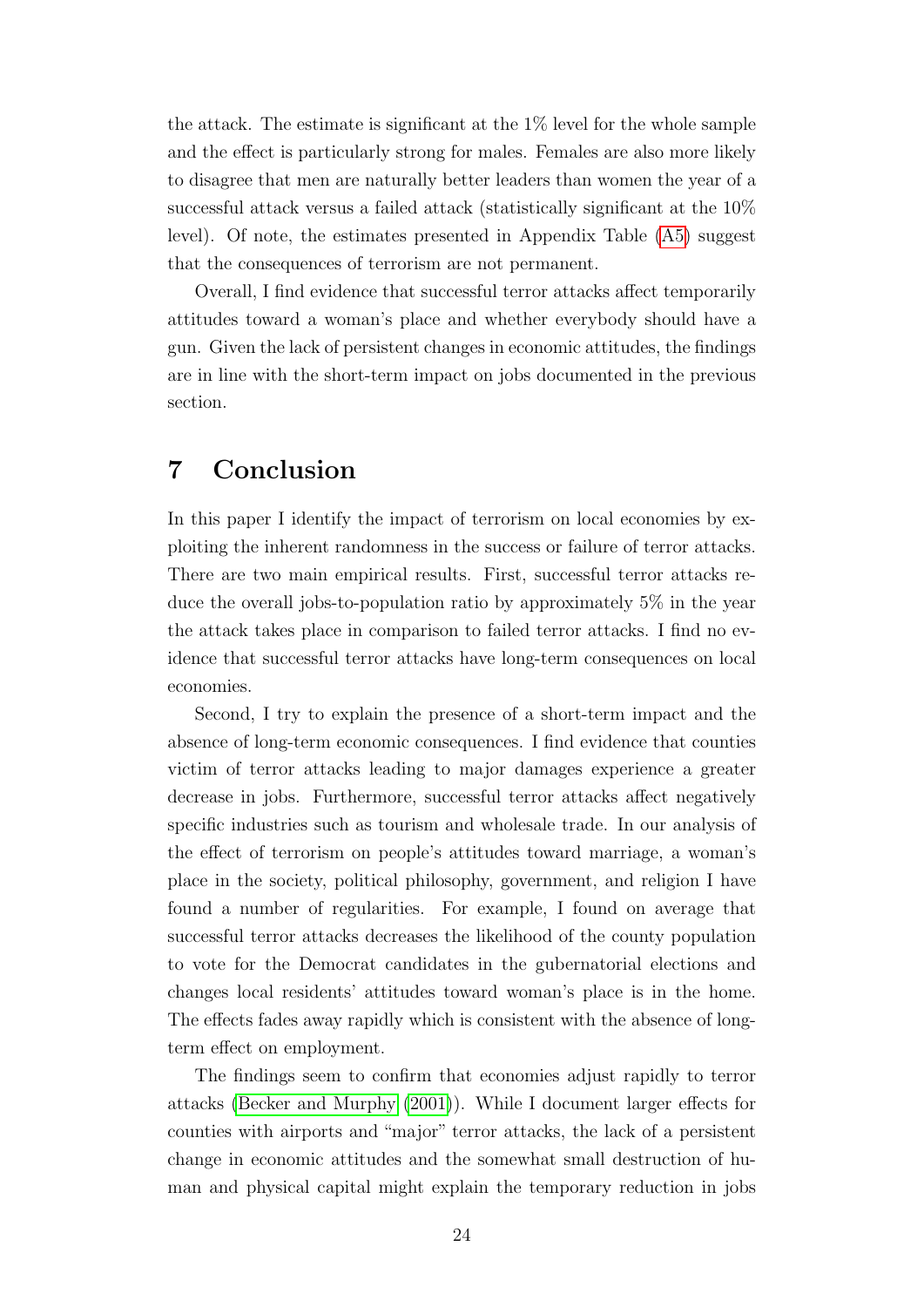documented.

I believe further research is needed in at least two dimensions. From my results, I cannot conclude on whether a region subject to repeated terror attacks suffer economically. In order to answer this question, other identification strategies may be better suited [\(Abadie and Gardeazabal](#page-27-5) [\(2003\)](#page-27-5)). Moreover, more work is needed on the national consequences of terrorism such as the rise of counterterrorism expenditures and the increased airport security.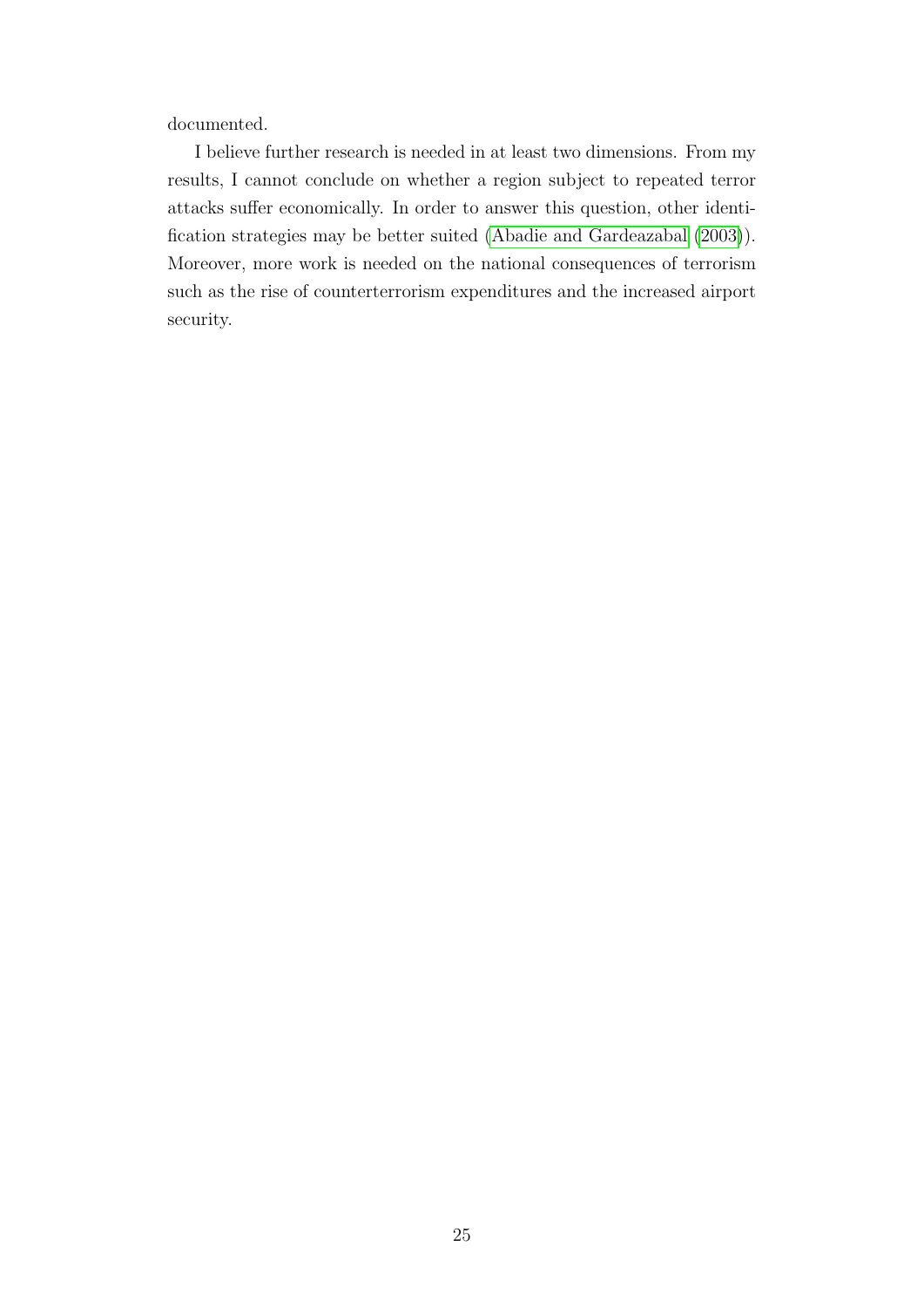### References

- <span id="page-27-3"></span>Abadie, A.: 2006, Poverty, Political Freedom, and the Roots of Terrorism, American Economic Review 96(2), 50–56.
- <span id="page-27-1"></span>Abadie, A. and Dermisi, S.: 2008, Is Terrorism Eroding Agglomeration Economies in Central Business Districts? Lessons From the Office Real Estate Market in Downtown Chicago, Journal of Urban Economics 64(2), 451–463.
- <span id="page-27-5"></span>Abadie, A. and Gardeazabal, J.: 2003, The Economic Costs of Conflict: A Case Study of the Basque Country, American Economic Review 93(1), 113–132.
- <span id="page-27-2"></span>Abadie, A. and Gardeazabal, J.: 2008, Terrorism and the World Economy, European Economic Review  $52(1)$ , 1–27.
- <span id="page-27-9"></span>BEA: 2014, Local Area Personal Income Methodology, Regional Economic Accounts, November.
- <span id="page-27-4"></span>Becker, G. and Murphy, K.: 2001, Prosperity Will Rise Out of the Ashes, Wall Street Journal: October 29, 2001.
- <span id="page-27-0"></span>Becker, G. S. and Rubinstein, Y.: 2011, Fear and the Response to Terrorism: An Economic Analysis, Technical Report dp1079, Centre for Economic Performance.
- <span id="page-27-7"></span>Beland, L.-P.: 2015, Political Parties and Labor Market Outcomes: Evidence from US States, American Economic Journal: Applied Economics 7(4), 198–220.
- <span id="page-27-6"></span>Berrebi, C. and Klor, E. F.: 2006, On Terrorism and Electoral Outcomes Theory and Evidence from the Israeli-Palestinian Conflict, Journal of Conflict Resolution 50(6), 899–925.
- <span id="page-27-10"></span>Bertrand, M., Duflo, E., Mullainathan, S. et al.: 2004, How Much Should We Trust Differences-in-Differences Estimates?, Quarterly Journal of Economics 119(1), 249–275.
- <span id="page-27-8"></span>Besley, T. and Case, A.: 1995, Does Electoral Accountability Affect Economic Policy Choices? Evidence from Gubernatorial Term Limits, *Quar*terly Journal of Economics  $110(3)$ , 769–798.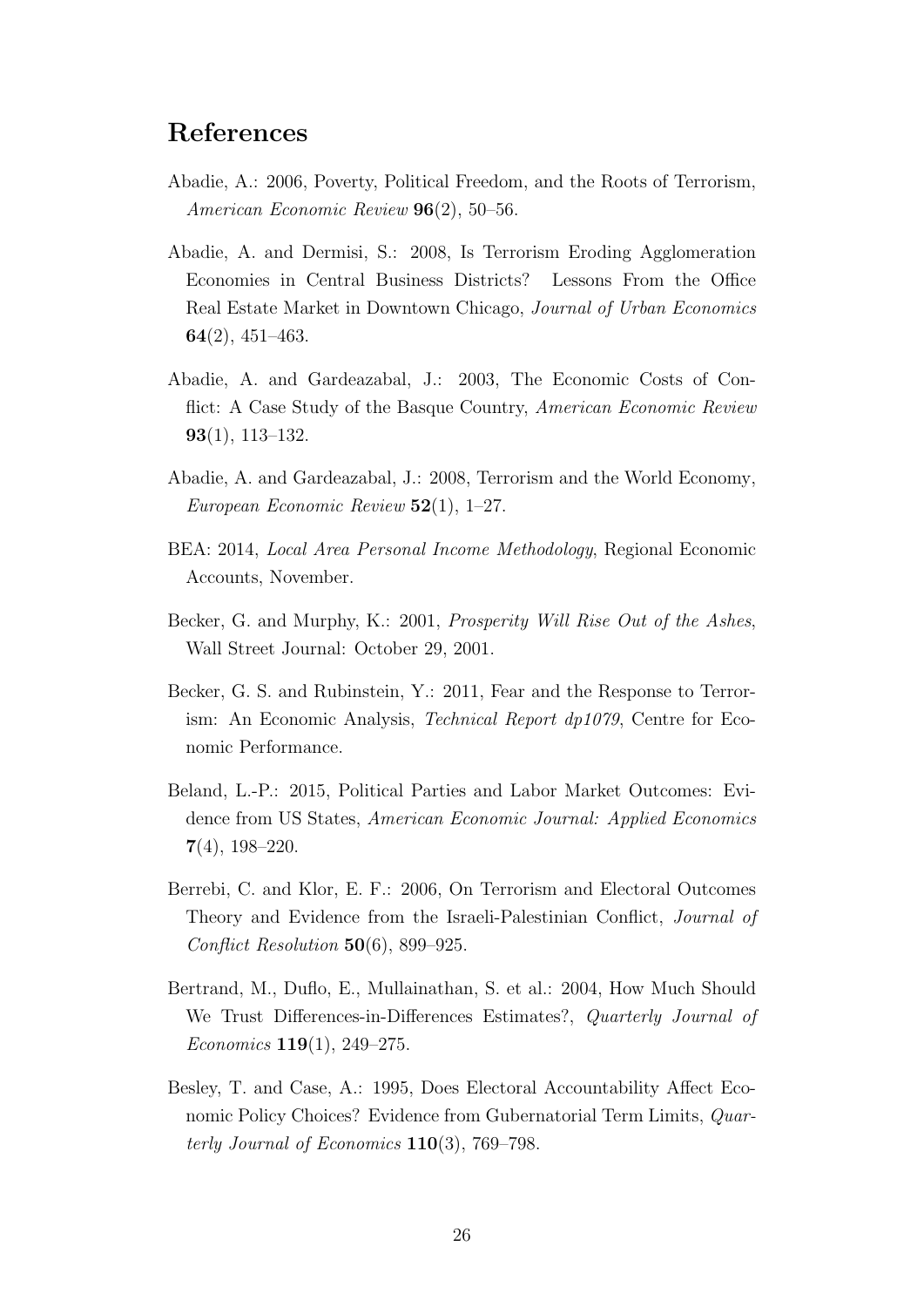- <span id="page-28-1"></span>Besley, T. and Mueller, H.: 2012, Estimating the Peace Dividend: The Impact of Violence on House Prices in Northern Ireland, American Economic Review 102(2), 810–33.
- <span id="page-28-6"></span>Blomberg, S. B., Hess, G. D. and Orphanides, A.: 2004, The Macroeconomic Consequences of Terrorism, Journal of Monetary Economics 51(5), 1007–1032.
- <span id="page-28-7"></span>Crain, N. V. and Crain, W. M.: 2006, Terrorized Economies, Public Choice 128(1), 317–349.
- <span id="page-28-9"></span>Deryugina, T., Kawano, L. and Levitt, S.: 2014, The Economic Impact of Hurricane Katrina on its Victims: Evidence from Individual Tax Returns, Technical Report 20713, National Bureau of Economic Research.
- <span id="page-28-3"></span>Di Tella, R. and Schargrodsky, E.: 2004, Do Police Reduce Crime? Estimates Using the Allocation of Police Forces After a Terrorist Attack, American Economic Review 94(1), 115–133.
- <span id="page-28-4"></span>Draca, M., Machin, S. and Witt, R.: 2011, Panic on the Streets of London: Police, Crime, and the July 2005 Terror Attacks, American Economic Review 101(5), 2157.
- <span id="page-28-10"></span>Dreher, A., Krieger, T. and Meierrieks, D.: 2011, Hit and (they Will) Run: The Impact of Terrorism on Migration, Economics Letters 113(1), 42–46.
- <span id="page-28-2"></span>Enders, W. and Hoover, G. A.: 2012, The Nonlinear Relationship Between Terrorism and Poverty, American Economic Review, Papers and Pro $ceedings$  102(3), 267-272.
- <span id="page-28-5"></span>Enders, W., Sandler, T. and Gaibulloev, K.: 2011, Domestic Versus Transnational Terrorism: Data, Decomposition, and Dynamics, Journal of Peace Research 48(3), 319–337.
- <span id="page-28-0"></span>Enders, W., Sandler, T. and Parise, G. F.: 1992, An Econometric Analysis of the Impact of Terrorism on Tourism,  $Kyklos$  45(4), 531–554.
- <span id="page-28-11"></span>Engels, F.: 1925, The Origin of the Family, Private Property and the State, Charles H. Kerr & Company Cooperative, Chicago.
- <span id="page-28-8"></span>Gaibulloev, K. and Sandler, T.: 2008, Growth Consequences of Terrorism in Western Europe,  $Kyklos 61(3), 411-424$ .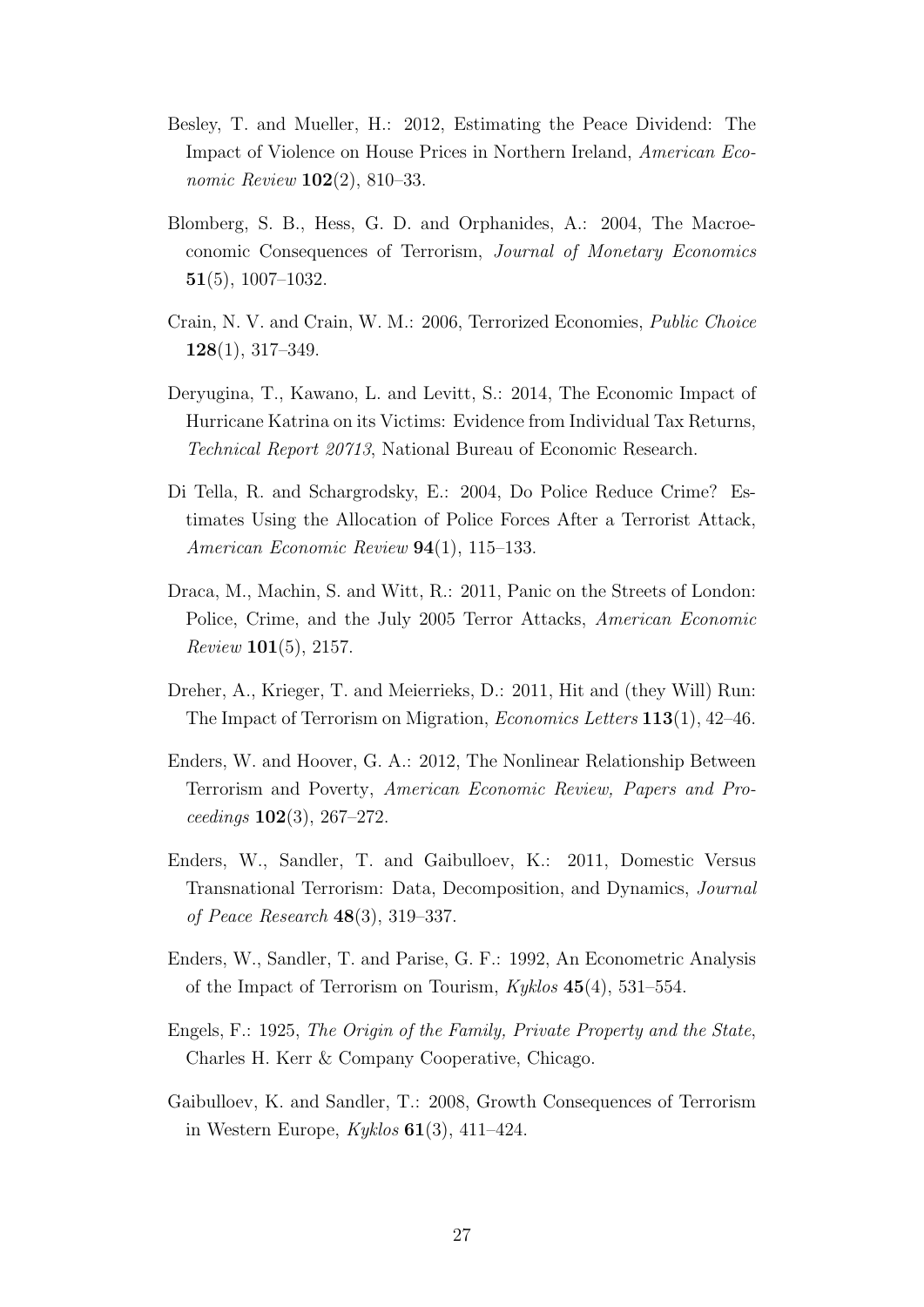- <span id="page-29-6"></span>Gassebner, M., Jong-A-Pin, R. and Mierau, J. O.: 2008, Terrorism and Electoral Accountability: One Strike, you're Out!, Economics Letters 100(1), 126–129.
- <span id="page-29-0"></span>Glaeser, E. L. and Shapiro, J. M.: 2002, Cities and Warfare: The Impact of Terrorism on Urban Form, Journal of Urban Economics 51(2), 205–224.
- <span id="page-29-10"></span>Gould, E. D. and Klor, E. F.: 2010, Does Terrorism Work?, Quarterly Journal of Economics 125(4), 1459–1510.
- <span id="page-29-5"></span>Gries, T., Krieger, T. and Meierrieks, D.: 2011, Causal Linkages Between Domestic Terrorism and Economic Growth, Defence and Peace *Economics* **22**(5), 493–508.
- <span id="page-29-11"></span>GTD: 2014, National Consortium for the Study of Terrorism and Responses to Terrorism (START), Global Terrorism Database: Retrieved from http://www.start.umd.edu/gtd.
- <span id="page-29-9"></span>Jones, B. F. and Olken, B. A.: 2009, Hit or Miss? The Effect of Assassinations on Institutions and War, American Economic Journal: Macroeconomics 1(2), 55–87.
- <span id="page-29-7"></span>Karol, D. and Miguel, E.: 2007, The Electoral Cost of War: Iraq Casualties and the 2004 US Presidential Election, Journal of Politics 69(3), 633– 648.
- <span id="page-29-8"></span>Kibris, A.: 2011, Funerals and Elections: The Effects of Terrorism on Voting Behavior in Turkey, Journal of Conflict Resolution 55(2), 220– 247.
- <span id="page-29-4"></span>Klick, J. and Tabarrok, A.: 2005, Using Terror Alert Levels to Estimate the Effect of Police on Crime, Journal of Law and Economics 48(1), 267–279.
- <span id="page-29-3"></span>Krueger, A. B.: 2008, What Makes a Terrorist: Economics and the Roots of Terrorism, Princeton University Press.
- <span id="page-29-2"></span>Krueger, A. B. and Malečková, J.: 2003, Education, Poverty and Terrorism: Is There a Causal Connection?, Journal of Economic Perspectives 17(4), 119–144.
- <span id="page-29-1"></span>Landes, W. M.: 1978, An Economic Study of US Aircraft Hijacking, 1961- 1976, Journal of Law and Economics  $21(1)$ , 1–31.
- <span id="page-29-12"></span>Leip, D.: 2008, Atlas of US Presidential Elections, Online document: http://www.uselectionatlas.org.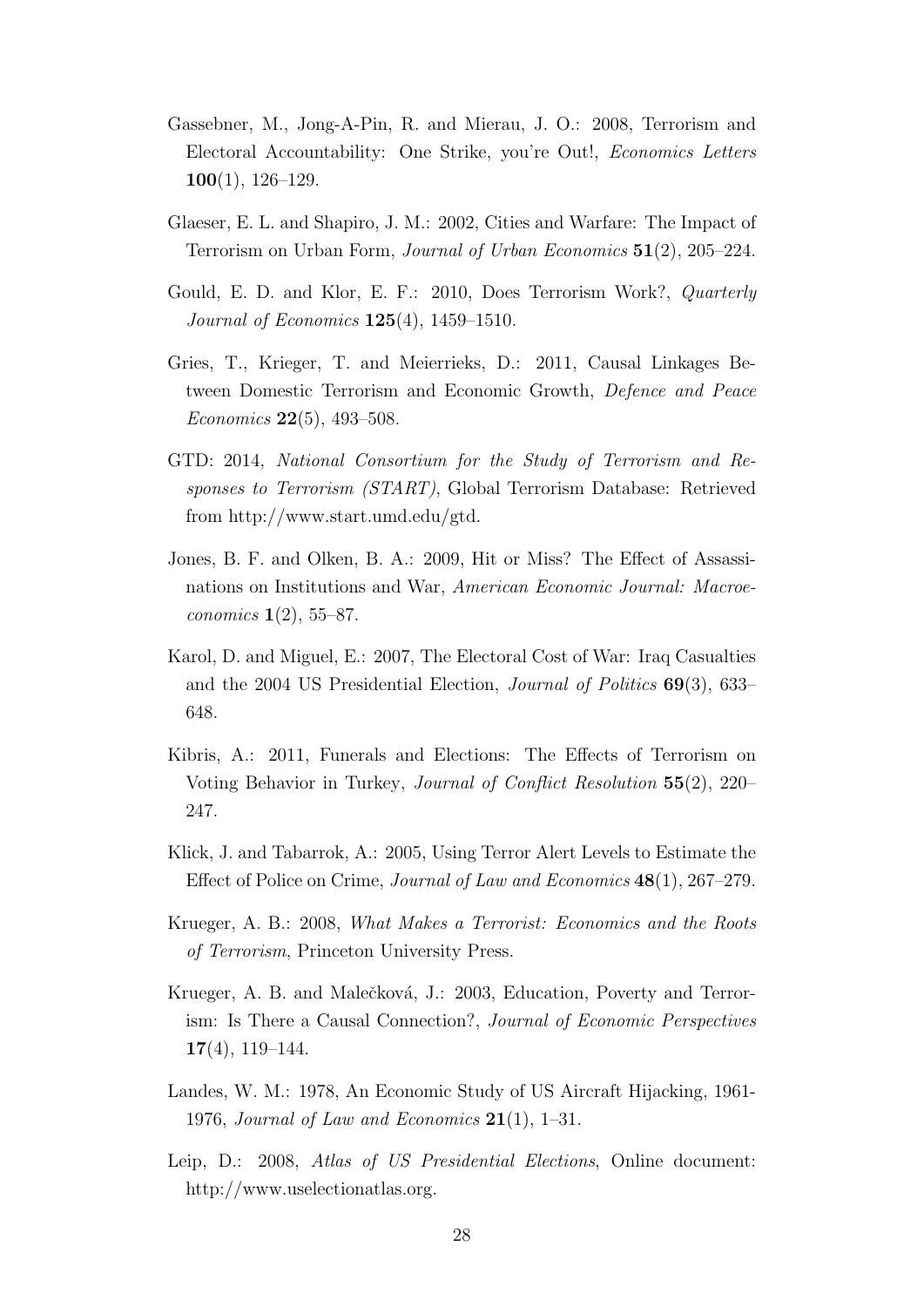- <span id="page-30-1"></span>Meierrieks, D. and Gries, T.: 2013, Causality Between Terrorism and Economic Growth, *Journal of Peace Research* 50(1), 91–104.
- <span id="page-30-8"></span>Mill, J. S.: 1848, Principles of Political Economy, JW Parker.
- <span id="page-30-3"></span>Montalvo, J. G.: 2011, Voting After the Bombings: A Natural Experiment on the Effect of Terrorist Attacks on Democratic Elections, Review of Economics and Statistics 93(4), 1146–1154.
- <span id="page-30-0"></span>Mueller, J. and Stewart, M. G.: 2014, Evaluating Counterterrorism Spending, Journal of Economic Perspectives 28(3), 237–48.
- <span id="page-30-4"></span>Pape, R.: 2003, The Strategic Logic of Suicide Terrorism, American Political Science Review 97(03), 343–361.
- <span id="page-30-5"></span>Pape, R.: 2005, Dying to Win: The Strategic Logic of Suicide Terrorism, Random House.
- <span id="page-30-2"></span>Sandler, T.: 2014, The Analytical Study of Terrorism: Taking Stock, Journal of Peace Research  $51(2)$ , 257–271.
- <span id="page-30-9"></span>Sönmez, S. F. and Graefe, A. R.: 1998, Influence of Terrorism Risk on Foreign Tourism Decisions, Annals of Tourism Research 25(1), 112–144.
- <span id="page-30-6"></span>Strobl, E.: 2011, The Economic Growth Impact of Hurricanes: Evidence from U.S. Coastal Counties, Review of Economics and Statistics 93(2), 575–589.
- <span id="page-30-7"></span>US Congress: 2002, The Economic Costs of Terrorism, United States Congress, Joint Economic Committee.
- <span id="page-30-10"></span>US Department of State: 2003, Patterns of Global Terrorism: 2002, Washington, DC: US Department of State.
- <span id="page-30-11"></span>Weber, M.: 1905, The Protestant Ethic and the Spirit of Capitalism, Unwin, London.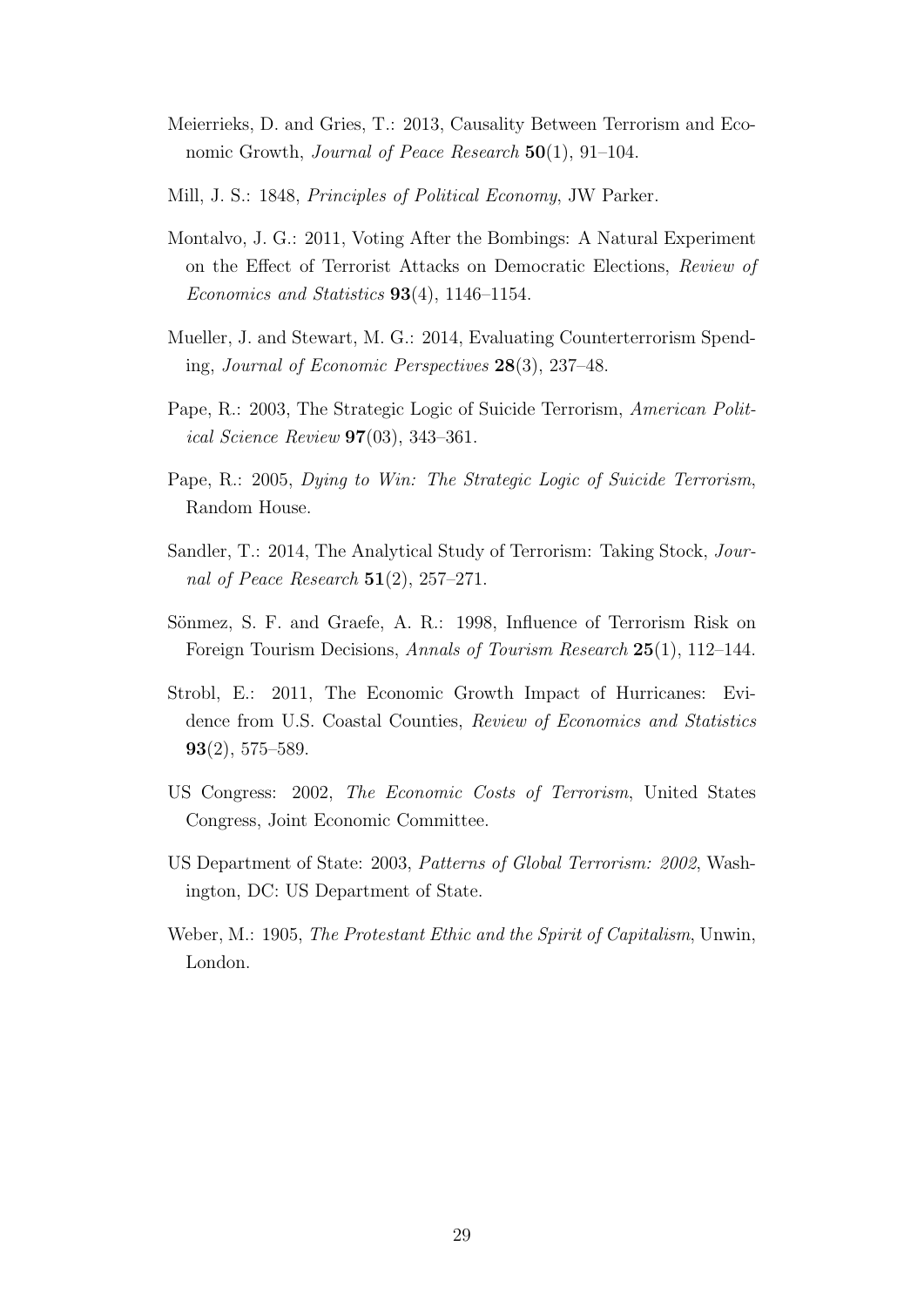<span id="page-31-0"></span>

Figure 1: Number of county-year observations with at least one successful terror attack and the number of county-year observations with at least one failed terror attack and no successful terror attack.

<span id="page-31-1"></span>

Figure 2: Number of county-year observations with at least one lethal terror attack (i.e. causing at least one death) and the number deaths caused by terror attacks. See Section [3](#page-9-0) for more details.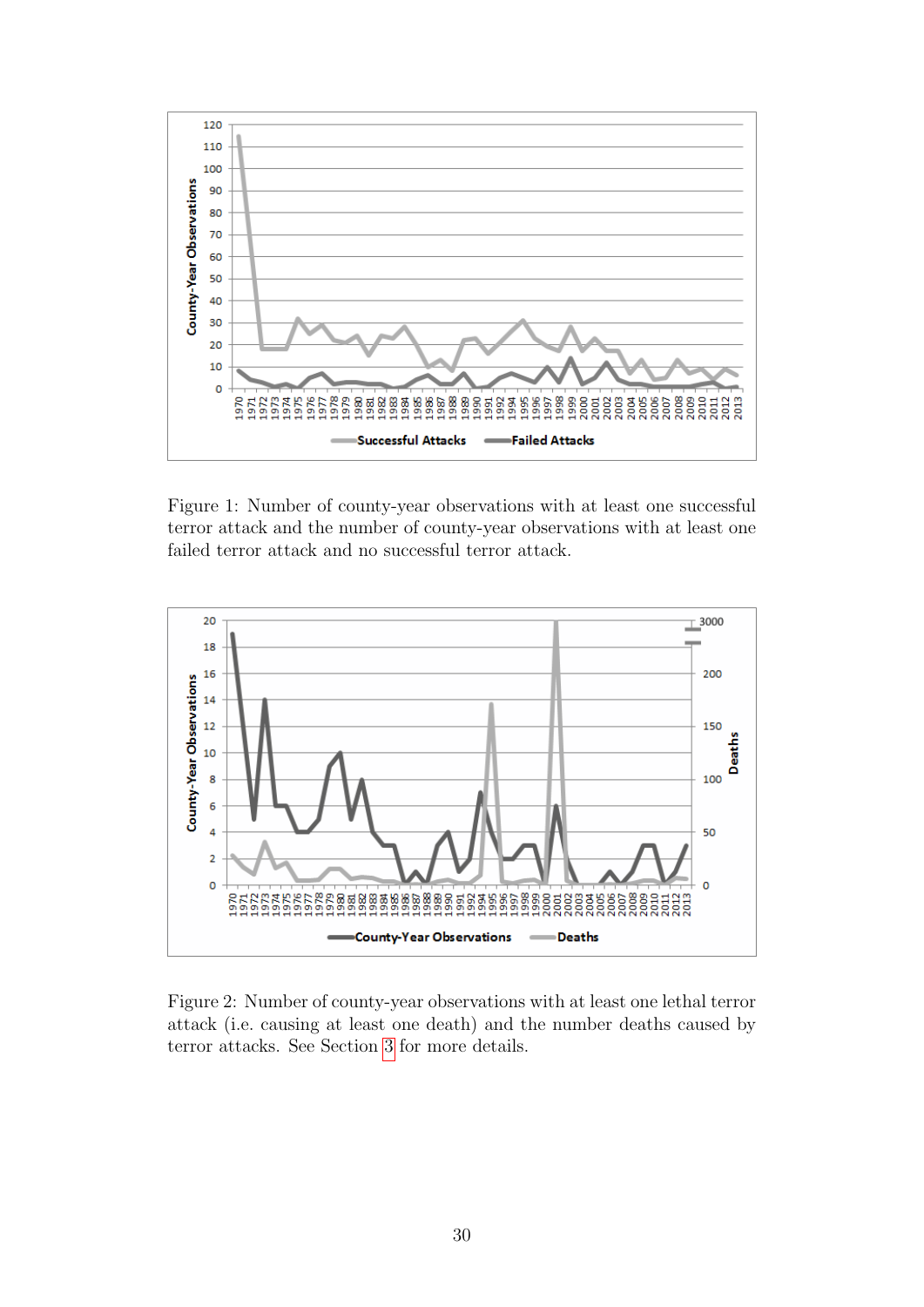<span id="page-32-0"></span>

|                           |              |            | Attack         |                | If Attack Success (mean) |                               |
|---------------------------|--------------|------------|----------------|----------------|--------------------------|-------------------------------|
|                           | Observation  | Percentage | <b>Success</b> | Injured        | Killed                   | $\overline{\mathrm{D}}$ amage |
| <b>Attack Type</b>        |              |            |                |                |                          |                               |
| Assassination             | 83           | 7.8%       | 77.1%          | 0.64           | 1.20                     | 132,324                       |
| Armed Assault             | 132          | 12.4%      | 96.2%          | 3.61           | 24.08                    | 417,877                       |
| Bombing                   | 475          | 44.9%      | 82.3%          | 4.04           | 0.72                     | 625,012                       |
| Infrastructure            | 489          | 46.3%      | 93.7%          | 0.86           | 0.14                     | 852,134                       |
| Unarmed                   | 35           | $3.3\%$    | 54.3%          | 2.59           | 0.33                     | 2,945                         |
| Other & Unknown           | 41           | $3.9\%$    | 95.1%          | 4.11           | 77.51                    | 320,735                       |
|                           |              |            | Attack         |                | If Attack Success (mean) |                               |
|                           | Observations | Percentage | Success        | Injured        | Killed                   | Damage                        |
| Target                    |              |            |                |                |                          |                               |
| <b>Business</b>           | 288          | 27.2%      | 91.3%          | 4.63           | 10.98                    | 1,207,509                     |
| Government                | 187          | 17.7%      | 80.2%          | 11.50          | 2.97                     | 539,084                       |
| Abortion Related          | 181          | 17.1%      | 89.0%          | 0.15           | 0.05                     | 190,616                       |
| Airport                   | 45           | $4.3\%$    | 91.1%          | 8.73           | 73.95                    | 428,089                       |
| Educational Inst          | 102          | $9.7\%$    | 81.4%          | 1.72           | 0.24                     | 1,027,569                     |
| Private Property          | 208          | 19.7%      | 86.5%          | 3.39           | 16.35                    | 1,084,665                     |
| Religious Inst            | 65           | $6.1\%$    | 90.8%          | 0.78           | 0.61                     | 471,842                       |
| Other & Unknown           | 302          | $28.6\%$   | 90.8%          | 5.14           | 11.37                    | 445,828                       |
|                           |              |            | Attack         |                | If Attack Success (mean) |                               |
|                           | Observations | Percentage | Success        | <b>Injured</b> | Killed                   | Damage                        |
| Weapon                    |              |            |                |                |                          |                               |
| Firearms                  | 183          | $17.3\%$   | 91.3%          | 2.11           | 1.17                     | 380,496                       |
| Explosives                | 479          | 45.3%      | 82.3%          | 4.03           | 0.75                     | 639,367                       |
| Incendiary                | 470          | 44.5%      | $93.6\%$       | 0.89           | 6.98                     | 881,771                       |
| Melee                     | 33           | $3.1\%$    | 97.0%          | 5.63           | 94.53                    | 350,678                       |
| Sabotage                  | 29           | 2.7%       | 96.6%          | 3.89           | 0.11                     | 337,632                       |
| Other & Unknown           | 201          | 19.0%      | 78.1%          | 7.35           | 0.56                     | 797,975                       |
| Multiple Attacks          | 332          | 31.4%      | 94.5%          | 4.98           | 9.31                     | 795,291                       |
| Target Non-US             | 105          | $9.9\%$    | 89.5%          | 2.72           | 0.73                     | 336,160                       |
| Logistic Int'l            | 69           | $6.5\%$    | 84.1%          | 7.57           | 20.02                    | 755,357                       |
| <b>Total Observations</b> | 1,056        |            | 85.9%          | 3.12           | 3.82                     | 750,490                       |

Table 1: Terror Attacks: Descriptive Statistics

Notes: There are a total of 1,056 county-year observations. In this table, the variable "Multiple Attacks" equals one if there is more than one terror attack in a given county-year cell. For some terror attacks, multiple weapons were used. Moreover, up to three attack types and target information can be recorded by incident. Weapons classified as "Others & Unknown" are either (1) weapons that have been identified but does not fit into one of the categories or (2) weapons that could not have been identified. Targets classified as "Others & Unknown" include media, military, NGO, police, telecommunication, tourists, transportation and attacks carried out against foreign missions, maritime facilities, non-state militias, violent political parties, utilities and food or water supply. Note that an unarmed assault is an attack whose primary objective is to cause physical harm or death directly. Unarmed assaults include chemical, biological and radiological weapons but exclude explosive, firearm and incendiary. Attacks classified as infrastructure refers to an act whose primary objective is to cause damage to a non-human target (building, monument, train or pipeline). The attack type "Hijacking" is included in the category "Other & Unknown". The last three columns restrict the sample to successful terror attacks. Property damages are in constant 2005 U.S. dollar.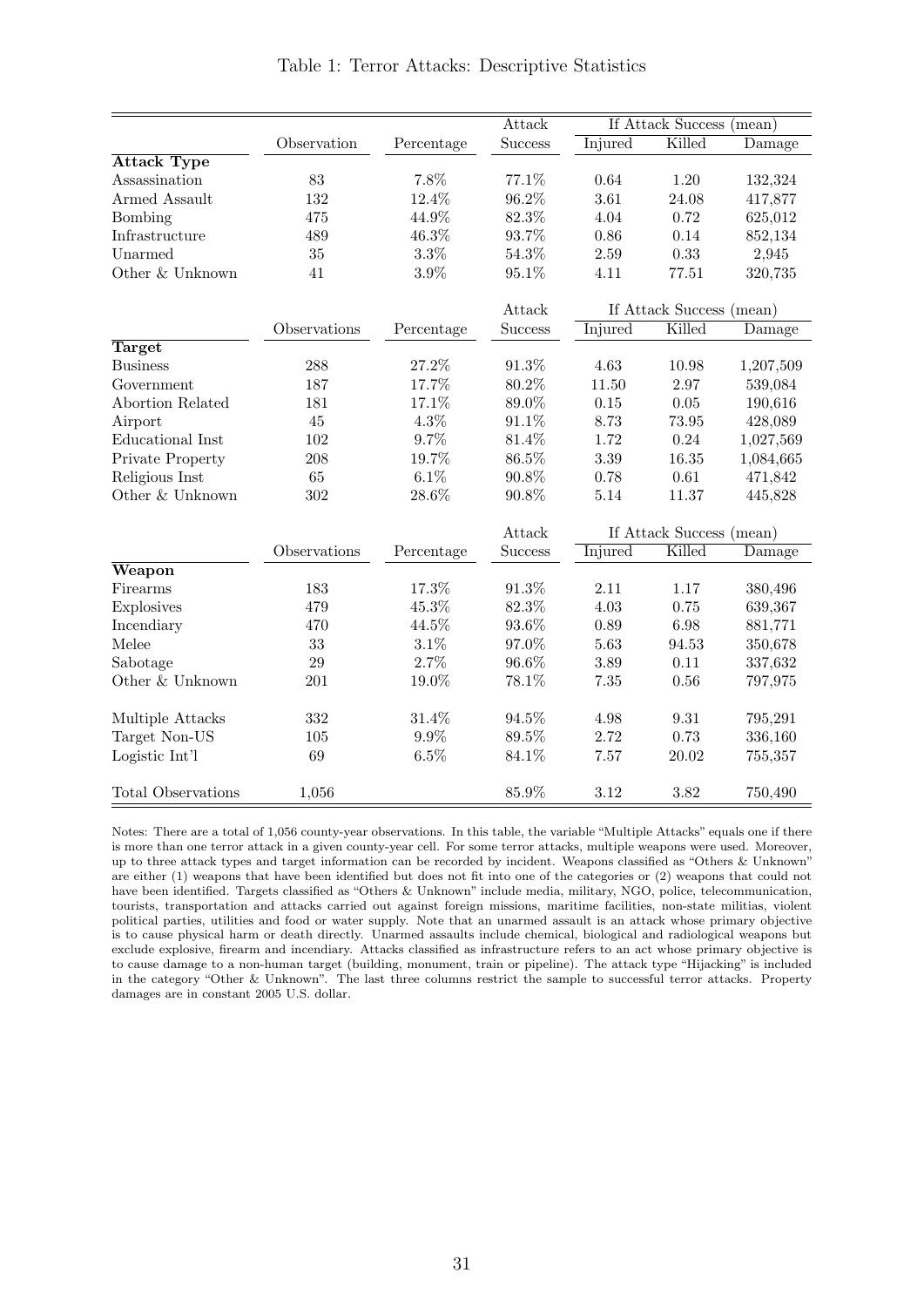<span id="page-33-0"></span>

|                                           | <b>Success</b>   | Failed           | <b>Difference</b> |
|-------------------------------------------|------------------|------------------|-------------------|
| Two-Sided t-tests                         |                  |                  |                   |
| Log Population                            | 13.02(1.41)      | 12.96(1.57)      | 0.060(0.127)      |
| Log Deaths per Capita                     | $-4.80(0.25)$    | $-4.80(0.27)$    | 0.005(0.029)      |
| Log Births per Capita                     | $-4.18(0.21)$    | $-4.23(0.20)$    | 0.053(0.024)      |
| Log Social Security Recipients per Capita | $-1.98(0.27)$    | $-1.96$ $(0.27)$ | $-0.020(0.030)$   |
| Log People in Poverty per Capita          | $-2.15(0.40)$    | $-2.18(0.38)$    | 0.029(0.057)      |
| Log Public School Enrollment per Capita   | $-1.84(0.17)$    | $-1.82(0.18)$    | $-0.015(0.023)$   |
| Log Violent Crimes per Capita             | $-5.31(0.89)$    | $-5.31(1.05)$    | 0.002(0.105)      |
| Log Robberies per Capita                  | $-6.57(1.25)$    | $-6.48(1.32)$    | $-0.090(0.146)$   |
| Log Property Crimes per Capita            | $-3.09$ $(0.57)$ | $-3.21(0.70)$    | 0.125(0.067)      |
| Log Motor Vehicle Thefts per Capita       | $-5.48(0.92)$    | $-5.45(1.01)$    | $-0.024(0.105)$   |
| State Capital                             | 0.12(0.33)       | 0.12(0.33)       | 0.004(0.029)      |
| Coastal County                            | 0.63(0.48)       | 0.59(0.49)       | 0.043(0.043)      |
| Airport (Large Hub)                       | 0.30(0.46)       | 0.32(0.47)       | $-0.022(0.041)$   |
| Airport (Medium Hub)                      | 0.14(0.35)       | 0.13(0.34)       | 0.007(0.031)      |
| Region Northeast                          | 0.20(0.40)       | 0.19(0.39)       | 0.015(0.035)      |
| Region Midwest                            | 0.19(0.39)       | 0.19(0.40)       | $-0.004(0.035)$   |
| Region South                              | 0.25(0.44)       | 0.23(0.42)       | 0.026(0.038)      |
| Region West                               | 0.35(0.48)       | 0.39(0.49)       | $-0.037(0.042)$   |
| Observations                              | 907              | 149              |                   |

Note: Columns 1 and 2 restrict the sample to successful terror attacks and failed terror attacks respectively. Standard deviations are in parentheses (standard errors for the last column).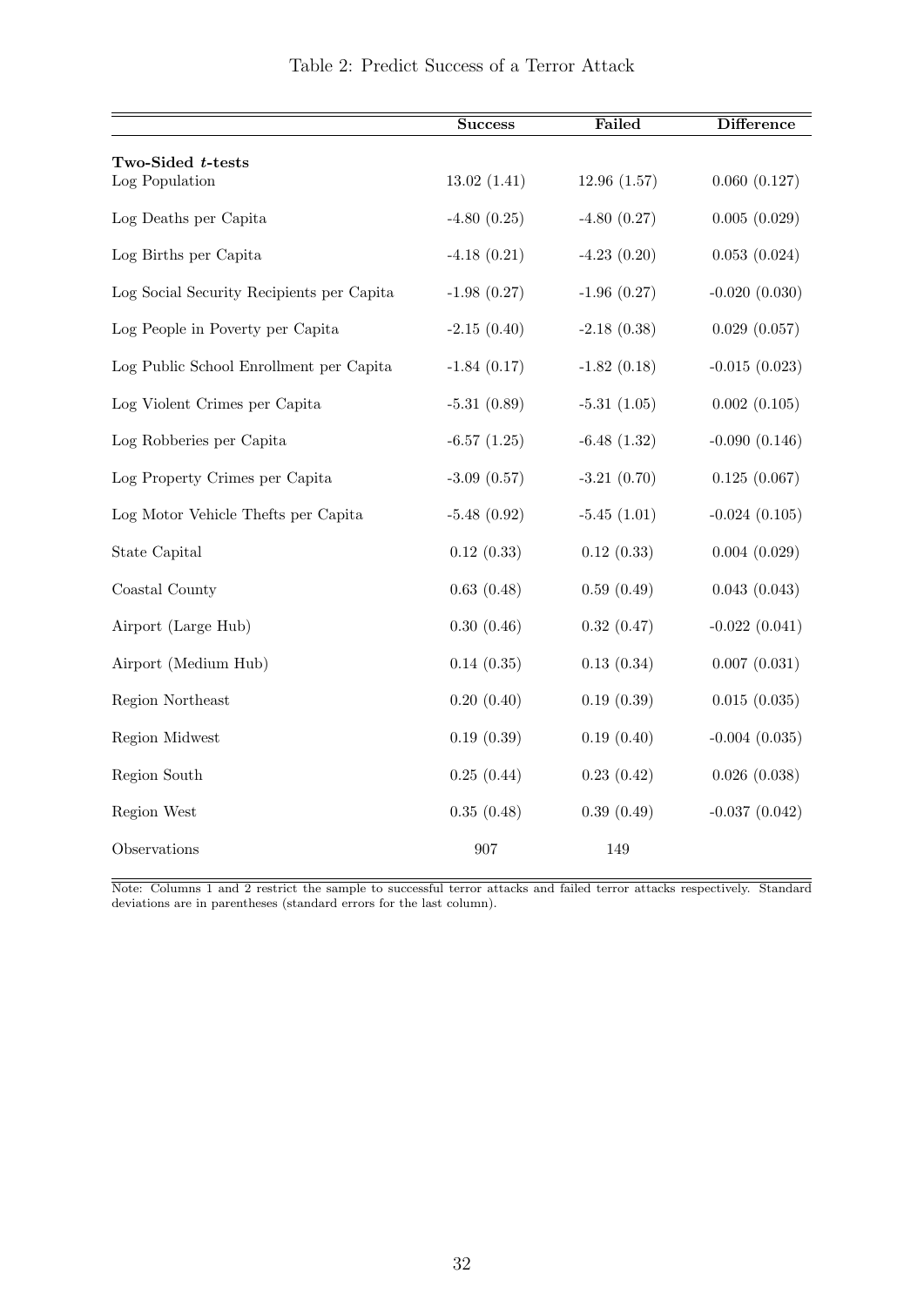<span id="page-34-0"></span>

| <b>Probit Regression</b>                | <b>Success</b>       | <b>Success</b>      | <b>Success</b>   | <b>Success</b>      | <b>Success</b>      |
|-----------------------------------------|----------------------|---------------------|------------------|---------------------|---------------------|
|                                         | (1)                  | (2)                 | (3)              | (4)                 | (5)                 |
| Log Population                          | $-0.036$             | $-0.108$            | $-0.071$         | $-0.069$            | $-0.058$            |
|                                         | (0.166)              | (0.162)             | (0.164)          | (0.159)             | (0.163)             |
| Log Births                              | 0.102                | 0.168               | 0.104            | 0.155               | 0.121               |
|                                         | (0.129)              | (0.134)             | (0.134)          | (0.138)             | (0.131)             |
| Log Social Security Recipients          | $-0.020$             | 0.050               | 0.011            | $\,0.035\,$         | $0.017\,$           |
|                                         | (0.087)              | (0.083)             | (0.087)          | (0.085)             | (0.081)             |
| Log Public School Enrollment            | $-0.084$             | $-0.103$            | $-0.074$         | $-0.102$            | $-0.135$            |
|                                         | (0.137)              | (0.139)             | (0.138)          | (0.136)             | (0.135)             |
| Log Violent Crimes                      | $0.027\,$<br>(0.030) |                     |                  |                     | 0.075<br>(0.052)    |
| Log Robberies                           |                      | $-0.001$<br>(0.026) |                  |                     | $-0.065$<br>(0.051) |
| Log Property Crimes                     |                      |                     | 0.033<br>(0.036) |                     | $0.129*$<br>(0.073) |
| Log Motor Vehicle Thefts                |                      |                     |                  | $-0.010$<br>(0.036) | $-0.059$<br>(0.067) |
| State Capital                           | 0.069                | $0.076*$            | 0.070            | $0.076*$            | $\,0.064\,$         |
|                                         | (0.046)              | (0.042)             | (0.046)          | (0.045)             | (0.043)             |
| Coastal County                          | $-0.005$             | 0.016               | 0.006            | $0.004\,$           | 0.018               |
|                                         | (0.048)              | (0.049)             | (0.049)          | (0.050)             | (0.051)             |
| Airport (Large Hub)                     | $-0.048$             | $-0.027$            | $-0.028$         | $-0.018$            | $-0.037$            |
|                                         | (0.061)              | (0.061)             | (0.060)          | (0.062)             | (0.067)             |
| Airport (Medium Hub)                    | $-0.050$             | $-0.069$            | $-0.058$         | $-0.057$            | $-0.057$            |
|                                         | (0.075)              | (0.081)             | (0.082)          | (0.078)             | (0.076)             |
| Non-U.S. Target                         | 0.058                | 0.057               | 0.053            | 0.061               | $\,0.062\,$         |
|                                         | (0.088)              | (0.087)             | (0.097)          | (0.092)             | (0.078)             |
| Number of Attacks                       | $0.123***$           | $0.110***$          | $0.119***$       | $0.117***$          | $0.112***$          |
|                                         | (0.037)              | (0.036)             | (0.038)          | (0.039)             | (0.035)             |
| Years                                   | 1991-2007            | 1991-2007           | 1991-2007        | 1991-2007           | 1991-2007           |
| Region FE                               | $\checkmark$         | $\checkmark$        | ✓                | $\checkmark$        | ✓                   |
| Type Attack & Weapon FE                 | ✓                    | ✓                   | ✓                | ✓                   | ✓                   |
| Target FE                               | $\checkmark$         | ✓                   | $\checkmark$     | $\checkmark$        | $\checkmark$        |
| Observations                            | 348                  | 344                 | 356              | 356                 | 337                 |
| Pseudo R-squared                        | 0.238                | 0.216               | 0.234            | 0.233               | 0.234               |
| $F$ -Test on Listed Variables (p-value) | $0.85\,$             | $\rm 0.94$          | $0.89\,$         | $\rm 0.93$          | $0.59\,$            |

Table 3: Predict Success of a Terror Attack

Note: This table reports marginal effects from a probit regression. Each observation is a year-county cell with at least one terror attacks. The dependent variable is equal to one if at least one of the terror attacks is successful and zero if the attack(s) failed. Robust standard errors are in parentheses, adjusted for clustering by county. The F-Test on listed variables includes the region dummies.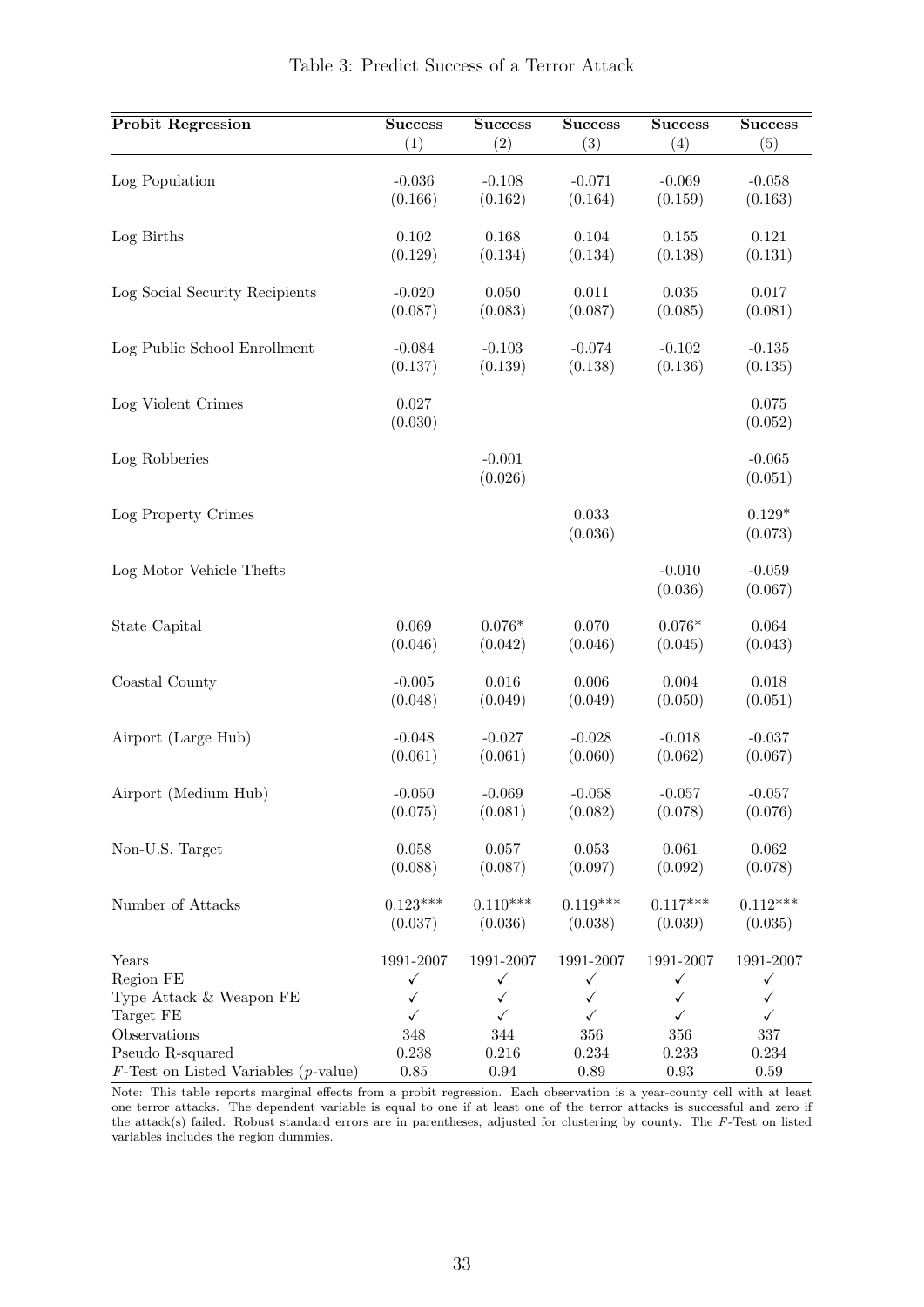|                         |              |          | $100 \times \ln(\text{Jobs/Population})$ |           |           |
|-------------------------|--------------|----------|------------------------------------------|-----------|-----------|
|                         | (1)          | (2)      | (3)                                      | (4)       | (5)       |
| $\overline{Panel\ A}$   |              |          |                                          |           |           |
| <b>Success</b>          | $-4.31**$    | $-3.89*$ | $-4.03*$                                 | $-5.82**$ | $-5.60**$ |
|                         | (2.06)       | (2.17)   | (2.36)                                   | (2.76)    | (2.73)    |
| R-squared               | 0.469        | 0.472    | 0.544                                    | 0.623     | 0.653     |
|                         |              |          | $100 \times \ln(\text{Average wage})$    |           |           |
|                         | (1)          | (2)      | (3)                                      | (4)       | (5)       |
| $\overline{Panel \ B}$  |              |          |                                          |           |           |
| <b>Success</b>          | $-2.25$      | $-2.12$  | $-3.35*$                                 | $-4.21**$ | $-3.38*$  |
|                         | (1.84)       | (1.85)   | (1.81)                                   | (2.06)    | (1.98)    |
| R-squared               | 0.500        | 0.504    | 0.594                                    | 0.656     | 0.775     |
| Year & State FE         | $\checkmark$ | ✓        | ✓                                        | ✓         |           |
| $Region \times Year$    |              |          | ✓                                        |           |           |
| $Division \times Year$  |              |          |                                          | ✓         |           |
| Time-Invariant Controls |              |          |                                          |           |           |
| Type Attack FE          | ✓            |          |                                          |           |           |
| Weapon FE               | ✓            |          |                                          |           |           |
| Target FE               |              |          |                                          |           |           |
| Observations            | 960          | 960      | 960                                      | 960       | 960       |

<span id="page-35-0"></span>

| Table 4: Relationship Between Terrorism and Employment and Earnings: 1970-2013 |  |  |  |  |
|--------------------------------------------------------------------------------|--|--|--|--|
|--------------------------------------------------------------------------------|--|--|--|--|

Note: Each entry is from a separate OLS regression. Robust standard errors are in parentheses, adjusted for clustering by county. The controls include a dummy that is equal to one if the target is non-American, a dummy that is equal to one if the attack is logistically international and a variable that is equal to the number of terror attacks. Time-invariant controls include dummies for coastal counties and being a state capital and a dummy for whether the county has an airport. In Panel A, the dependent variable is the log of the county-year ratio of jobs-to-population. In Panel B, the dependent variable is the log of the county real average wage per job. The variable "Success" is a dummy that is equal to one if the terror attack is successful in that county and year and zero if the terror attack failed. If there are many terror attacks, "Success" is equal to one if at least one of the attacks succeeded. The time period is 1970-2013.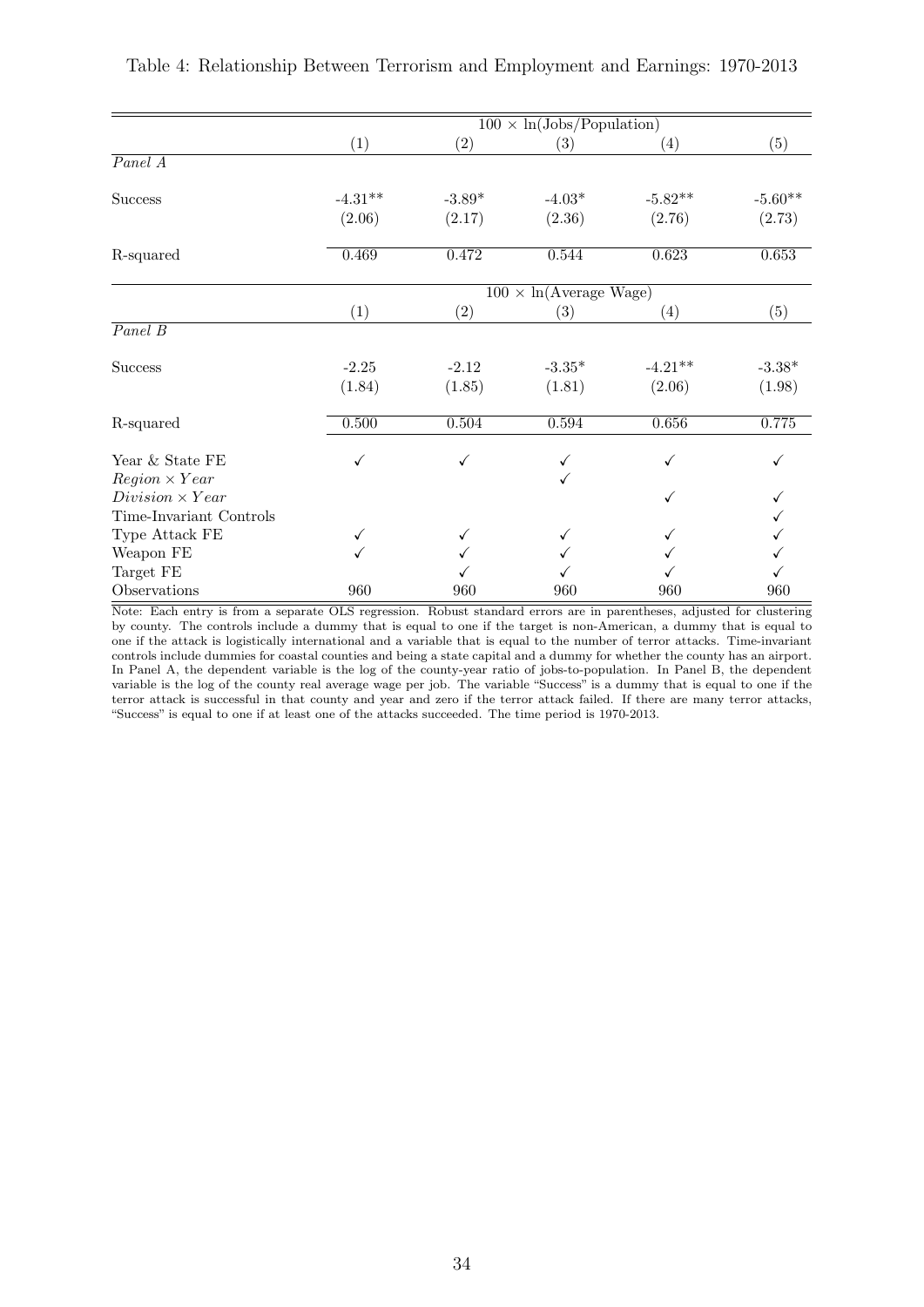|                          | $100 \times \ln(\text{Jobs/Pop})$ |                  |                  | $100 \times \ln(\text{Avg Wage})$ |              |                  |
|--------------------------|-----------------------------------|------------------|------------------|-----------------------------------|--------------|------------------|
|                          | (1)                               | $\overline{(2)}$ | $\overline{(3)}$ | $\left( 4\right)$                 | (5)          | $\overline{(6)}$ |
| $\overline{Panel\ A}$    |                                   |                  |                  |                                   |              |                  |
| <b>Success</b>           | $-4.64$                           | $-8.98*$         | $-11.79$         | 0.825                             | $-2.44$      | $-0.38$          |
| (Min 1 Fatality/Injured) | (3.08)                            | (5.22)           | (8.53)           | (1.879)                           | (2.61)       | (3.03)           |
| R-squared<br>$\it{n}$    | 0.476                             | 0.612<br>377     | 0.668            | 0.604                             | 0.753<br>412 | 0.826            |
| Panel B                  |                                   |                  |                  |                                   |              |                  |
| <b>Success</b>           | $-5.77*$                          | $-10.74**$       | $-11.48**$       | $-4.01*$                          | $-5.53*$     | $-5.59*$         |
| $(Min 100,000$ Damage)   | (3.35)                            | (4.34)           | (5.10)           | (2.39)                            | (3.10)       | (3.82)           |
| R-squared                | 0.565                             | 0.730<br>326     | 0.799            | 0.604                             | 0.762<br>344 | 0.805            |
| $\boldsymbol{n}$         |                                   |                  |                  |                                   |              |                  |
| Panel C                  |                                   |                  |                  |                                   |              |                  |
| <b>Success</b>           | $-1.31$                           | $-1.62$          | $-0.43$          | $-0.82$                           | $-1.94**$    | $-1.26$          |
| (Counties Neighbor)      | (1.13)                            | (1.26)           | (1.49)           | (0.79)                            | (0.90)       | (1.00)           |
| R-squared                | 0.244                             | 0.256            | 0.274            | 0.408                             | 0.440        | 0.466            |
| $\boldsymbol{n}$         |                                   | 4,631            |                  |                                   | 4,631        |                  |
| Year & State FE          | ✓                                 | $\checkmark$     | ✓                | ✓                                 | $\checkmark$ |                  |
| $Region \times Year$     |                                   | ✓                |                  |                                   |              |                  |
| $Division \times Year$   |                                   |                  | ✓                |                                   |              |                  |
| Target FE                |                                   |                  |                  |                                   |              |                  |
| Type Attack FE (Panel C) |                                   |                  |                  |                                   |              |                  |
| Weapon $FE$ (Panel C)    |                                   |                  |                  |                                   |              |                  |

<span id="page-36-0"></span>Table 5: Relationship Between Terrorism and Employment and Earnings: Intensity

Note: Each entry is from a separate OLS regression. Robust standard errors are in parentheses, adjusted for clustering by county. The controls include a variable that is equal to the number of terror attacks. In columns 1-3, the dependent variable is the log of the county-year ratio of jobs-to-population. In columns 4-6, the dependent variable is the log of the county real average wage per job. The variable "Success" is a dummy that is equal to one if the terror attack is successful in that county and year and zero if the terror attack failed. If there are many terror attacks, "Success" is equal to one if at least one of the attacks succeeded. Panel A restricts the sample to county-year observations in which the terror attack(s) failed or the terror attack(s) was successful and led to at least one fatality or injury. Panel B restricts the sample to county-year observations in which the terror attack(s) failed or the terror attack(s) was successful and led to a minimum of \$100,000. Panel C restricts the sample to neighboring counties instead of targeted counties. The time period is 1970-2013.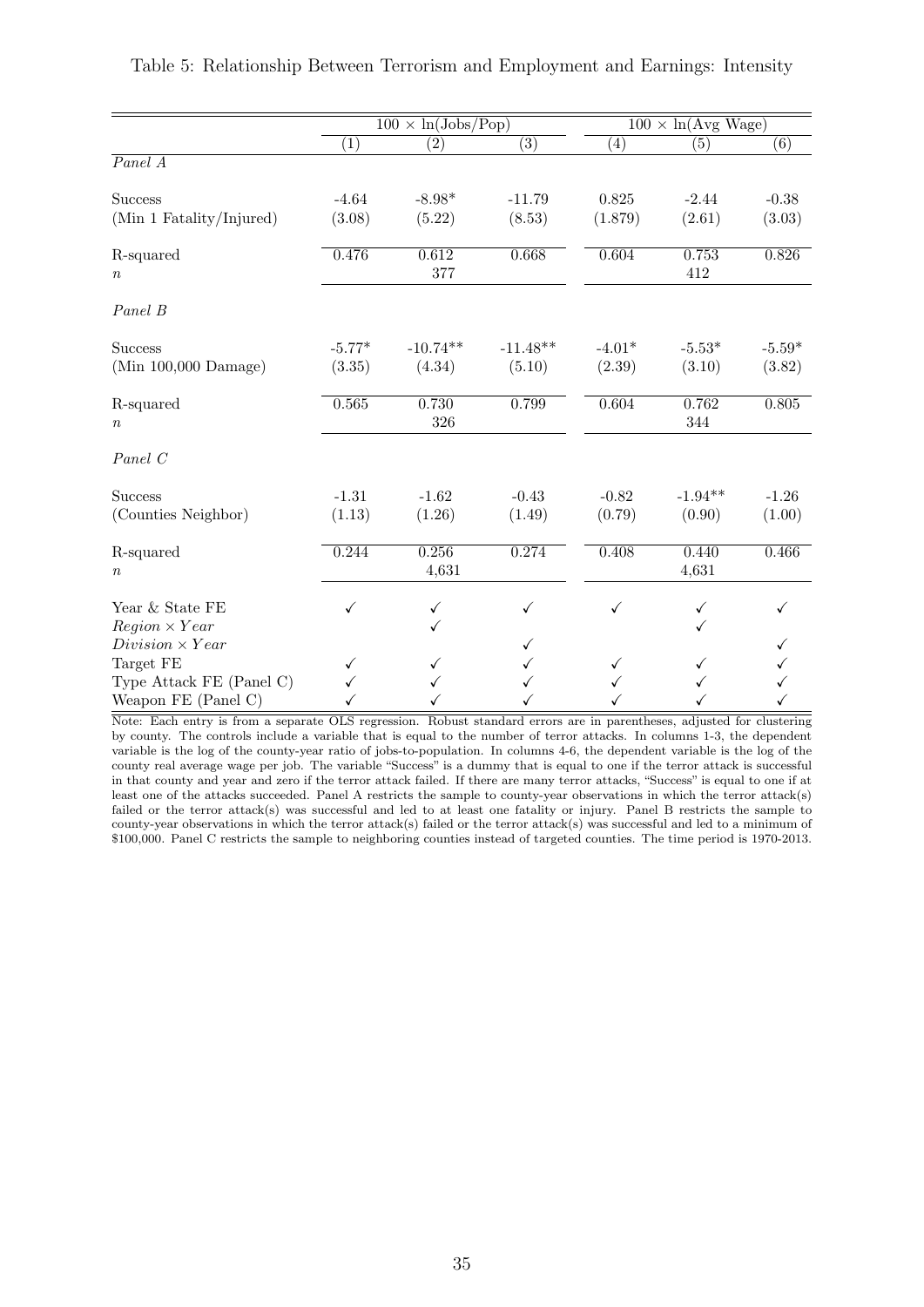|                                                |           | $100 \times \ln(\text{Jobs/Population})$ |           |
|------------------------------------------------|-----------|------------------------------------------|-----------|
|                                                | (1)       | (2)                                      | (3)       |
| Panel A                                        |           |                                          |           |
| Success (5 years before)                       | $-0.57$   | $0.01\,$                                 | $-2.38$   |
|                                                | (2.68)    | (2.87)                                   | (3.57)    |
| $\boldsymbol{n}$                               | 714       | 714                                      | 714       |
| Panel B                                        |           |                                          |           |
| <b>Success</b>                                 | $-4.31**$ | $-4.03*$                                 | $-5.82**$ |
|                                                | (2.06)    | (2.36)                                   | (2.76)    |
| $\boldsymbol{n}$                               | 960       | 960                                      | 960       |
| Panel C                                        |           |                                          |           |
| Success (1 year after)                         | $-4.23**$ | $-4.45*$                                 | $-5.78**$ |
|                                                | (2.11)    | (2.41)                                   | (2.76)    |
| $\it n$                                        | 947       | 947                                      | 947       |
| Panel D                                        |           |                                          |           |
| Success (3 years after)                        | $-1.29$   | $-1.22$                                  | $-2.99$   |
|                                                | (2.32)    | (2.64)                                   | (3.14)    |
| $\boldsymbol{n}$                               | 939       | 939                                      | 939       |
| $\operatorname*{Panel}\,E$                     |           |                                          |           |
| Success (5 years after)                        | $-0.20$   | $\rm 0.93$                               | $-1.91$   |
|                                                | (2.49)    | (2.41)                                   | (2.91)    |
| $\,n$                                          | 944       | 944                                      | 944       |
| Year & State FE                                | ✓         |                                          |           |
| $Region \times Year$<br>$Division \times Year$ |           |                                          |           |
| Type Attack FE                                 | ✓         |                                          |           |
| Weapon FE                                      | ✓         |                                          |           |
| Target FE                                      |           |                                          |           |

#### <span id="page-37-0"></span>Table 6: Relationship Between Terrorism and Employment: Duration Effects

Note: Each entry is from a separate OLS regression. Robust standard errors are in parentheses, adjusted for clustering by county. The controls include a dummy that is equal to one if the target is non-American, a dummy that is equal to one if the attack is logistically international and a variable that is equal to the number of terror attacks. The dependent variable is the log of the county-year ratio of jobs-to-population. This table shows estimates for five years before the attack, the year of the attack, the year after the attack and five years after the attack. The variable "Success" is a dummy that is equal to one if the terror attack is successful in that county and year and zero if the terror attack failed. If there are many terror attacks, "Success" is equal to one if at least one of the attacks succeeded. The time period is 1970-2013.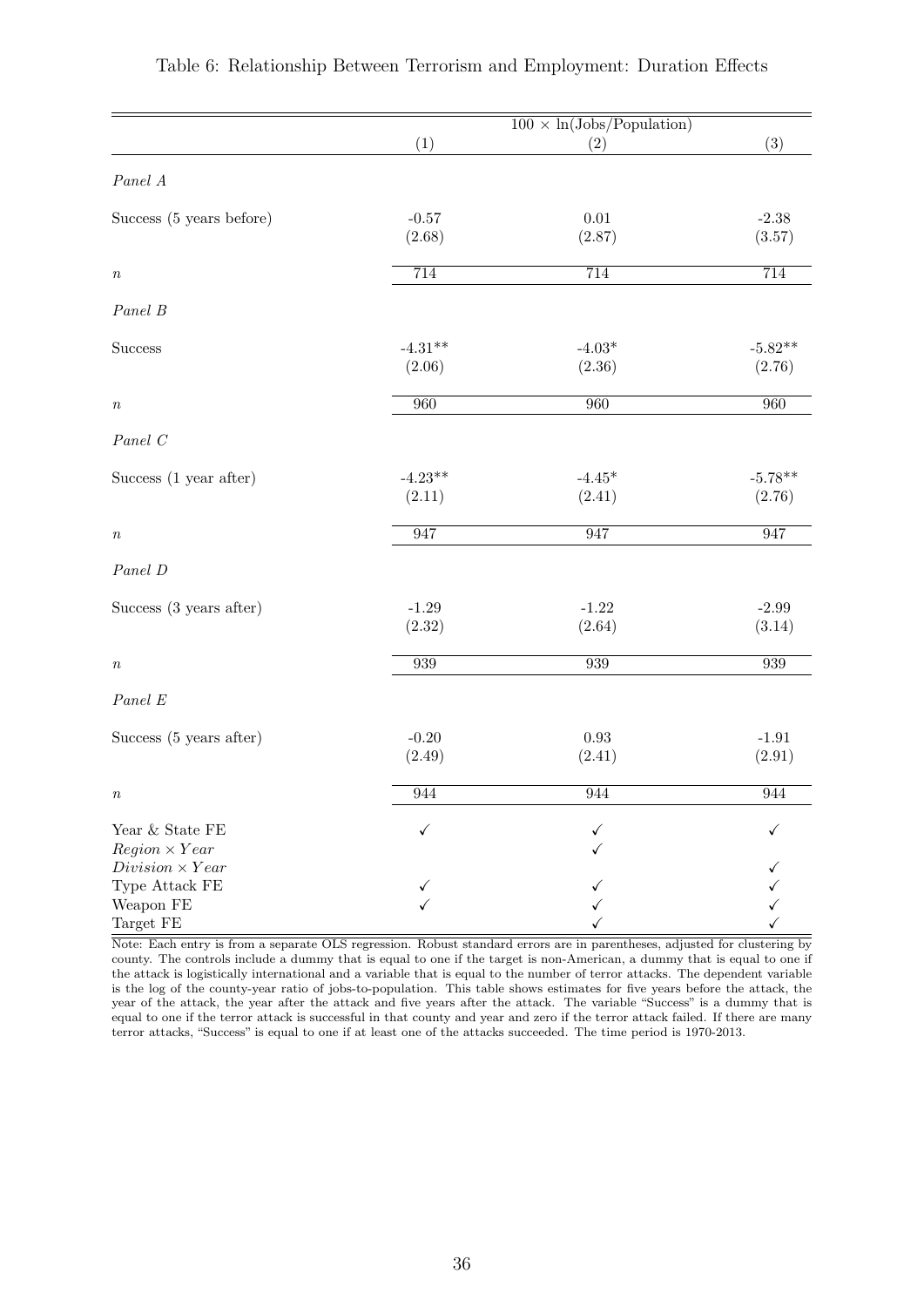<span id="page-38-0"></span>

|                         |                   |                   |                   | $100 \times \ln(\text{Jobs/Pop})$ |                   |                 |
|-------------------------|-------------------|-------------------|-------------------|-----------------------------------|-------------------|-----------------|
| Panel A:                |                   | Manufacturing     | Const $&$ Transpt |                                   |                   | Wholesale       |
|                         | $\left( 1\right)$ | $\left( 2\right)$ | (3)               | (4)                               | $\left( 5\right)$ | (6)             |
|                         |                   |                   |                   |                                   |                   |                 |
| <b>Success</b>          | $-4.22$           | $-5.45$           | $-7.53**$         | $-6.24$                           | $-12.18**$        | $-13.68**$      |
|                         | (5.56)            | (6.26)            | (3.66)            | (3.94)                            | (5.83)            | (6.39)          |
| R-squared               | 0.425             | 0.506             | 0.357             | 0.425                             | 0.341             | 0.405           |
| $\boldsymbol{n}$        |                   | 791               |                   | 792                               |                   | 788             |
|                         |                   |                   |                   | $100 \times \ln(\text{Jobs/Pop})$ |                   |                 |
| Panel B:                |                   | Retail Trade      |                   | Service                           |                   | Finance $\&$ RE |
|                         | $\left(1\right)$  | $\left( 2\right)$ | (3)               | $\left( 4\right)$                 | (5)               | (6)             |
| <b>Success</b>          | $-3.41$           | $-2.13$           | $-4.50$           | $-4.69$                           | $-9.03*$          | $-8.83*$        |
|                         | (2.12)            | (2.31)            | (3.16)            | (3.45)                            | (4.63)            | (5.05)          |
| R-squared               | 0.454             | 0.515             | 0.629             | 0.666                             | 0.394             | 0.457           |
| $\boldsymbol{n}$        |                   | 794               | 792               |                                   |                   | 792             |
| Year & State FE         | ✓                 |                   |                   |                                   |                   |                 |
| $Region \times Year$    |                   |                   |                   |                                   |                   |                 |
| Type Attack & Weapon FE |                   |                   |                   |                                   |                   |                 |
| Target FE               |                   |                   |                   |                                   |                   |                 |

Note: Each entry is from a separate OLS regression. Robust standard errors are in parentheses, adjusted for clustering by county. The controls include a dummy that is equal to one if the target is non-American, a dummy that is equal to one if the attack is logistically international and a variable that is equal to the number of terror attacks. The variable "Success" is a dummy that is equal to one if the terror attack is successful in that county and year and zero if the terror attack failed. If there are many terror attacks, "Success" is equal to one if at least one of the attacks succeeded. Panel A: In columns 1 and 2, the dependent variable is the log of the county-year ratio of jobs in manufacturing to population. In columns 3 and 4, the dependent variable is the log of the county-year ratio of jobs in construction, transportation, communications and utilities to population. In columns 5 and 6, the dependent variable is the log of the county-year ratio of jobs in wholesale trade to population. Panel B: In columns 1 and 2, the dependent variable is the log of the county-year ratio of jobs in retail trade to population. In columns 3 and 4, the dependent variable is the log of the county-year ratio of jobs in services to population. In columns 5 and 6, the dependent variable is the log of the county-year ratio of jobs in finance, insurance, and real estate to population. The time period is 1970-2000.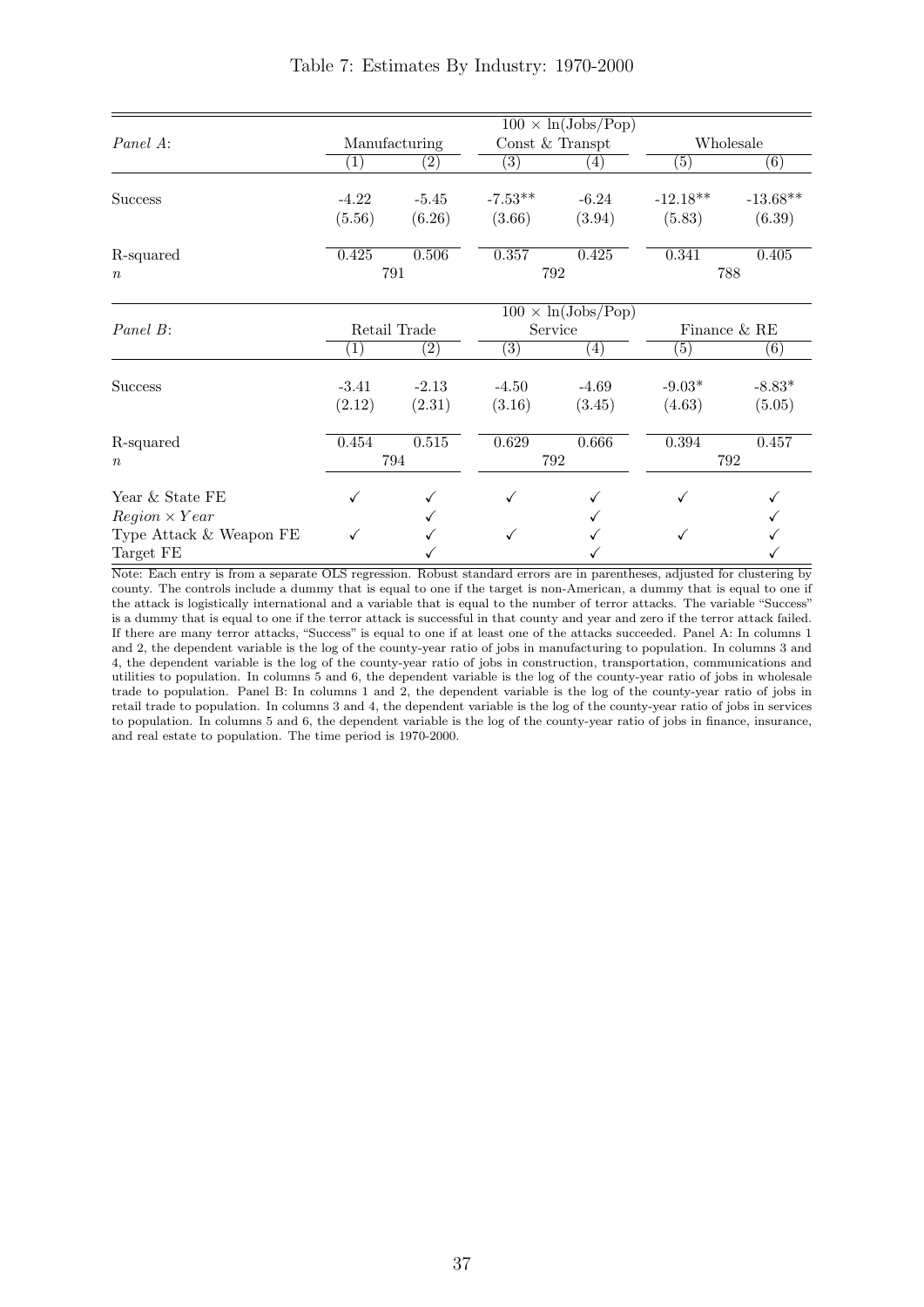<span id="page-39-0"></span>

|                                                           |                    | $100 \times \ln(\text{Jobs/Population})$ |                   | $100 \times \ln(\text{Avg Wage})$ |
|-----------------------------------------------------------|--------------------|------------------------------------------|-------------------|-----------------------------------|
|                                                           | (1)                | (2)                                      | (3)               | (4)                               |
| Major & Medium Hubs<br>Panel A                            |                    |                                          |                   |                                   |
| Success (5 years before)                                  | $-1.95$<br>(4.44)  | $-4.24$<br>(6.43)                        | 1.32<br>(1.58)    | 1.11<br>(2.04)                    |
| $\, n$                                                    | $\overline{310}$   | $\overline{310}$                         | $\overline{310}$  | $\overline{310}$                  |
| Panel B                                                   |                    |                                          |                   |                                   |
| <b>Success</b>                                            | $-7.47*$<br>(4.06) | $-7.58$<br>(5.83)                        | $-1.27$<br>(1.42) | $-0.89$<br>(1.71)                 |
| $\, n$                                                    | 417                | 417                                      | 417               | 417                               |
| Panel C                                                   |                    |                                          |                   |                                   |
| Success (1 year after)                                    | $-7.54*$<br>(4.07) | $-9.12$<br>(5.88)                        | $-1.55$<br>(1.55) | $-1.35$<br>(1.92)                 |
| $\it n$                                                   | 410                | 410                                      | 410               | 410                               |
| Panel D                                                   |                    |                                          |                   |                                   |
| Success (3 years after)                                   | $-3.74$<br>(3.82)  | $-5.22$<br>(6.34)                        | $-0.85$<br>(1.50) | $-0.56$<br>(2.13)                 |
| $\it n$                                                   | 400                | $\overline{400}$                         | $\overline{400}$  | $\overline{400}$                  |
| Panel E                                                   |                    |                                          |                   |                                   |
| Success (5 years after)                                   | $-0.97$<br>(3.90)  | $-2.40$<br>(5.19)                        | $-0.19$<br>(1.73) | $-0.10$<br>(1.91)                 |
| $\it{n}$                                                  | 396                | 396                                      | 396               | 396                               |
| Year & State FE<br>$Region \times Year$<br>Type Attack FE | ✓                  | ✓                                        | ✓                 | ✓                                 |
| Weapon FE<br>Target FE                                    |                    |                                          |                   |                                   |

#### Table 8: Relationship Between Terrorism and Employment: Airports

Note: Each entry is from a separate OLS regression. Robust standard errors are in parentheses, adjusted for clustering by county. The controls include a dummy that is equal to one if the target is non-American, a dummy that is equal to one if the attack is logistically international and a variable that is equal to the number of terror attacks. The dependent variable is the log of the county-year ratio of jobs-to-population. This table shows estimates for five years before the attack, the year of the attack, the year after the attack and five years after the attack. The sample is restricted to an airport that has been designated either a large hub or a medium hub. The variable "Success" is a dummy that is equal to one if the terror attack is successful in that county and year and zero if the terror attack failed. If there are many terror attacks, "Success" is equal to one if at least one of the attacks succeeded. The time period is 1970-2013.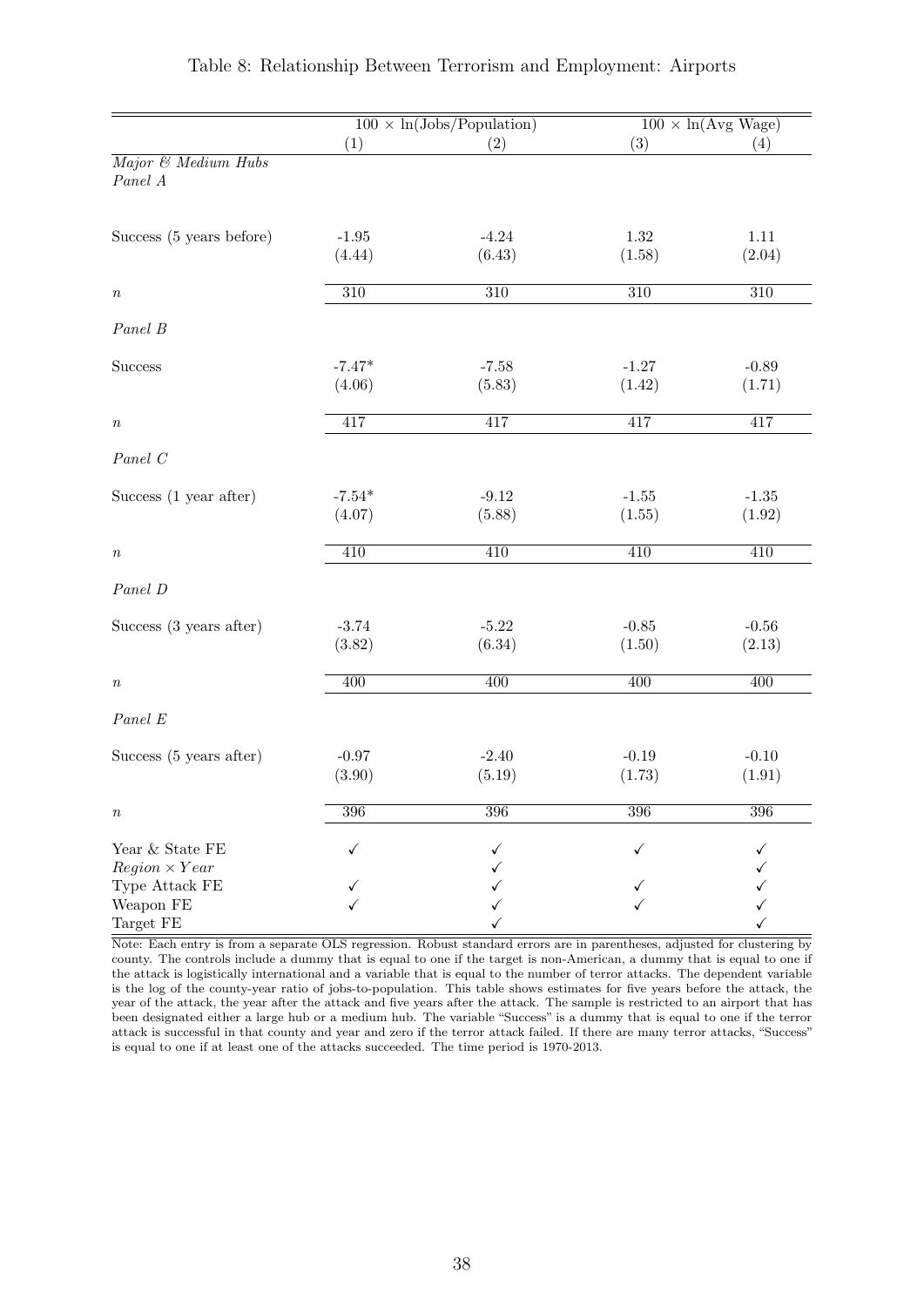<span id="page-40-0"></span>

|                               | Vote     | Vote       | Vote       | Vote     | Vote     | Vote    |
|-------------------------------|----------|------------|------------|----------|----------|---------|
| <b>OLS</b>                    | Democrat | Democrat   | Democrat   | Other    | Other    | Other   |
|                               |          |            |            |          |          |         |
| <b>Success</b>                | $-5.11*$ | $-4.50*$   | 3.07       | $2.12**$ | $2.20**$ | 0.84    |
|                               | (2.85)   | (2.64)     | (4.42)     | (1.04)   | (1.06)   | (1.98)  |
| Prev. Gov. Democrat           |          | $10.27***$ | $20.16***$ |          | 0.87     | $-0.93$ |
|                               |          | (2.18)     | (5.65)     |          | (1.67)   | (1.87)  |
| Success * Prev. Gov. Democrat |          |            | $-11.96*$  |          |          | 2.32    |
|                               |          |            | (6.24)     |          |          | (2.61)  |
| Year & State FE               |          |            | ✓          |          |          |         |
| Type Attack & Weapon FE       |          |            |            |          |          |         |
| Target FE                     |          |            |            |          |          |         |
| Observations                  | 244      | 244        | 244        | 199      | 199      | 199     |
| R-squared                     | 0.585    | 0.638      | 0.650      | 0.707    | 0.708    | 0.710   |

#### Table 9: Relationship Between Terrorism and Gubernatorial Elections

Note: Robust standard errors are in parentheses, adjusted for clustering by county. In columns 1 to 3, the dependent variable is the percentage of vote for the Democratic candidate (scale from 0 to 100). In columns 4 to 6, the dependent variable is sum of the percentage of vote for Independent candidates. I exclude in columns 4 to 6 the elections in which there were no independent candidates. I exclude elections won by Independent candidates. The controls also include a dummy that is equal to one if the target is non-American, a dummy that is equal to one if the attack is logistically international and a variable that is equal to the number of terror attacks. The time period is 1970-2013.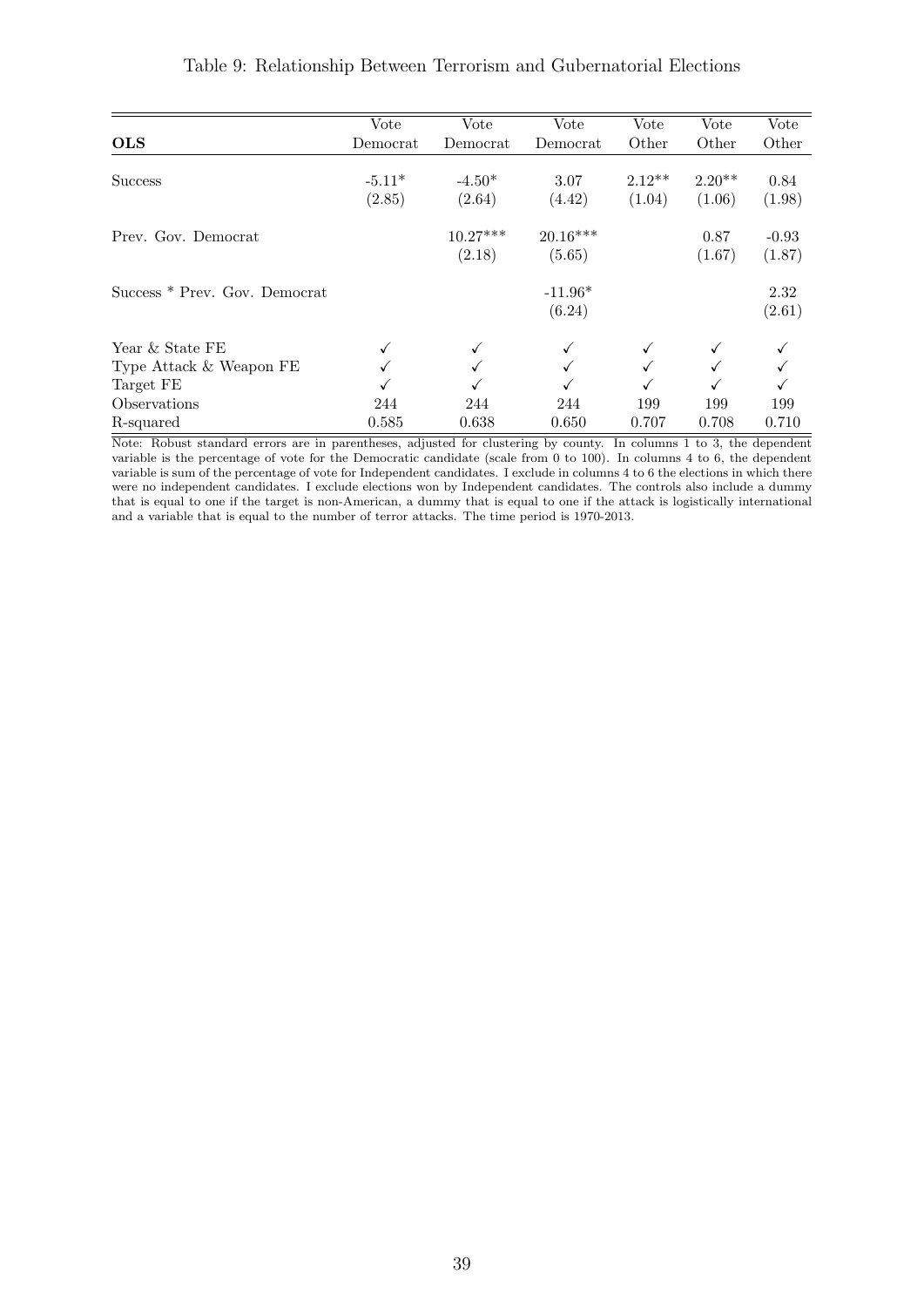<span id="page-41-0"></span>

|                                                                                                                                                                                                                                                                                                                                                                                                                                                                                                                                                                                                                                                                                                      |                 | Government    | Religion                  | Marriage                                                          |                 |            | Women's Place                                                                                                                                                                                                                                   |
|------------------------------------------------------------------------------------------------------------------------------------------------------------------------------------------------------------------------------------------------------------------------------------------------------------------------------------------------------------------------------------------------------------------------------------------------------------------------------------------------------------------------------------------------------------------------------------------------------------------------------------------------------------------------------------------------------|-----------------|---------------|---------------------------|-------------------------------------------------------------------|-----------------|------------|-------------------------------------------------------------------------------------------------------------------------------------------------------------------------------------------------------------------------------------------------|
|                                                                                                                                                                                                                                                                                                                                                                                                                                                                                                                                                                                                                                                                                                      | Gun             | Abortion      | Attend                    | Trad                                                              | Together        | Men        | $\ln$ the                                                                                                                                                                                                                                       |
|                                                                                                                                                                                                                                                                                                                                                                                                                                                                                                                                                                                                                                                                                                      | House           | Legalized     | Church                    | Marriage                                                          | Before          | Leaders    | Home                                                                                                                                                                                                                                            |
|                                                                                                                                                                                                                                                                                                                                                                                                                                                                                                                                                                                                                                                                                                      | Probit          | Probit        | Probit                    | Probit                                                            | Probit          | Probit     | Probit                                                                                                                                                                                                                                          |
|                                                                                                                                                                                                                                                                                                                                                                                                                                                                                                                                                                                                                                                                                                      | $\widehat{\Xi}$ | $\widehat{c}$ | $\widetilde{\mathcal{E}}$ | $\left( \frac{1}{2} \right)$                                      | $\widetilde{5}$ | $\odot$    | $(\zeta)$                                                                                                                                                                                                                                       |
| Panel A                                                                                                                                                                                                                                                                                                                                                                                                                                                                                                                                                                                                                                                                                              |                 |               |                           |                                                                   |                 |            |                                                                                                                                                                                                                                                 |
| Success                                                                                                                                                                                                                                                                                                                                                                                                                                                                                                                                                                                                                                                                                              | $-0.038**$      | 0.001         | 0.001                     | $-0.003$                                                          | 0.010           | $-0.012$   | $-0.072***$                                                                                                                                                                                                                                     |
|                                                                                                                                                                                                                                                                                                                                                                                                                                                                                                                                                                                                                                                                                                      | (0.017)         | (0.026)       | (0.028)                   | (0.020)                                                           | (0.019)         | (0.020)    | (0.019)                                                                                                                                                                                                                                         |
| $\boldsymbol{n}$                                                                                                                                                                                                                                                                                                                                                                                                                                                                                                                                                                                                                                                                                     | 4,150           | 3,160         | 4,082                     | 4,059                                                             | 3,146           | 2,101      | 4,154                                                                                                                                                                                                                                           |
| $Panel$ $B$                                                                                                                                                                                                                                                                                                                                                                                                                                                                                                                                                                                                                                                                                          |                 |               |                           |                                                                   |                 |            |                                                                                                                                                                                                                                                 |
| Success                                                                                                                                                                                                                                                                                                                                                                                                                                                                                                                                                                                                                                                                                              | $-0.029$        | $0.010\,$     | $-0.001$                  | $-0.010$                                                          | $-0.019$        | $-0.037$   | $-0.037$                                                                                                                                                                                                                                        |
| (Female Only)                                                                                                                                                                                                                                                                                                                                                                                                                                                                                                                                                                                                                                                                                        | (0.028)         | (0.037)       | (0.037)                   | (0.031)                                                           | (0.024)         | (0.024)    | (0.028)                                                                                                                                                                                                                                         |
|                                                                                                                                                                                                                                                                                                                                                                                                                                                                                                                                                                                                                                                                                                      | 2,204           | 1,702         | 2,187                     | 2,172                                                             | 1,689           | 1,076      | 2,230                                                                                                                                                                                                                                           |
| $Panel$ $C$                                                                                                                                                                                                                                                                                                                                                                                                                                                                                                                                                                                                                                                                                          |                 |               |                           |                                                                   |                 |            |                                                                                                                                                                                                                                                 |
| Success                                                                                                                                                                                                                                                                                                                                                                                                                                                                                                                                                                                                                                                                                              | $-0.051*$       | $-0.009$      | $-0.007$                  | $0.005\,$                                                         | 0.036           | 0.011      | $-0.116***$                                                                                                                                                                                                                                     |
| (Male Only)                                                                                                                                                                                                                                                                                                                                                                                                                                                                                                                                                                                                                                                                                          | (0.029)         | (0.034)       | (0.034)                   | (0.029)                                                           | (0.035)         | (0.047)    | (0.027)                                                                                                                                                                                                                                         |
|                                                                                                                                                                                                                                                                                                                                                                                                                                                                                                                                                                                                                                                                                                      | 1,912           | 1,445         | 1,885                     | 1,875                                                             | 1,446           | 998        | 1,906                                                                                                                                                                                                                                           |
| Panel D                                                                                                                                                                                                                                                                                                                                                                                                                                                                                                                                                                                                                                                                                              |                 |               |                           |                                                                   |                 |            |                                                                                                                                                                                                                                                 |
| Success                                                                                                                                                                                                                                                                                                                                                                                                                                                                                                                                                                                                                                                                                              | $-0.033$        | 0.018         | 0.014                     | 0.008                                                             | $-0.028$        | $-0.038$   | $-0.072***$                                                                                                                                                                                                                                     |
| (More 40 Years Old)                                                                                                                                                                                                                                                                                                                                                                                                                                                                                                                                                                                                                                                                                  | (0.023)         | (0.040)       | (0.036)                   | (0.028)                                                           | (0.032)         | (0.028)    | (0.027)                                                                                                                                                                                                                                         |
|                                                                                                                                                                                                                                                                                                                                                                                                                                                                                                                                                                                                                                                                                                      | 2,265           | 1,675         | 2,217                     | 2.217                                                             | 1,673           | 1,136      | 2,254                                                                                                                                                                                                                                           |
| Panel E                                                                                                                                                                                                                                                                                                                                                                                                                                                                                                                                                                                                                                                                                              |                 |               |                           |                                                                   |                 |            |                                                                                                                                                                                                                                                 |
| Success                                                                                                                                                                                                                                                                                                                                                                                                                                                                                                                                                                                                                                                                                              | $-0.059$        | $-0.024$      | 0.011                     | $-0.004$                                                          | 0.040           | 0.019      | $-0.071***$                                                                                                                                                                                                                                     |
| (Less 40 Years Old)                                                                                                                                                                                                                                                                                                                                                                                                                                                                                                                                                                                                                                                                                  | (0.031)         | (0.031)       | (0.032)                   | (0.024)                                                           | (0.037)         | (0.038)    | (0.026)                                                                                                                                                                                                                                         |
|                                                                                                                                                                                                                                                                                                                                                                                                                                                                                                                                                                                                                                                                                                      | $1,870$         | 1,463         | 1,851                     | 1,818                                                             | 1,460           | 935        | 1,866                                                                                                                                                                                                                                           |
| Year & State FE                                                                                                                                                                                                                                                                                                                                                                                                                                                                                                                                                                                                                                                                                      |                 |               | ↘                         | ↘                                                                 |                 | ↘          | ↘                                                                                                                                                                                                                                               |
| Type Attack & Weapon FE                                                                                                                                                                                                                                                                                                                                                                                                                                                                                                                                                                                                                                                                              |                 |               | $\searrow$                | ↘                                                                 |                 | $\searrow$ | $\searrow$                                                                                                                                                                                                                                      |
| Target FE                                                                                                                                                                                                                                                                                                                                                                                                                                                                                                                                                                                                                                                                                            |                 |               |                           |                                                                   |                 |            |                                                                                                                                                                                                                                                 |
| year and zero if the terror attack failed. If there are many terror attacks, "Success" is equal to one if at least one of the attacks succeeded. Panel B restricts the sample to females. Panel C restricts the<br>attack is logistically international and a variable that is equal to the number of terror attacks. The variable "Success" is a dummy that is equal to one if the terror attack is successful in that county and<br>Note: Each entry is from a separate probit regression. Robust standard errors are<br>to one for each year. The sample is restricted to individuals 65 years old or less.<br>sample to males. Panel D restricts the sample to individuals 40 years old or more. |                 |               |                           | Panel E restricts the sample to individuals 39 years old or less. |                 |            | in parentheses, adjusted for clustering by county. The personal sampling weights from each wave are re-scaled to sum up<br>The controls include a dummy that is equal to one if the target is non-American, a dummy that is equal to one if the |
|                                                                                                                                                                                                                                                                                                                                                                                                                                                                                                                                                                                                                                                                                                      |                 |               |                           |                                                                   |                 |            |                                                                                                                                                                                                                                                 |

Table 10: Relationship Between Terrorism and Economic Attitudes Table 10: Relationship Between Terrorism and Economic Attitudes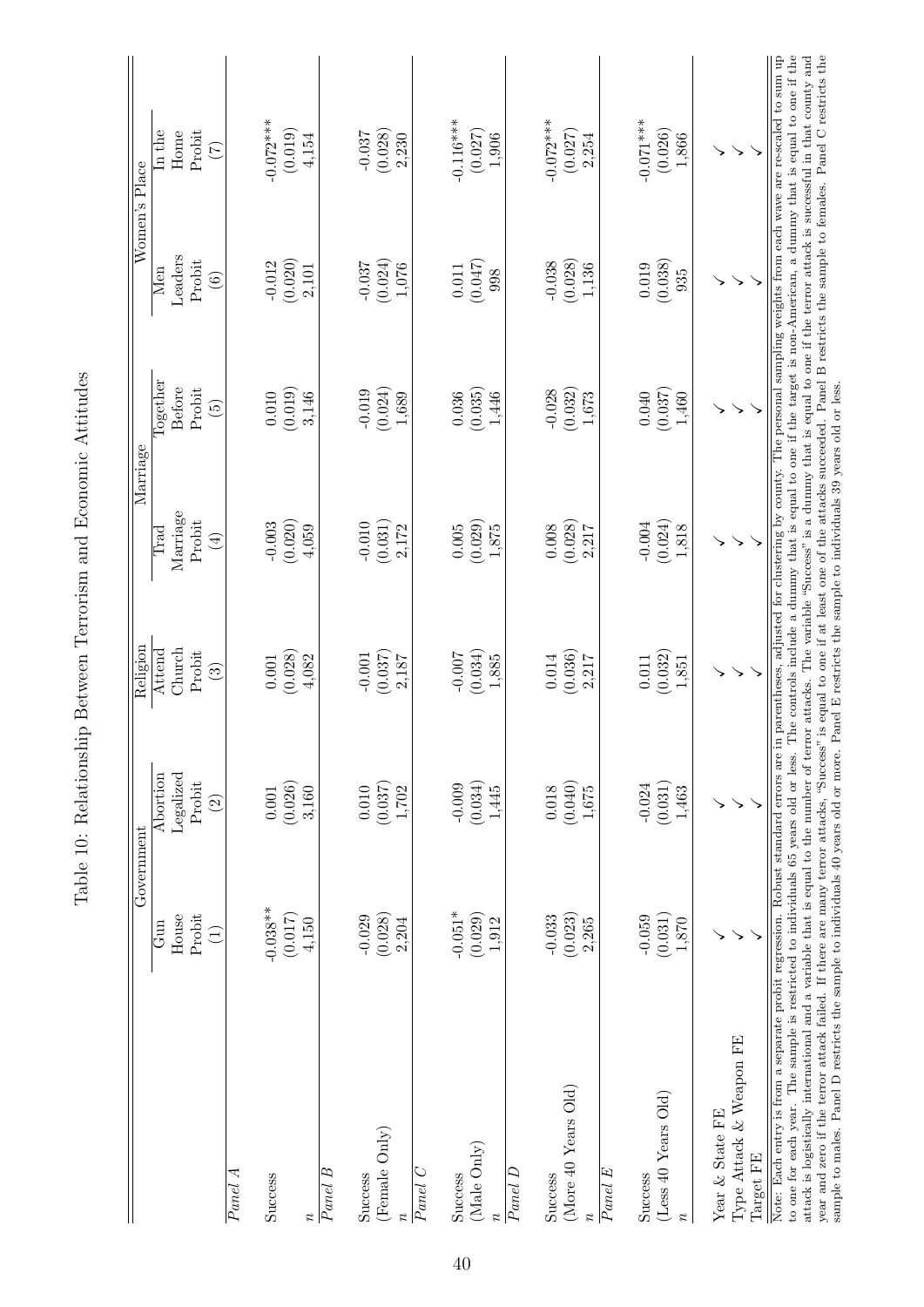# Appendix: NOT FOR PUBLICATION

<span id="page-42-0"></span>

Figure A1: Share of terror attacks involving the following general methods of attack: armed assault, bombing/explosion, facility/infrastructure and other. Attack types classified as "Other" include assassination, hijacking, barricade hostage, kidnapping and unarmed assault.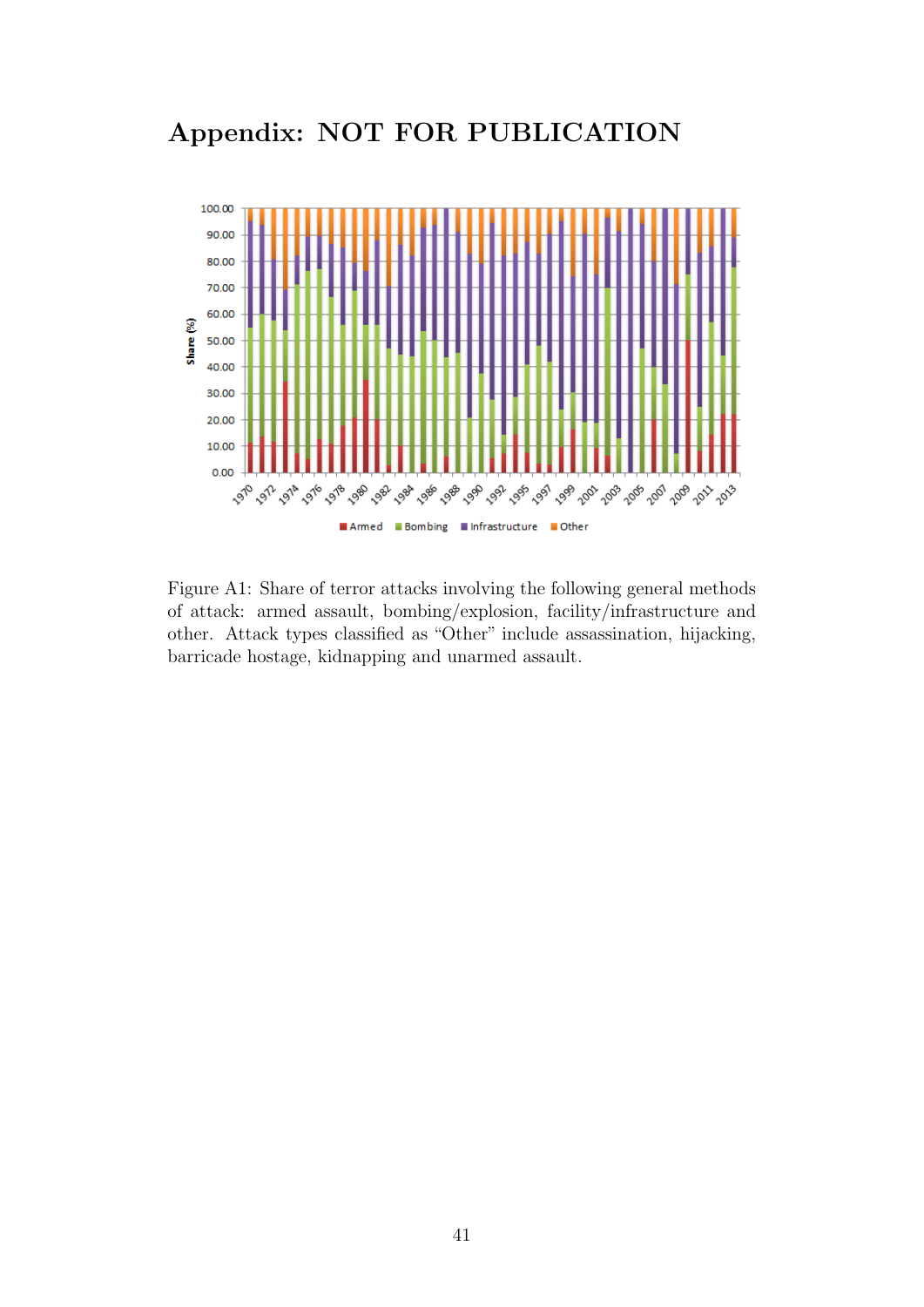<span id="page-43-0"></span>

Figure A2: Share of terror attacks targeting the following victims: business, government, abortion clinics or employees, private citizens and property and other. Targets classified as "Other" include airports, educational and religious institutions, transportation, media, military, NGO, police, telecommunication, tourists and attacks carried out against foreign missions, maritime facilities, non-state militias, violent political parties, utilities and food or water supply.

<span id="page-43-1"></span>

Figure A3: Share of terror attacks by the general type of weapon used: firearms, explosives, bombs or dynamite, incendiary and other. Weapons classified as "Other" are either (1) weapons that have been identified but does not fit into one of the categories or (2) weapons that could not have been identified.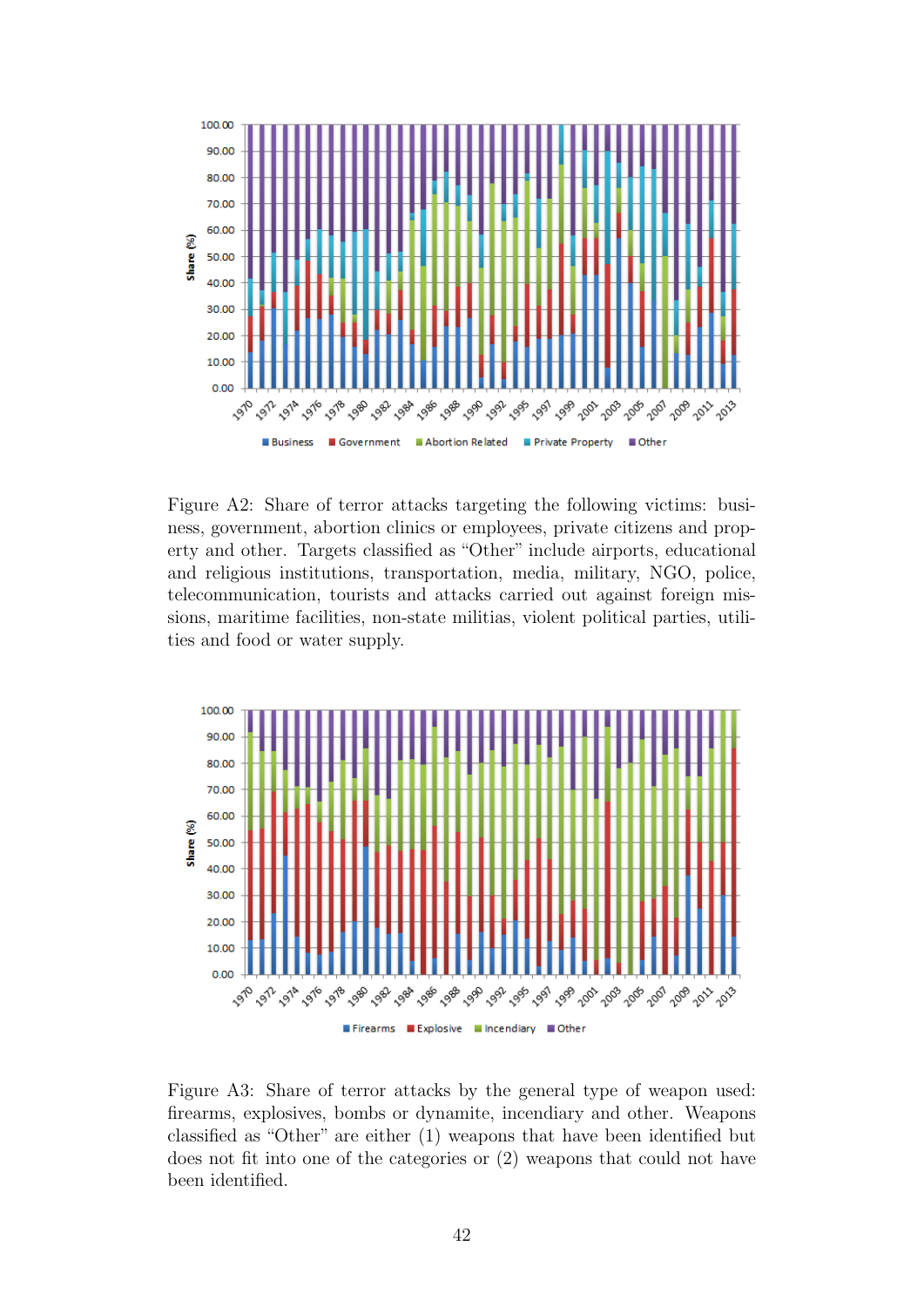<span id="page-44-0"></span>

|                                        | <b>Success</b><br>(1) | <b>Other Counties</b><br>(2) | <b>Difference</b><br>(3) |
|----------------------------------------|-----------------------|------------------------------|--------------------------|
| Two-Sided t-tests                      |                       |                              |                          |
| Log Population                         | 13.02(1.41)           | 10.24(1.53)                  | $2.781~(0.052)$ ***      |
| Log Deaths per Capita                  | $-4.80(0.25)$         | $-4.62(0.30)$                | $-0.163$ $(0.014)$ ***   |
| Log Births per Capita                  | $-4.18(0.21)$         | $-4.36(0.23)$                | $0.182~(0.011)$ ***      |
| Log Social Security Recipients per Cap | $-1.98(0.27)$         | $-1.66(0.28)$                | $-0.315$ $(0.012)$ ***   |
| Log People in Poverty per Capita       | $-2.15(0.40)$         | $-2.04(0.41)$                | $-0.102$ $(0.029)$ ***   |
| Log Public School Enrollment per Cap   | $-1.84(0.17)$         | $-1.75(0.22)$                | $-0.091(0.013)$ ***      |
| Log Violent Crimes per Capita          | $-5.31(0.89)$         | $-6.34(1.03)$                | $1.029(0.050)$ ***       |
| Log Robberies per Capita               | $-6.57(1.25)$         | $-8.16(1.17)$                | $1.596(0.057)$ ***       |
| Log Aggravated Assaults per Capita     | $-5.86(0.86)$         | $-6.64(1.04)$                | $0.775(0.051)$ ***       |
| Log Property Crimes per Capita         | $-3.09$ $(0.57)$      | $-3.99(0.92)$                | $0.899(0.044)$ ***       |
| Log Burglaries per Capita              | $-4.59(0.66)$         | $-5.30(0.87)$                | $0.707~(0.042)$ ***      |
| Log Motor Vehicle Thefts per Capita    | $-5.48(0.92)$         | $-6.76(0.93)$                | $1.288~(0.045)$ ***      |
| State Capital                          | 0.12(0.33)            | 0.02(0.12)                   | $0.109(0.004)$ ***       |
| Coastal County                         | 0.63(0.48)            | 0.21(0.41)                   | $0.422~(0.014)$ ***      |
| Airport (Large Hub)                    | 0.30(0.46)            | 0.01(0.11)                   | $0.287(0.004)$ ***       |
| Airport (Medium Hub)                   | 0.14(0.35)            | 0.01(0.11)                   | $0.128$ $(0.004)$ ***    |
| Region Northeast                       | 0.21(0.40)            | 0.07(0.40)                   | $0.139(0.008)$ ***       |
| Region Midwest                         | 0.20(0.40)            | 0.33(0.47)                   | $-0.138$ $(0.016)$ ***   |
| Region South                           | 0.26(0.44)            | 0.45(0.50)                   | $-0.191$ $(0.017)$ ***   |
| Region West                            | 0.34(0.47)            | 0.15(0.35)                   | $0.191~(0.012)$ ***      |
| Observations                           | 868                   | 141,679                      |                          |

Note: Columns 1 and 2 restrict the sample to successful terror attacks and counties without a terror attack respectively. Standard deviations are in parentheses (standard errors for the last column).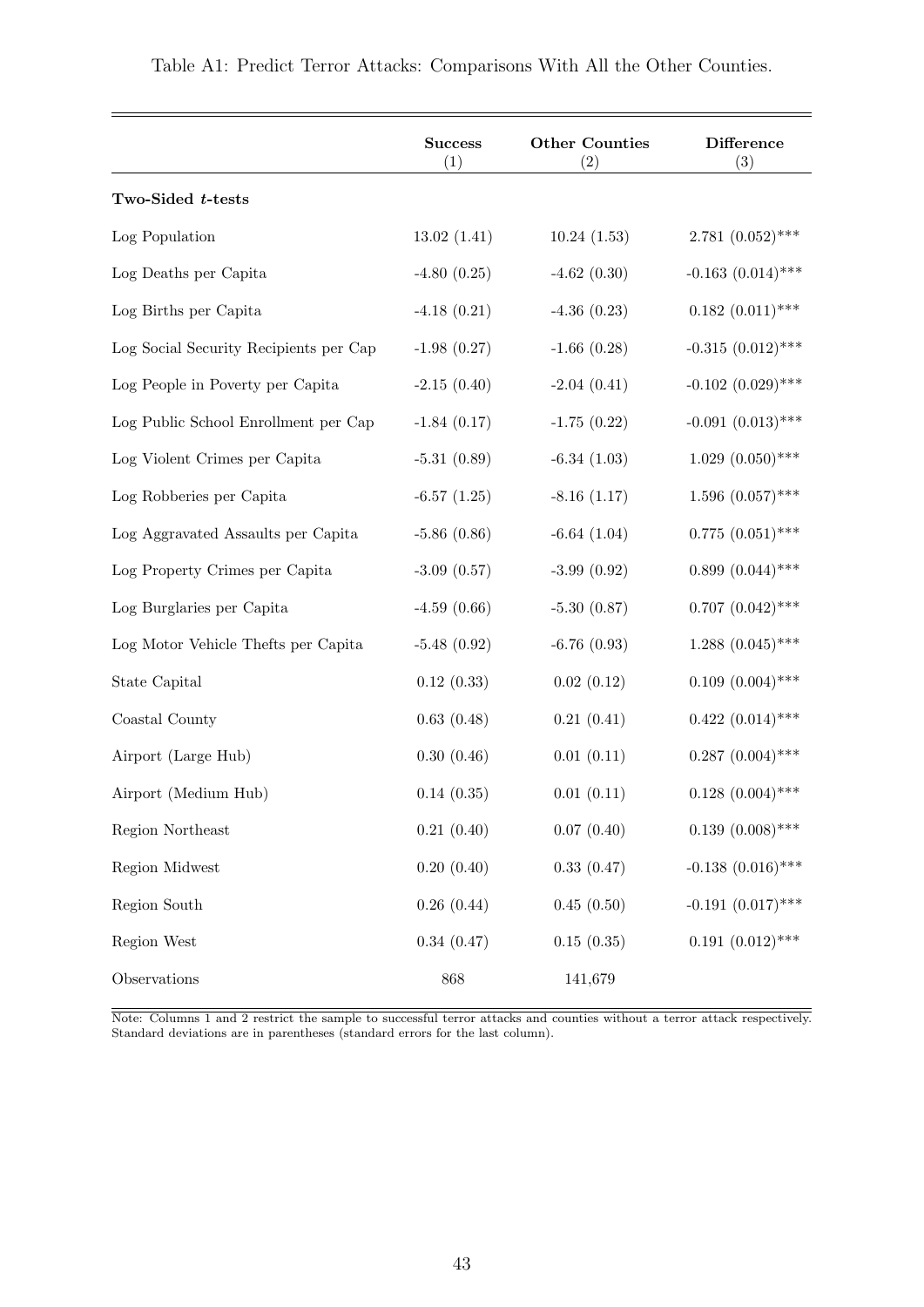<span id="page-45-0"></span>

| Which Way of<br>Life is Best<br>For You<br>1977-1998                          | Freq.<br>Perc. |                               | Traditional Marriage<br>18,767<br>33% | Both Share Work-Home<br>35,637<br>63\% |                                | Other<br>2,445<br>$4\%$         |                              |
|-------------------------------------------------------------------------------|----------------|-------------------------------|---------------------------------------|----------------------------------------|--------------------------------|---------------------------------|------------------------------|
| <b>Couples Should</b><br>Live Together<br><b>Before Marriage</b><br>1985-1998 | Freq.<br>Perc. | Def. Dis.<br>18,589<br>38\%   | Gen. Dis.<br>5,993<br>12%             | Mod. Dis.<br>6,385<br>13%              | Mod. Agree<br>8,929<br>18%     | Gen. Agree<br>4,860<br>$10\%$   | Def. Agree<br>4,381<br>$9\%$ |
| Men Naturally<br><b>Better Leaders</b><br>1989-1998                           | Freq.<br>Perc. | Def. Dis.<br>12,019<br>36\%   | Gen. Dis.<br>5,768<br>17%             | Mod. Dis.<br>5,635<br>17%              | Mod. Agree<br>5,465<br>$16\%$  | Gen. Agree<br>2,677<br>8%       | Def. Agree<br>1,575<br>$5\%$ |
| Woman's Place<br>Is in the Home<br>1977-1998                                  | Freq.<br>Perc. | Def. Dis.<br>22,813<br>$40\%$ | Gen. Dis.<br>9,242<br>16%             | Mod. Dis.<br>7,799<br>14\%             | Mod. Agree<br>8,715<br>$15\%$  | Gen. Agree<br>4,689<br>8%       | Def. Agree<br>4,460<br>8%    |
| Should Be Gun<br>In Every Home<br>1977-1998                                   | Freq.<br>Perc. | Def. Dis.<br>23,826<br>41%    | Gen. Dis.<br>7,668<br>13%             | Mod. Dis.<br>7,299<br>13%              | Mod. Agree<br>7,678<br>13%     | Gen. Agree<br>4,442<br>8%       | Def. Agree<br>6,797<br>12\%  |
| Favor Of<br>Legalized<br>Abortion<br>1985-1998                                | Freq.<br>Perc. | Def. Dis.<br>14,471<br>$30\%$ | Gen. Dis.<br>3,455<br>$7\%$           | Mod. Dis.<br>3,541<br>$7\%$            | Mod. Agree<br>6,999<br>14\%    | Gen. Agree<br>6,323<br>13%      | Def. Agree<br>14,193<br>29%  |
| <b>Attend Church</b><br>Or Place of<br>Worship<br>1977-1998                   | Freq.<br>Perc. | None<br>14,155<br>25\%        | 1-4 Times<br>8,623<br>15%             | 5-8 Times<br>3,766<br>$7\%$            | $9-11$ Times<br>2,691<br>$5\%$ | $12-24$ Times<br>4,196<br>$7\%$ | More 25<br>23,609<br>41\%    |

Table A3: Summary Statistics, Life Style Survey

|                      | Mean  | <b>Std. Deviation</b> |
|----------------------|-------|-----------------------|
|                      | (1)   | $\left( 2\right)$     |
| Male                 |       | 0.498                 |
|                      | 0.452 |                       |
| Age                  | 46.50 | 15.95                 |
| Elementary School    | 0.031 | 0.172                 |
| Att. High School     | 0.077 | 0.267                 |
| Grad. High School    | 0.352 | 0.478                 |
| Att. College         | 0.284 | 0.451                 |
| Grad. College        | 0.131 | 0.337                 |
| Post-Grad. Educ.     | 0.118 | 0.322                 |
| Married              | 0.762 | 0.425                 |
| Separated            | 0.013 | 0.112                 |
| Widowed              | 0.066 | 0.249                 |
| Other Marital Status | 0.158 | 0.365                 |

Note: The personal sampling weights from each wave are re-scaled to sum up to one for each year. The sample is restricted to individuals 65 years old or less. The period covered is 1977-1998. Column 1 shows the mean for the control variables. Columns 2 shows the standard deviation for the control variables.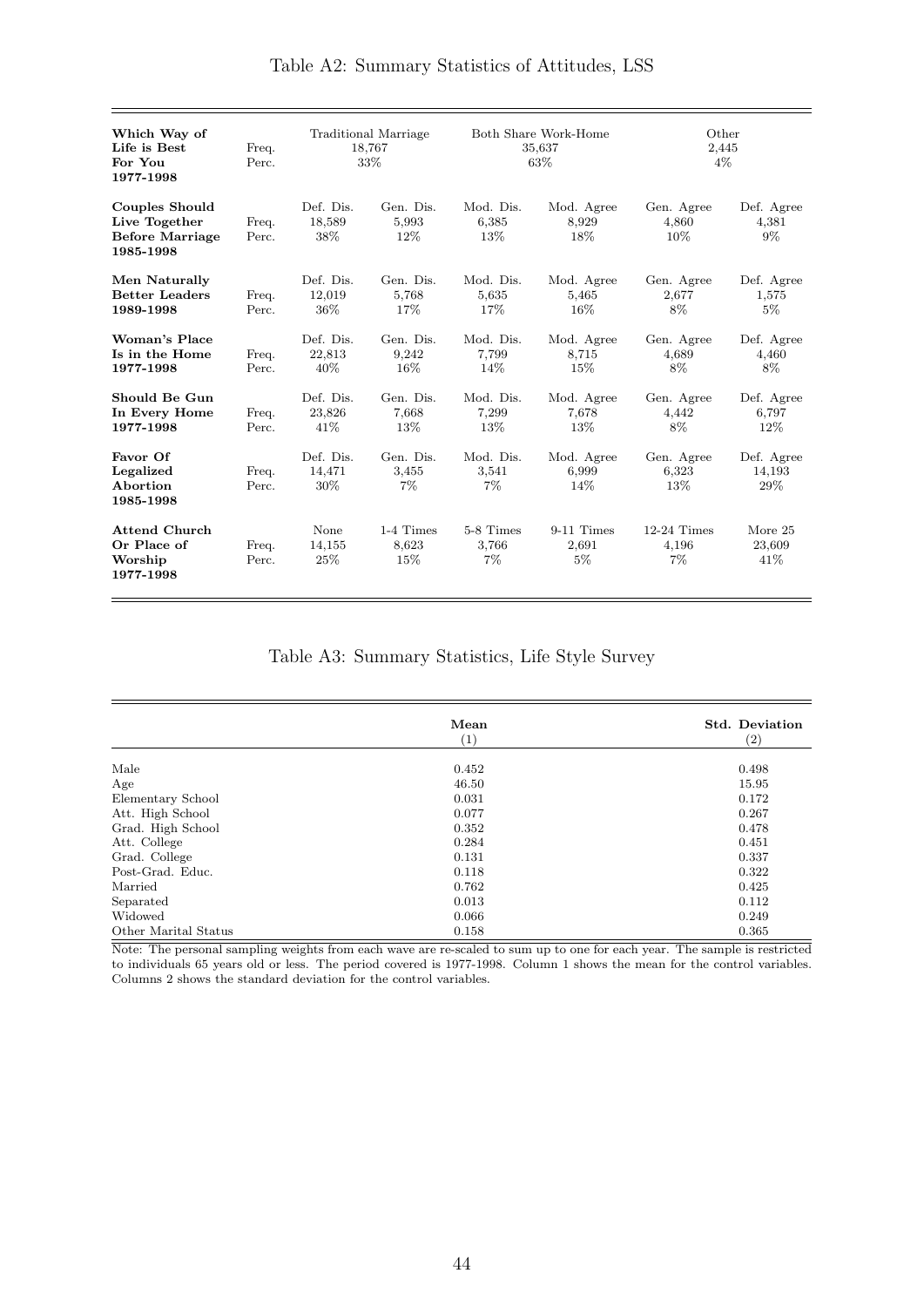<span id="page-46-0"></span>

|                                         | ln(Population)      |                     |                     |                     |                     |
|-----------------------------------------|---------------------|---------------------|---------------------|---------------------|---------------------|
|                                         | $\left( 1\right)$   | $\left( 2\right)$   | $\left( 3\right)$   | $\left( 4\right)$   | (5)                 |
| <b>Success</b>                          | $-0.098$<br>(0.108) | $-0.088$<br>(0.108) | $-0.120$<br>(0.126) | $-0.202$<br>(0.144) | $-0.123$<br>(0.110) |
| Year & State FE<br>$Region \times Year$ |                     |                     |                     |                     |                     |
| $Division \times Year$                  |                     |                     |                     |                     |                     |
| Time-Invariant Controls                 |                     |                     |                     |                     |                     |
| Type Attack FE                          |                     |                     |                     |                     |                     |
| Weapon FE                               |                     |                     |                     |                     |                     |
| Target FE                               |                     |                     |                     |                     |                     |
| Observations                            | 960                 | 960                 | 960                 | 960                 | 960                 |
| R-squared                               | 0.430               | 0.434               | 0.483               | 0.551               | 0.753               |

#### Table A4: Relationship Between Terrorism and Population: 1970-2013

Note: Robust standard errors are in parentheses, adjusted for clustering by county. The controls include a dummy that is equal to one if the target is non-American a dummy that is equal to one if the attack is logistically international and a variable that is equal to the number of terror attacks. Time-invariant controls include dummies for coastal counties and being a state capital and a dummy for whether the county has an airport. The dependent variable is the log of population. The variable "Success" is a dummy that is equal to one if the terror attack is successful in that county and year and zero if the terror attack failed. If there are many terror attacks, "Success" is equal to one if at least one of the attacks succeeded. The time period is 1970-2013.